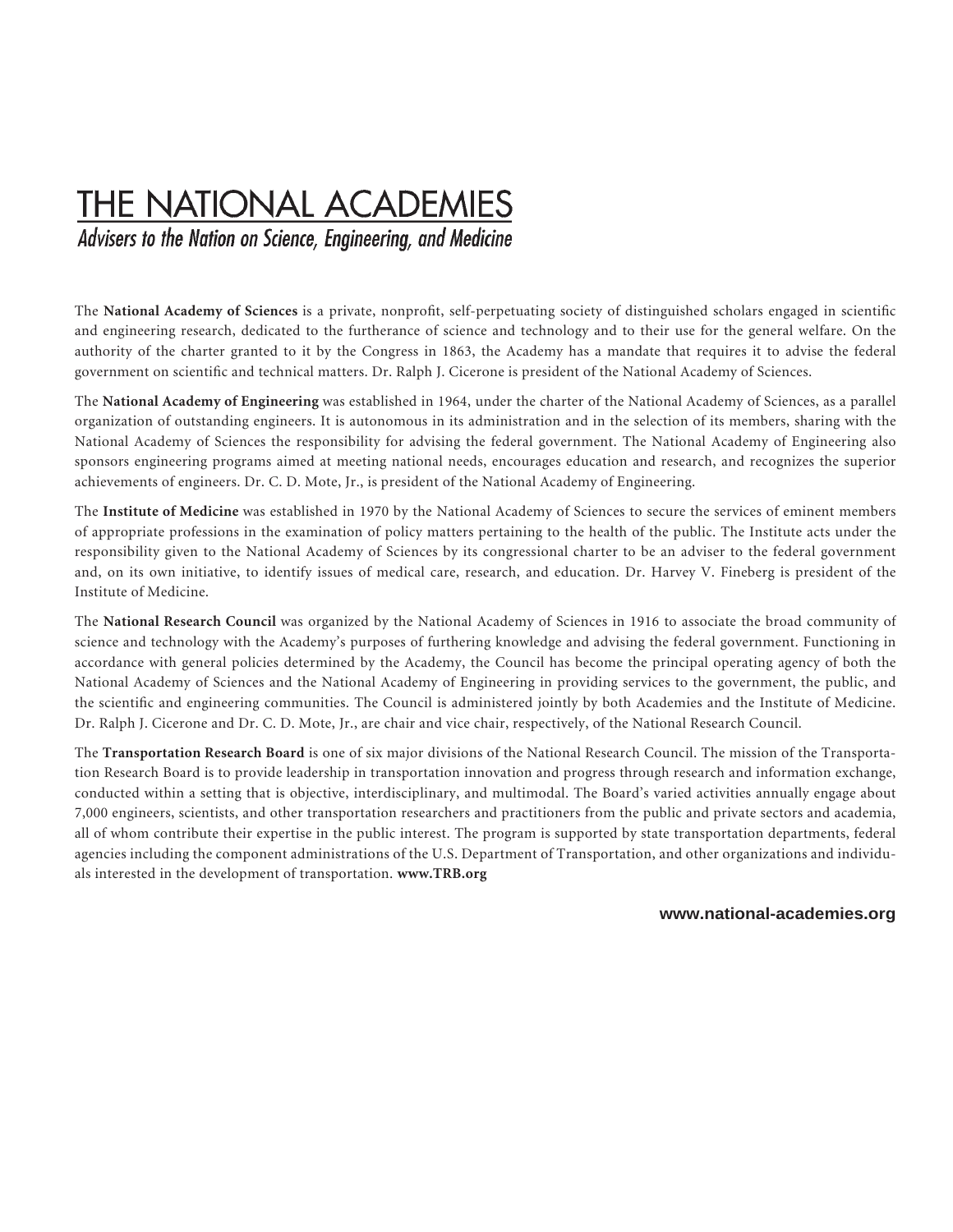### **Acknowledgments**

This study was conducted for the American Association of State Highway and Transportation Officials, with funding provided through the National Cooperative Highway Research Program (NCHRP) Project 20‐24 (71), Expediting NEPA Decisions and other Practitioner Strategies for Addressing High Risk Issues in Project Delivery. The NCHRP is supported by annual voluntary contributions from the state Departments of Transportation. Project 20‐24 is intended to fund quick response studies on behalf of AASHTO and state DOT leadership. The report was prepared by Howard P. Wood of Parsons Brinckerhoff, Inc. The other authors of this report were Hal Kassoff, Senior Vice President, Parsons Brinckerhoff; Travis McGrath, PhD, PE, Managing Principal, Golder Associates Inc.; William G. Malley, Managing Partner, Perkins Coie LLP; David C. Rose, PhD, Vice President, Parsons Brinckerhoff; and Nancy Skinner, Senior Project Manager, Parsons Brinckerhoff. The project was managed by Andrew C. Lemer, PhD, NCHRP Senior Program Officer.

### **Copyright Information**

Authors herein are responsible for the authenticity of their materials and for obtaining written permissions from publishers or persons who own the copyright to any previously published or copyrighted material used herein.

Cooperative Research Programs (CRP) grants permission to reproduce material in this publication for classroom and not‐for‐profit purposes. Permission is given with the understanding that none of the material will be used to imply TRB, AASHTO, FAA, FHWA, FMCSA, FTA, Transit Development Corporation, or AOC endorsement of a particular product, method, or practice. It is expected that those reproducing the material in this document for educational and not‐for‐profit uses will give appropriate acknowledgment of the source of any reprinted or reproduced material. For other uses of the material, request permission from CRP.

### **Disclaimer**

The opinions and conclusions expressed or implied are those of the research agency that performed the research and are not necessarily those of the Transportation Research Board or its sponsoring agencies. This report has not been reviewed or accepted by the Transportation Research Board Executive Committee or the Governing Board of the National Research Council.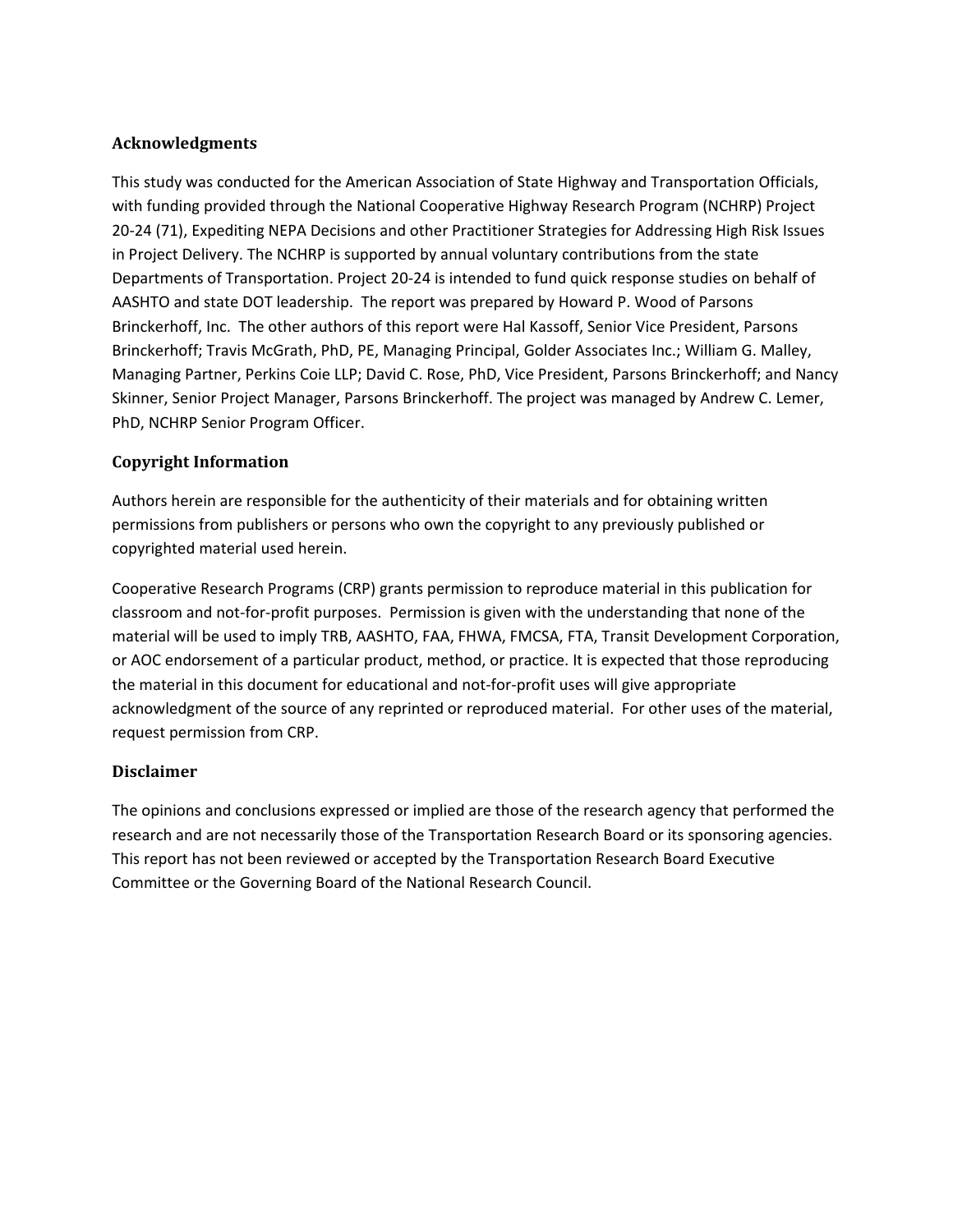## Author's Acknowledgments

This research was conducted for the American Association of State Highway and Transportation Officials, with funding provided through the National Cooperative Highway Research Program (NCHRP) Project 20-24 (71), *Expediting NEPA Decisions and other Practitioner Strategies for Addressing High Risk Issues in Project Delivery.* The NCHRP is supported by annual voluntary contributions from the state departments of transportation. Project 20-24 is intended to fund quick response studies on behalf of AASHTO and state DOT leadership. The background research was prepared by Edward V.A. Kussy, Carollyn B. Lobell and David J. Miller of Nossaman LLP. The other authors of this report were William G. Malley, Perkins Coie LLP; Howard P. Wood of Parsons Brinckerhoff, Inc.; and Hal Kassoff, PE, Parsons Brinckerhoff. The project was managed by Andrew C. Lemer, Ph.D., Cooperative Research Programs, TRB.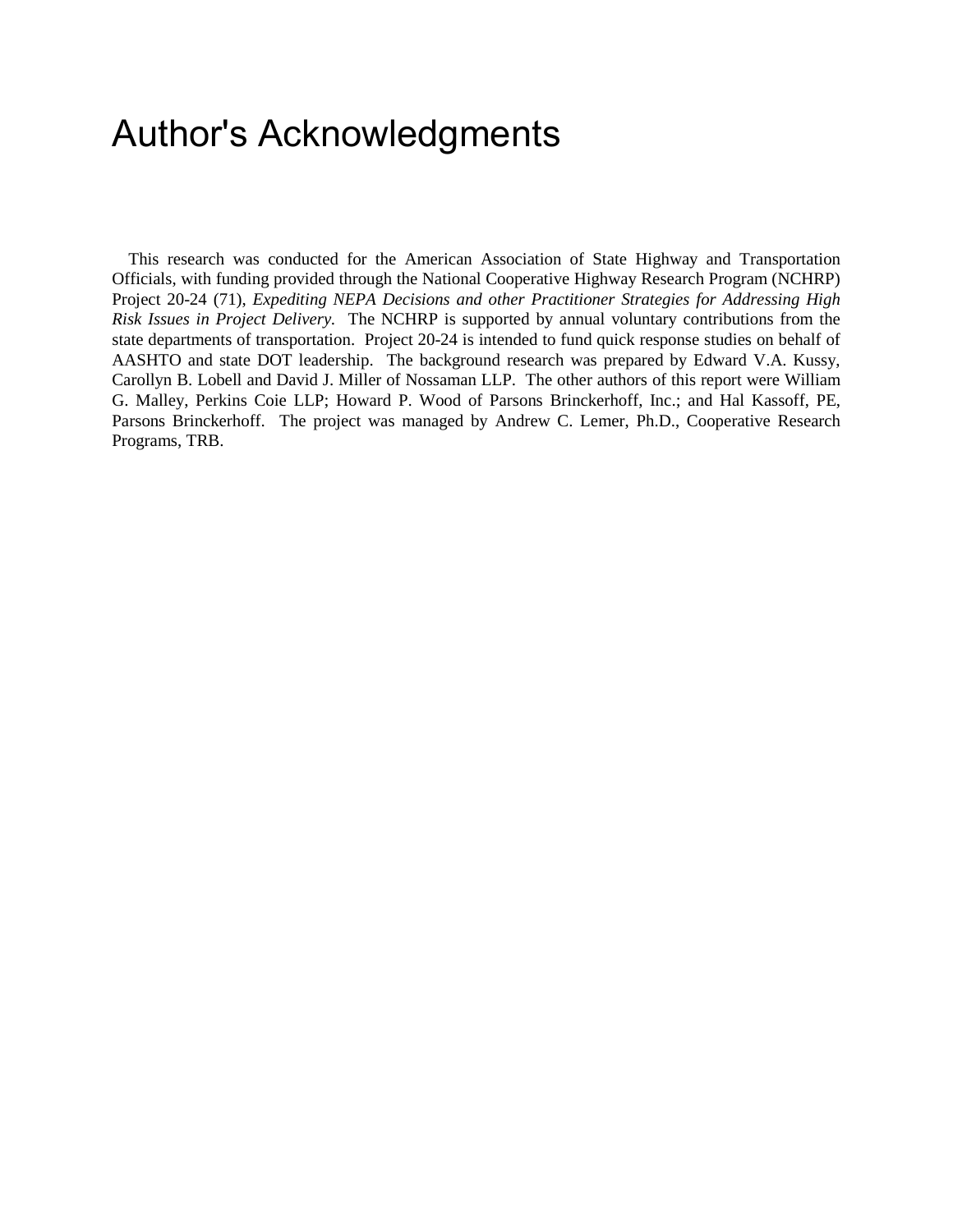### **TABLE OF CONTENTS**

| <b>BACKGROUNDER: CASE LAW AND CASE STUDIES OF LEGAL RISK IN THE NEPA</b> |  |
|--------------------------------------------------------------------------|--|
|                                                                          |  |
|                                                                          |  |
|                                                                          |  |
|                                                                          |  |
|                                                                          |  |
|                                                                          |  |
|                                                                          |  |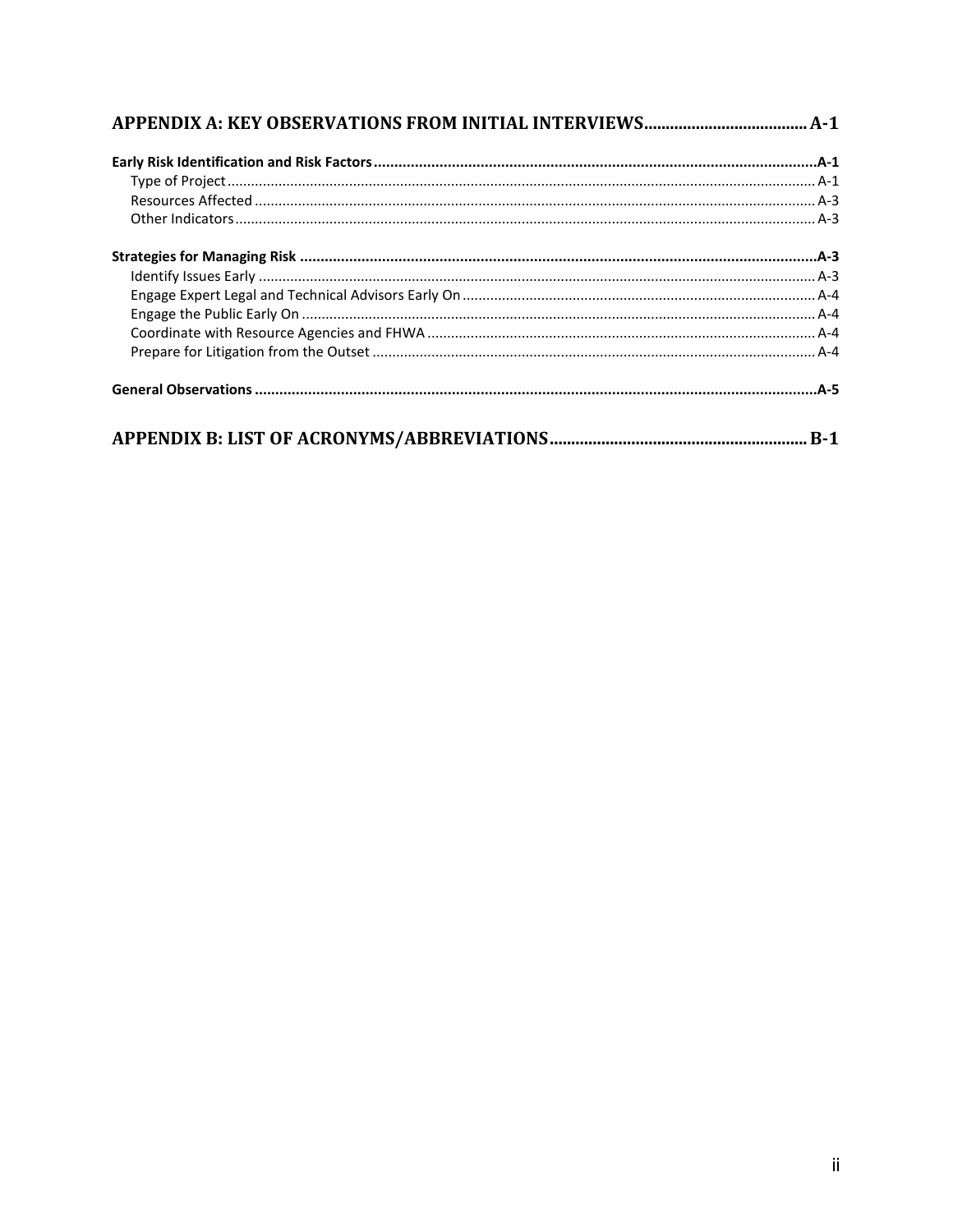## SECTION 1

## Guidance for Managing Legal Risks in the NEPA Process

This guidance is intended to assist federal and state transportation agencies in managing legal risks in the environmental review process for transportation projects, particularly highway projects, as part of a comprehensive approach to project risk management. The intended audience for this guidance includes Federal Highway Administration (FHWA) and State department of transportation (State DOT) staff, as well as the consultants who work for them in preparing environmental documents under the National Environmental Policy Act (NEPA) and related federal and state laws.

In this guidance, the term "legal risk" includes any risks related to legal requirements, including permitting delays as well as litigation-related delays.

This guidance focuses on two aspects of managing legal risks:

- Early identification and assessment of legal risks
- Effective methods for managing legal risks.

This guidance document is derived from the legal research documented in Section 2 of this report. Section 2 includes a summary of case law involving challenges to environmental reviews for transportation projects, as well as case studies of six projects in which legal risks were effectively managed. The research and this guidance document were prepared under the National Cooperative Highway Research Program (NCHRP), project 20-24(71), and is an extension of a previous effort, *Guide for Managing NEPA-Related and Other Risks in Project Delivery,* published as NCHRP Web-Only Document 183 Volume 1.

#### Early Identification and Assessment of Legal Risks

The premise of this guidance is that, in most cases, it is possible to identify important legal risks early in the environmental review process - and, if those risks are identified early, the transportation agencies are in a better position to manage those risks.

To assist practitioners in identifying and assessing risks, this guidance includes an annotated checklist. The checklist includes various factors that may indicate a heightened potential for legal risk. Every project is different. Practitioners should therefore use this checklist as a general guide, and not as an exhaustive list of the potential risks that could face a particular project.

The identification and evaluation of risks should be a team effort. It may involve a single riskassessment meeting, or a longer-term, iterative process in which team members identify and discuss potential risks. Either way, it is helpful to involve multiple team members, because the sharing of information helps to uncover facts that may indicate the presence of legal risks. The involvement of multiple team members, with varying background and experience, reduces the risk of blind spots and the risk of greatly understating or overstating the magnitude of risks.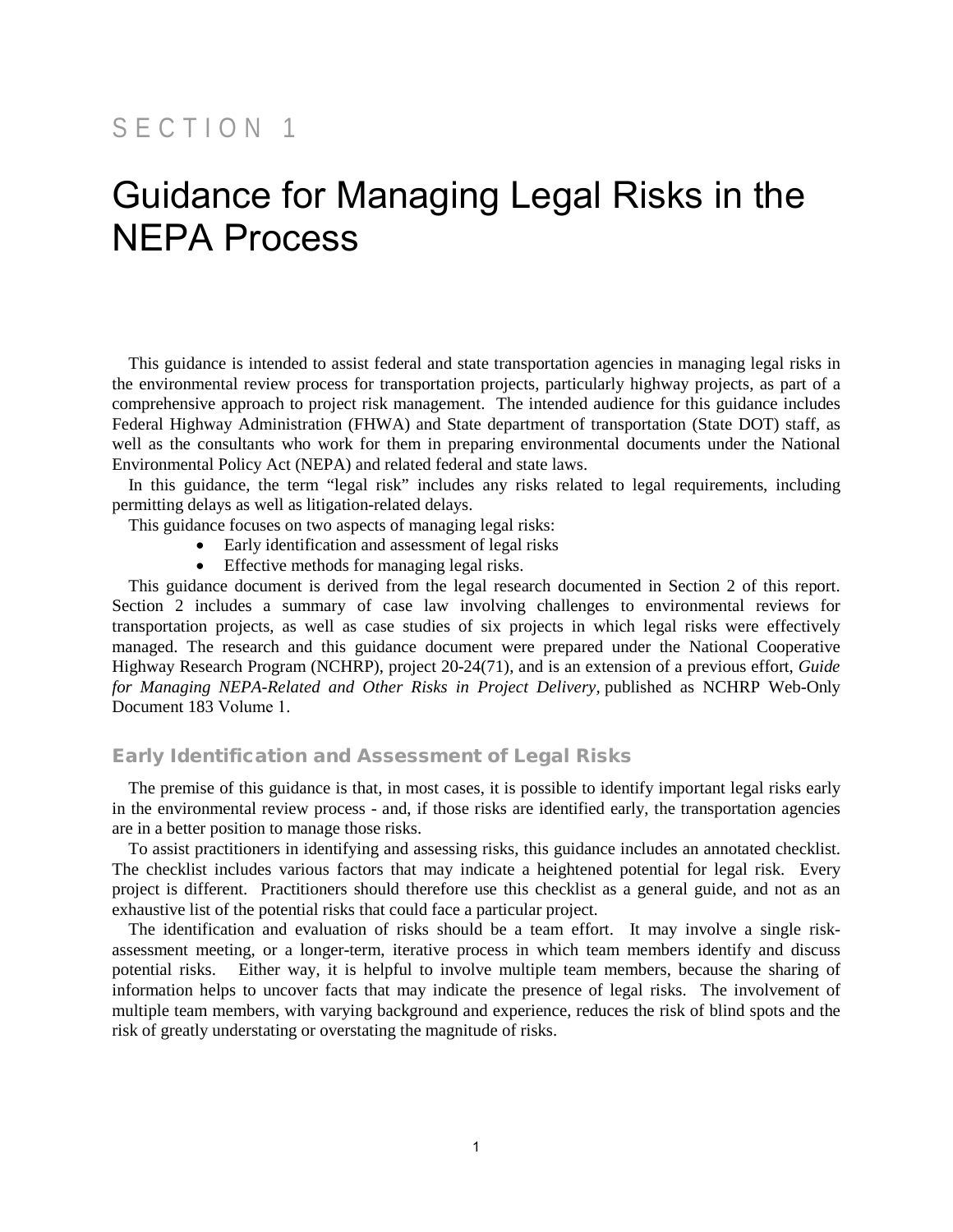### Methods for Managing Legal Risks

This guidance summarizes a range of strategies that federal and state transportation agencies have used to manage legal risks on complex projects. Many of these strategies may seem obvious, but experience shows that applying these strategies effectively - and in a timely manner - takes considerable forethought and discipline.

By compiling these common strategies in one document, this guidance is intended to give practitioners an easy-to-use menu of risk management options. Of course, not every strategy is appropriate for every project. These strategies can be adapted, as appropriate, to the circumstances of each project.

1. Build a Strong Project Team

- Establish a small core team responsible for managing preparation of the NEPA document and related technical studies. Consider including the FHWA environmental lead, the State DOT project manager, the consultant project manager, and legal counsel.
- Convene regular meetings of the core project team (in person or by phone) and allow time for discussion of difficult/contentious issues related to the NEPA document - e.g., disputes over whether which data to use, whether to change the methodology, how to respond to criticism from an agency or stakeholder.
- Encourage a culture of open discussion, probing questions and even debate within the project team; discourage group-think.
- Engage a technical editor to review all chapters of the NEPA document and relevant technical reports for clarity and readability, especially on issues that may become the subject of litigation.
- Ensure that the project team includes technical experts with strong experience in each of the subject areas that involve potential legal risks.
- Include experienced legal counsel on the project team to assist in assessing legal risks, reviewing NEPA documents, and responding to comments.
- 2. Take Time to Prepare Before Initiating the NEPA Process
	- After the project team is established, take time to prepare for the NEPA process, rather than initiating the process immediately. Don't rush to issue the Notice of Intent just as a way to show progress.
	- Preparing for the NEPA process may include activities such as:
		- o Develop a written plan that outlines the team's overall approach to the NEPA process, focusing on how NEPA requirements will be integrated with consultation and permitting requirements under other laws.
		- o Gather previous studies and assess their role in the NEPA process, including the potential to adopt decisions or analyses from those studies.
		- o Assess the adequacy of existing transportation models for use in the NEPA process, and allow time to make any necessary improvements before the NEPA process begins.
		- o Assess the adequacy of existing environmental data, including any geographic information systems (GIS) databases. If gaps are found, determine how much time is needed to fill the gaps.
		- o Consider opportunities to use programmatic approaches to streamline the NEPA process.
		- o Establish working relationships within the project team (including between State DOT and FHWA), including team meeting schedules.
		- o Meet with regulatory and resource agencies to brief them on the project, assess their level of interest, and identify any potential concerns.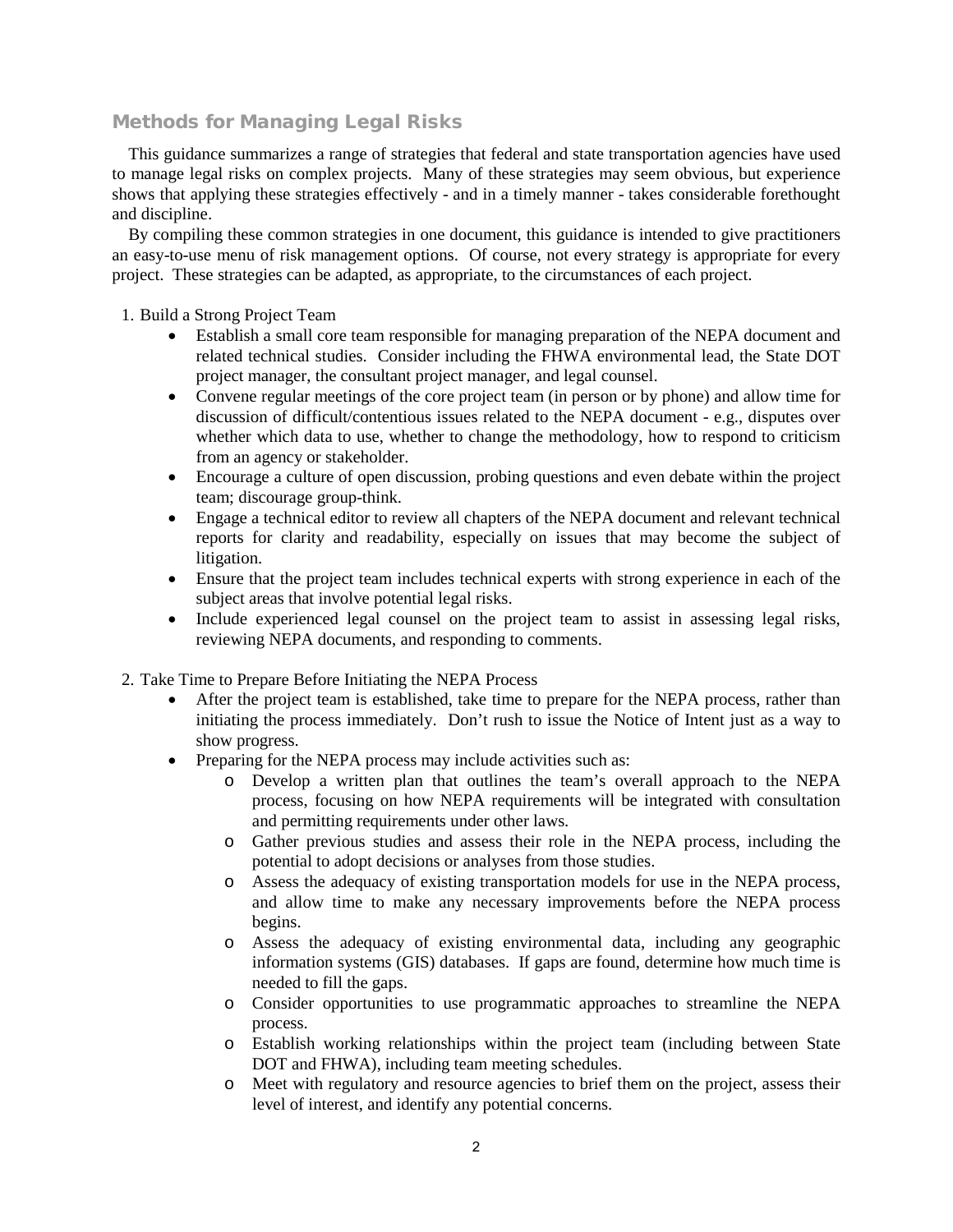- o Train the project team on issues related to document management, public-records laws, administrative records, and litigation preparation.
- 3. Conduct a Legal Issue Assessment Early in the NEPA Process
	- Convene a team of experts (including legal counsel), early in the NEPA process, to conduct a legal issue assessment and develop a plan for responding to the identified risks.
	- Conduct an open-ended discussion of legal risk with the project team; following that discussion, review and complete the "Legal Risk Assessment Checklist" (Attachment 1 to this Guidance).
	- Don't assume that there will be no controversy just because you are not seeing it up-front.
	- The legal issue assessment should ask:
		- o What legal or regulatory challenges are possible?
		- o How likely are they to happen?
		- o What can be done in advance to reduce the likelihood?
		- o What should be done if and when it did happen?
	- Update the legal issue assessment at key milestones during the NEPA process e.g., after receiving comments on the DEIS.
	- Refer to the legal issue assessment when evaluating the legal sufficiency of NEPA documents and in responding to comments on NEPA documents.

4. Actively Engage with All Stakeholders

- Build relationships with key stakeholders early in the process, even before the NEPA process begins - e.g., with a collaborative planning exercise that examines future transportation and land use scenarios.
- Be proactive in including and welcoming those who may oppose the project. It is useful to engage early with potential adversaries to both explore opportunities to avoid a legal challenge and to become aware of the issues likely to arise if there is such a challenge.
- Maintain a consistent two-way flow of information with key stakeholder groups, through formal and informal channels.
- Seek to understand the relationships between non-governmental stakeholders and public agencies.
- Seek to understand underlying issues and concerns regarding the project, not just the specific concerns expressed about the analysis in the NEPA document.
- Use multiple channels to communicate with the public throughout the NEPA process. Do not become overly reliant on a single channel, such as the project website or public meetings.
- Customize the public involvement activities to meet the needs of special populations such as low-income, minority, elderly, and limited-English proficiency.
- Consider creating smaller-group settings e.g., task forces, advisory committees, etc. in which individuals from varying perspectives can meet to provide input and/or seek to resolve disputed issues.
- Document meetings with stakeholders and provide participants with drafts of meeting summaries for them to review.
- 5. Coordinate Early and Often with Resource Agencies
	- Establish an interagency group of "principals" who meet on a regular basis to discuss and resolve issues that could not be resolved at the staff level, with or without a mediator.
	- Establish an interagency working group to address technical issues related to the NEPA document and project permitting.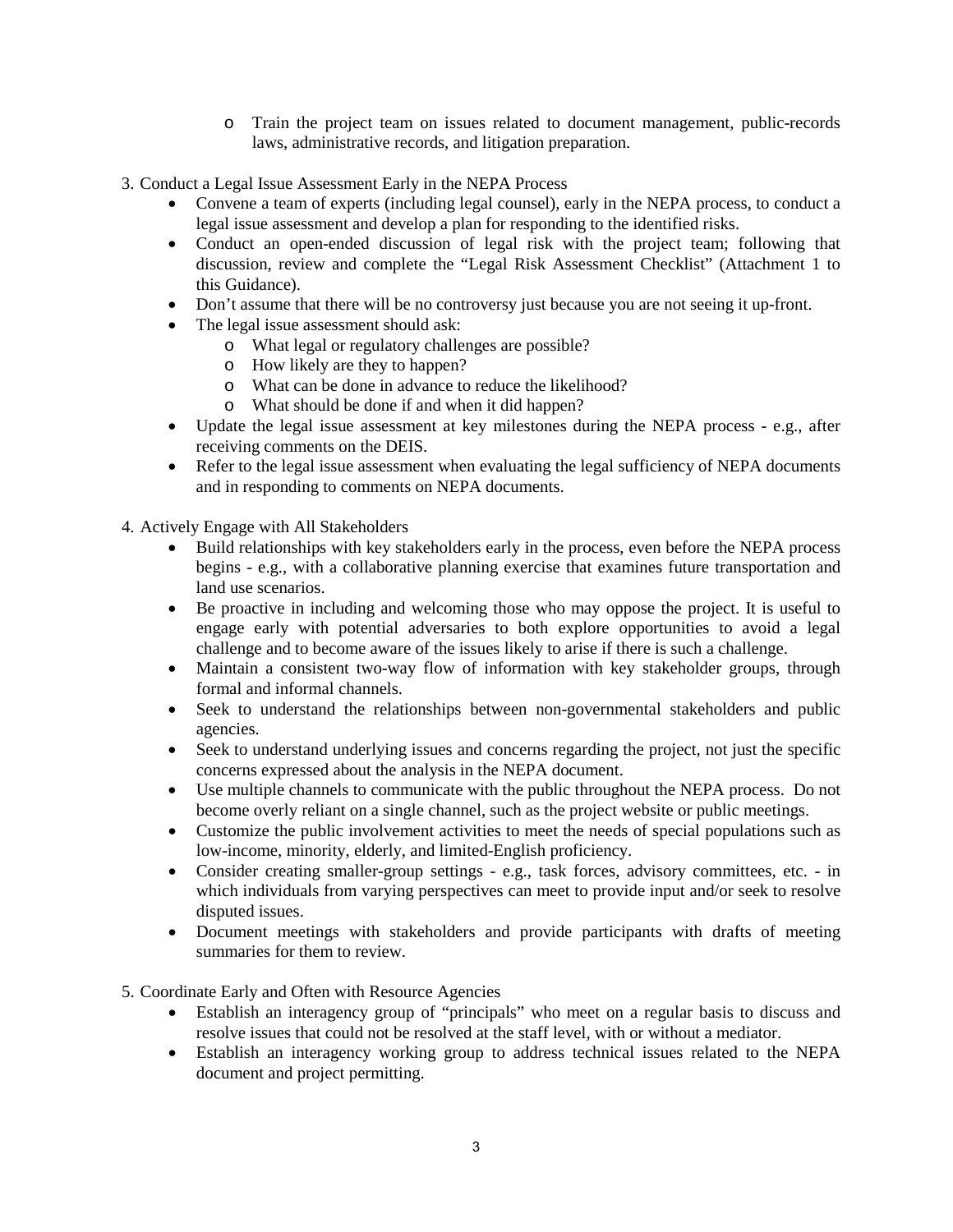- Meet with agencies, after receiving comments on DEIS, to discuss their concerns and how they might be addressed, rather than just responding to their comments in writing in the FEIS.
- Provide opportunities for resource agencies to review and comment on drafts of technical reports and relevant chapters of the NEPA document while the documents are in production. Take particular care to address comments of cooperating agencies. Establish protocols for sharing documents that are consistent with maintaining confidentiality as well as complying with public-record requirements.
- 6. Use the Scoping Process Effectively
	- Consider potential segmentation risks when determining the project termini, prior to issuing the Notice of Intent to prepare the EIS.
	- Use the scoping process to re-assess the project scope and determine whether expansion (or narrowing) is appropriate. Issues such as project termini and range of alternatives are often a major focus of NEPA litigation.
	- Incorporate avoidance, minimization, mitigation, and enhancement measures into the alternatives from the outset, rather than doing so only in response to specific legal requirements or demands from agencies or stakeholders.
	- Inform agencies and the public of decisions made regarding the scope of analysis and methodology for the NEPA document after scoping comments have been evaluated.

7. Use Collaboration and Dispute-Resolution Techniques

- Consider whether it would be helpful to engage expert assistance from qualified neutrals to keep the collaboration process positive and on track.
- Be willing to take a step back and re-assess alternatives during the NEPA process when faced with strong public opposition or when presented with new ideas that have the potential to be reasonable alternatives.
- When faced with an impasse, consider convening a stakeholder task force (or other stakeholder group) to receive input and seek to develop consensus on difficult issues, with or without a mediator.
- Ensure the team members with appropriate technical expertise present or readily available when meeting with agencies and stakeholders.
- Consider adding or refining alternatives in response to specific requests from agencies or stakeholders, especially when there is substantial public interest in an alternative.
- Consider conducting special studies to address specific environmental issues that have become a particular area of interest among agencies or groups.
- 8. Prepare a Readable, High-Quality NEPA Document
	- Ensure that the purpose and need statement is clearly articulated and that each element of the purpose and need is well-supported with relevant data.
		- o When developing the purpose and need, think about what measures will be used to evaluate the alternatives' ability to meet the purpose and need.
		- o Include citations to relevant data supporting the purpose and need.
		- o Use visuals to complement the data, illustrating the purpose and need.
		- o Provide an opportunity for public and agency comment on the draft purpose and need statement, and address any comments received.
	- Establish a systematic and objective process for screening alternatives, tailored to the circumstances of the project, and describe the steps in that process (not just the results) in the NEPA document.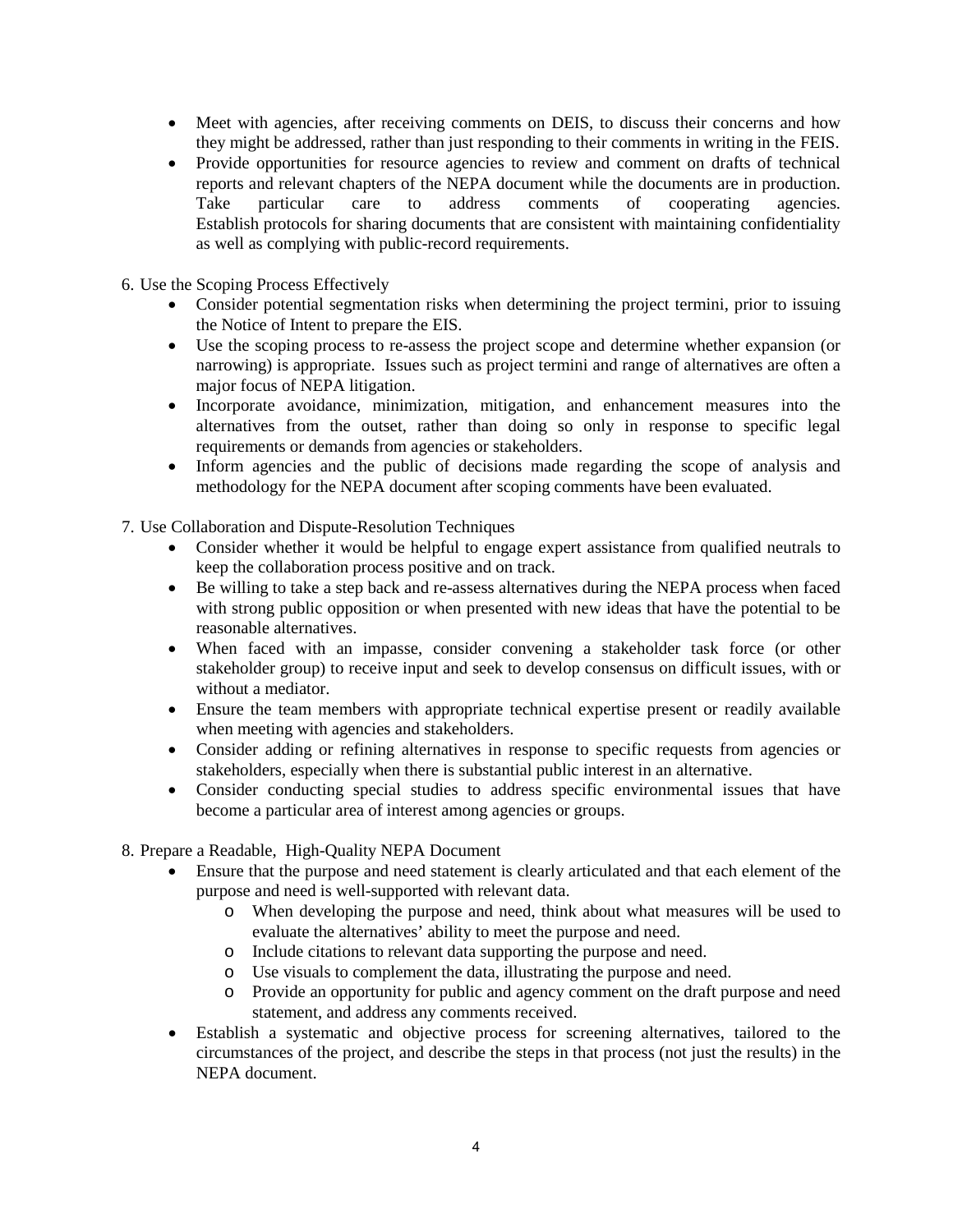- o Use the scoping process to generate a wide range of potential alternatives for consideration in the screening process.
- o Before screening begins, develop and document the methodology that will be used in the screening process, including screening criteria.
- o Ensure that reasons for eliminating alternatives are consistent with the Council on Environmental Quality regulations and guidance.
- o If the screening criteria are changed or new data is obtained after screening has occurred, consider whether to "re-screen" alternatives to ensure that previous decisions remain valid.
- o Provide an opportunity for public and agency comment on the screening methodology and screening results, and address any comments received.
- Document the methodologies used in the environmental impact analysis, using language that can be understood by non-technical readers. "Show your work."
- When relying on previous studies, such as planning documents, take care to ensure that the data remains current and that the findings are appropriate for use in the NEPA process.
- Give close attention to issues that are frequently litigated, even if they are not heavily emphasized in comments during the NEPA process.
- Ensure that responses to comments on the NEPA document are well-organized, thorough, and easy to cross-reference to the comments.
- Have the lead agency's experts prepare through technical responses to expert reports submitted by commenters (e.g., on traffic modeling.)
- Use a reader-friendly format for the NEPA document to make it easier for elected officials and the public (and potentially judges and their law clerks) to understand the analysis and conclusions.
- Acknowledge the limitations of quantitative methods that are used to analyze environmental impacts - e.g., the difficulty of quantifying changes that are subjective, such as visual impacts or community cohesion impacts.
- Utilize legal counsel throughout the preparation of the NEPA document to assist in developing a legally sufficient document and a strong administrative record.
- Hold regular meetings with legal counsel during development of the NEPA document to obtain legal advice as decisions are being made, rather than obtaining legal advice only after it is submitted for legal sufficiency review.
- Review the main body of the NEPA document and all technical reports for inconsistencies both within each document, and between the main body and the technical reports.
- 9. Anticipate the Need to Prepare an Administrative Record
	- Provide training to project team members regarding confidentiality, public-record requests, and administrative records.
	- Provide training to project team members regarding legal requirements and case law relevant to issues identified in the risk assessment.
	- Establish a protocol for maintaining an organized, up-to-date project file throughout the NEPA process.
	- Regularly review the project file to ensure that filing protocols are being followed.
	- Begin preparing an administrative record when the NEPA process is approaching completion.
	- Seek to have the administrative record completed before the end of the 150-day statute-oflimitations period for challenges to the ROD.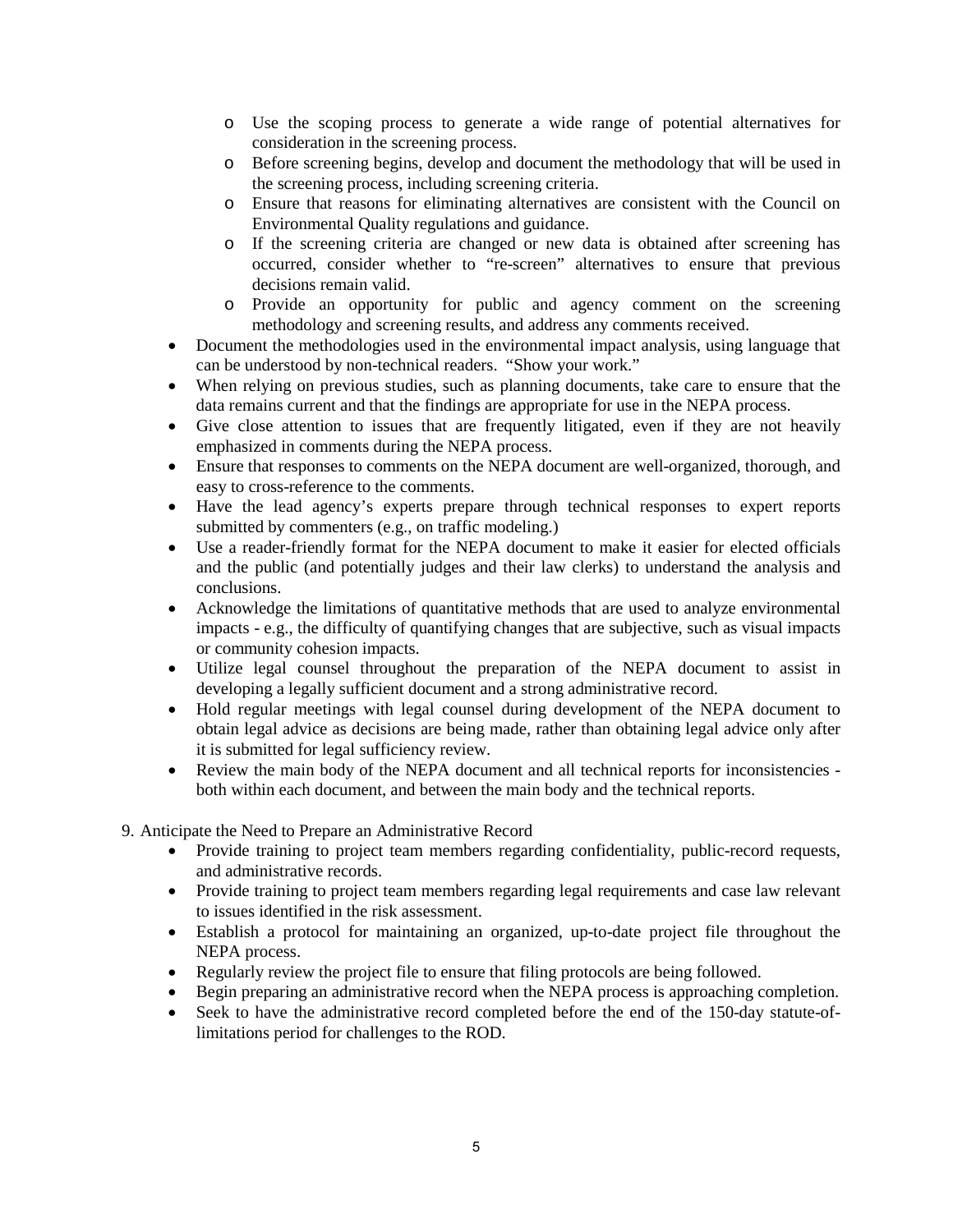- 10. Anticipate and Manage Post-NEPA Litigation Risks
	- After the completion of the NEPA process, remain alert for developments that could give rise to the need for a reevaluation or supplemental EIS; avoid taking actions that inadvertently create new opportunities for litigation.
	- Where necessary, prepare reevaluations or supplemental NEPA documents to address new information or changes in the project.
	- Establish an environmental commitments database to track implementation of commitments made in the NEPA document, in order to avoid the delays or other risks that could result if commitments are not implemented.

### Legal Risk Assessment Checklist for Transportation Projects

| #             | <b>Issue</b>                | <b>Indicators of Higher Risk</b>                                                                                                                   | $\sqrt{}$ |
|---------------|-----------------------------|----------------------------------------------------------------------------------------------------------------------------------------------------|-----------|
| $\mathbf 1$ . | <b>The Project</b>          |                                                                                                                                                    |           |
| 1.1           | <b>NEPA Class of Action</b> | The project requires an EIS.<br>An EA/FONSI is anticipated, but the<br>appropriateness of a FONSI is a close call.                                 |           |
| 1.2           | Capacity Expansion          | The project involves construction on new<br>location.<br>The project involves a major expansion of<br>capacity on an existing facility.            |           |
| 1.3           | Project History             | The project has a lengthy, complex history - e.g.,<br>numerous planning studies and/or previous<br>unsuccessful environmental studies.             |           |
| 1.4           | Multi-State                 | The project is located in two or more States, and<br>thus has two or more States as project sponsors.                                              | О         |
| 1.5           | Multi-Modal                 | The project requires approval of two or more<br>modal agencies within USDOT.                                                                       |           |
| 1.6           | Multi-Agency                | The project requires approval from other federal<br>agencies, in addition to USDOT - e.g., U.S. Army<br>Corps of Engineers, U.S. Coast Guard, etc. | П         |
| 1.7           | Study Area                  | The project involves a very large study area -<br>e.g., a multiple counties or multiple States.                                                    |           |
| 1.8           | <b>Media Attention</b>      | The project has attracted a high degree of media<br>attention in the project area.                                                                 | О         |
| 1.9           | <b>Public Opinion</b>       | Public opinion about the project is polarized, with<br>well-defined groups of advocates and<br>opponents.                                          |           |
| 2.            | <b>Funding</b>              |                                                                                                                                                    |           |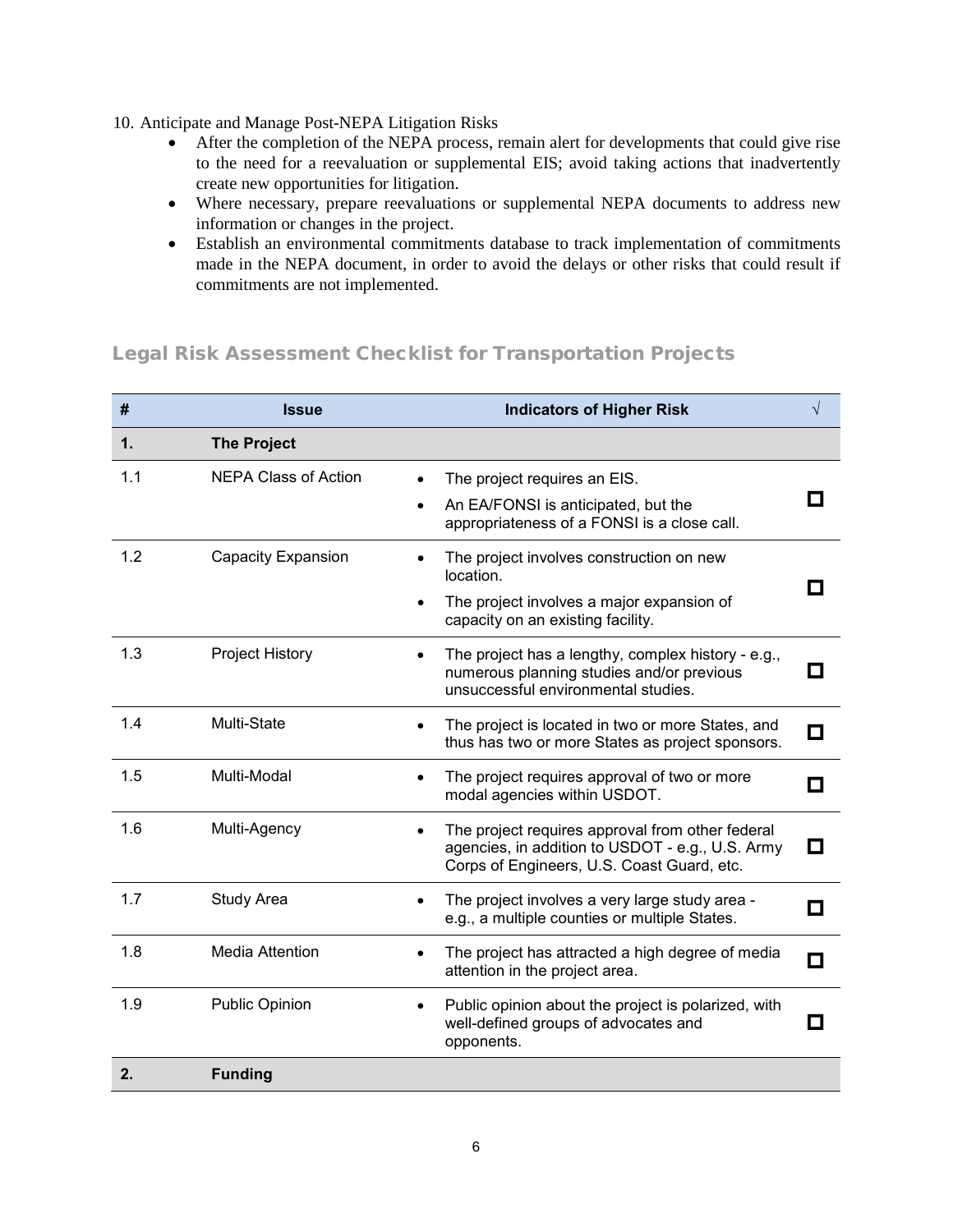| $\pmb{\#}$ | <b>Issue</b>                                  | <b>Indicators of Higher Risk</b>                                                                                                                                                                  | $\sqrt{}$                |
|------------|-----------------------------------------------|---------------------------------------------------------------------------------------------------------------------------------------------------------------------------------------------------|--------------------------|
| 2.1        | <b>Funding Gap</b>                            | There is a large gap between available funds<br>and estimated project costs.                                                                                                                      |                          |
|            |                                               | There is substantial uncertainty and/or political<br>$\bullet$<br>controversy about how to pay for the project.                                                                                   |                          |
| 2.2        | Tolling                                       | The project involves a proposal to toll an existing<br>non-tolled facility, or to construct a new toll<br>facility.                                                                               |                          |
|            |                                               | The project involves tolling and is located in an<br>area where tolling has become controversial.                                                                                                 |                          |
| 2.3        | "Major Project"                               | The project has an estimated cost of \$500<br>million or more - i.e., a 'major project' under 23<br><b>USC 106.</b>                                                                               |                          |
| 3.         | <b>Purpose and Need</b>                       |                                                                                                                                                                                                   |                          |
| 3.1        | <b>Clarity and Consistency</b>                | The Purpose and Need is not well-defined at the<br>outset of the NEPA process - e.g., there is only a<br>vague statement of purpose, or there are<br>multiple, conflicting statements of purpose. |                          |
|            |                                               | The Purpose and Need has been modified<br>several times, before or during the NEPA<br>process.                                                                                                    |                          |
|            |                                               | The project definition (e.g., project termini, major<br>project elements) has changed one or more<br>times during the NEPA process.                                                               |                          |
| 3.2        | Data Quality                                  | The data underlying the Purpose and Need is<br>incomplete or outdated at the outset of the<br>NEPA process - e.g., old traffic forecasts.                                                         |                          |
| 3.3        | <b>Model Quality</b>                          | Questions have been raised by agencies or<br>stakeholders regarding the traffic forecasts used<br>to support the Purpose and Need - e.g., claiming<br>that forecasts are overstated.              | $\overline{\phantom{a}}$ |
| 3.4        | <b>Reliance on Previous</b><br><b>Studies</b> | Considerable time has passed since the<br>previous studies were completed.                                                                                                                        |                          |
|            |                                               | There is disagreement among agencies about<br>whether those studies can be relied on as the<br>basis for the P&N.                                                                                 | П                        |
| 4.         | <b>Alternatives</b>                           |                                                                                                                                                                                                   |                          |
| 4.1        | Mode                                          | Transportation mode has not been resolved in<br>the planning process, prior to initiation of NEPA.                                                                                                |                          |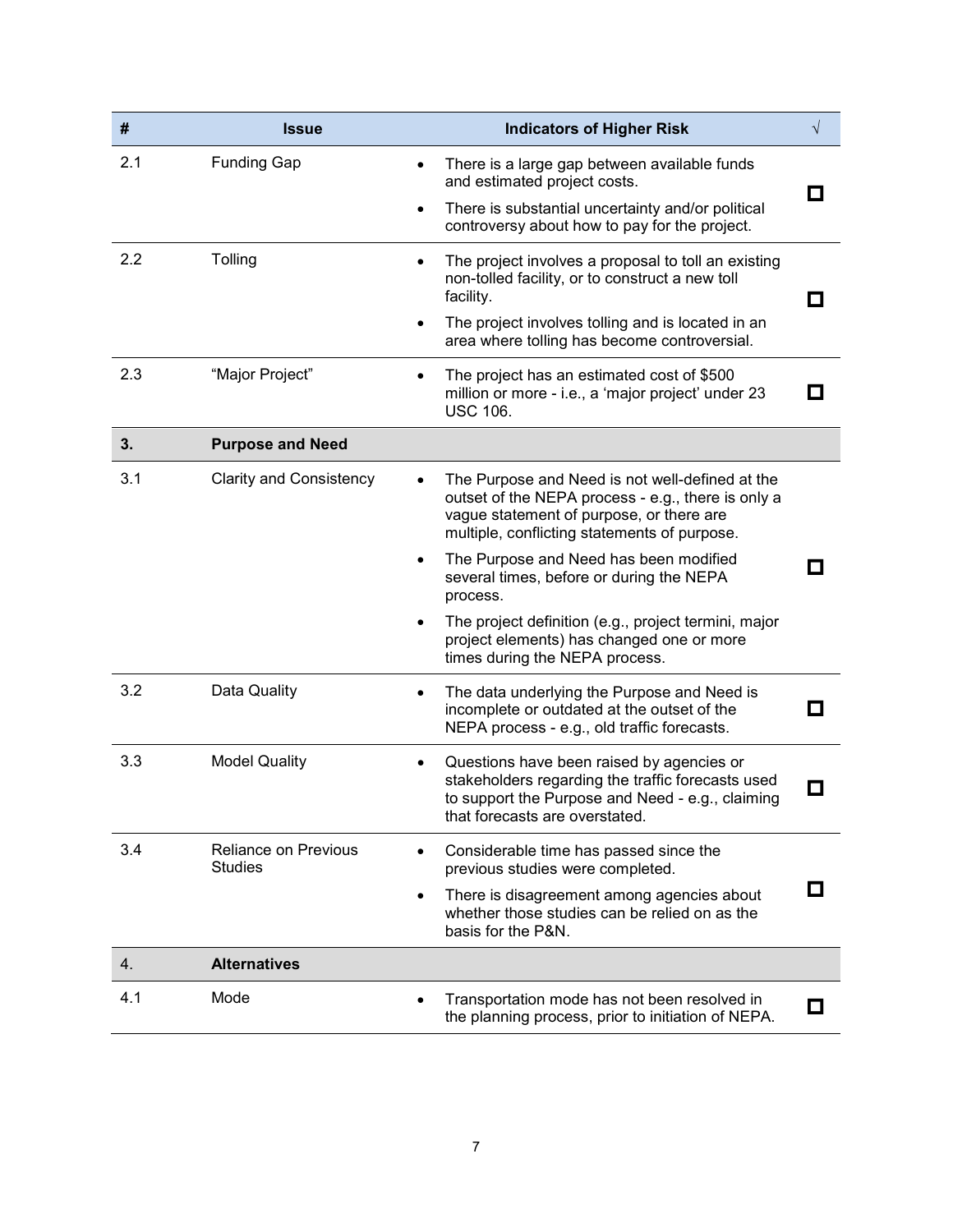| #   | <b>Issue</b>                                  | <b>Indicators of Higher Risk</b>                                                                                                                                  | $\sqrt{}$                |
|-----|-----------------------------------------------|-------------------------------------------------------------------------------------------------------------------------------------------------------------------|--------------------------|
| 4.2 | Number                                        | The number of potentially reasonable<br>alternatives is very large - e.g., a vast number of<br>potential alignments within a large geographic<br>area.            | $\overline{\phantom{a}}$ |
| 4.3 | Design Standards                              | There is disagreement regarding the design<br>standards that alternatives must meet - e.g.,<br>ability to avoid impacts by modifying design.                      | П                        |
| 4.4 | <b>Reliance on Previous</b><br><b>Studies</b> | Considerable time has passed since the<br>$\bullet$<br>previous studies were completed.                                                                           |                          |
|     |                                               | There is disagreement among agencies about<br>$\bullet$<br>whether it is appropriate to rely on those studies<br>as the basis for eliminating alternatives.       | О                        |
| 5.  | <b>Project Impacts</b>                        |                                                                                                                                                                   |                          |
| 5.1 | <b>Community Impacts</b>                      | The project is located in a densely populated<br>area, such as urban neighborhoods.                                                                               | $\overline{\phantom{a}}$ |
| 5.2 | <b>Environmental Justice</b>                  | The project is located in or near areas with large<br>minority and/or low-income populations.                                                                     |                          |
|     |                                               | Representatives of low-income or minority<br>$\bullet$<br>communities have expressed opposition to or<br>concerns about the project.                              | $\sim$                   |
| 5.3 | <b>Historic Properties</b>                    | The project is located in an area with numerous<br>historic properties - e.g., an urban corridor with<br>multiple historic buildings and historic districts.      |                          |
|     |                                               | The project is located in an area that will require<br>extensive efforts to identify and evaluate<br>potential historic properties (e.g., a lengthy<br>corridor). |                          |
|     |                                               | The project is located in an area with one or<br>more extremely well-known historic properties -<br>e.g., a famous battlefield.                                   |                          |
|     |                                               | Section 106 consultation is expected to involve a<br>large number of consulting parties.                                                                          |                          |
|     |                                               | Historic preservation groups have expressed<br>٠<br>opposition to the project based on its potential<br>impacts on historic properties.                           |                          |
| 5.4 | <b>Tribal Issues</b>                          | Resources of important to Indian tribes are<br>$\bullet$<br>located in the project area (even if the project is<br>not located on Indian lands).                  |                          |
|     |                                               | A portion of the project crosses Indian lands, and<br>therefore cannot be built without permission from<br>one or more Indian tribes.                             | ப                        |
|     |                                               | Indian tribes are expected to take a strong<br>٠<br>interest in the project.                                                                                      |                          |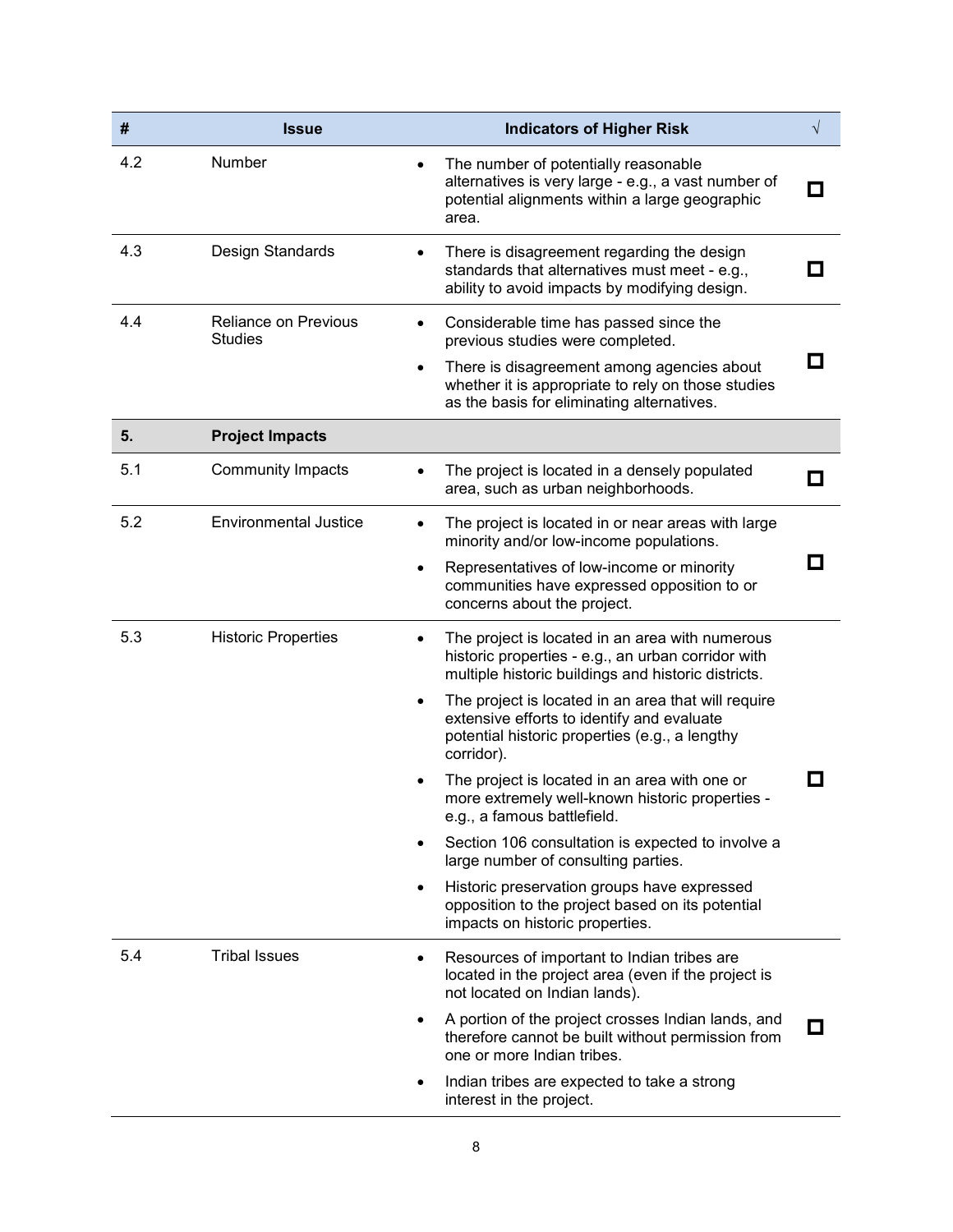| #   | <b>Issue</b>              | <b>Indicators of Higher Risk</b>                                                                                                                                                                      | $\sqrt{}$    |
|-----|---------------------------|-------------------------------------------------------------------------------------------------------------------------------------------------------------------------------------------------------|--------------|
| 5.5 | Section 4(f)              | The project is likely to require a 'full' Section 4(f)<br>evaluation because it will use lands from parks,<br>recreation areas, refuges, or historic sites (and<br>the impacts are not 'de minimis'). |              |
|     |                           | There is controversy regarding the applicability<br>٠<br>of Section 4(f) to a property.                                                                                                               | П            |
|     |                           | There is controversy regarding the availability of<br>prudent and feasible alternatives for avoiding the<br>use of Section 4(f) properties.                                                           |              |
|     |                           | There is controversy regarding the potential for<br>٠<br>constructive use of Section 4(f) properties.                                                                                                 |              |
| 5.6 | Wetlands & Floodplains    | The project is likely to require an individual<br>permit under Section 404 of the Clean Water Act<br>for impacts to wetlands or other waters of the<br>U.S.                                           |              |
|     |                           | The project involves extensive impacts to<br>sensitive/high-value wetlands complexes or<br>floodplains.                                                                                               |              |
|     |                           | Alternatives that avoid or reduce impacts to<br>٠<br>wetlands are available, but are not considered<br>unacceptable by the project sponsor.                                                           |              |
|     |                           | Agencies involved in Section 404 permitting<br>have declared that a specific alternative cannot<br>be approved or is highly unlikely to be approved.                                                  |              |
| 5.7 | <b>Endangered Species</b> | Federally listed threatened or endangered<br>species are known to be present in the project<br>area.                                                                                                  |              |
|     |                           | The project area includes designated 'critical<br>habitat' for federally listed species.                                                                                                              | $\mathbf{r}$ |
|     |                           | The project is likely to require formal consultation<br>under Section 7 of the Endangered Species Act.                                                                                                |              |
| 5.8 | Air Quality Conformity    | There is uncertainty about whether a conformity<br>determination can be made for the project - i.e.,<br>will emissions be too high to meet conformity?                                                |              |
|     |                           | There is controversy (or expected controversy)<br>regarding the appropriate methodology for the<br>conformity analysis - e.g., which model to use.                                                    |              |
|     |                           | The air quality analysis indicates that the project,<br>as proposed, does not conform to air quality<br>plans.                                                                                        |              |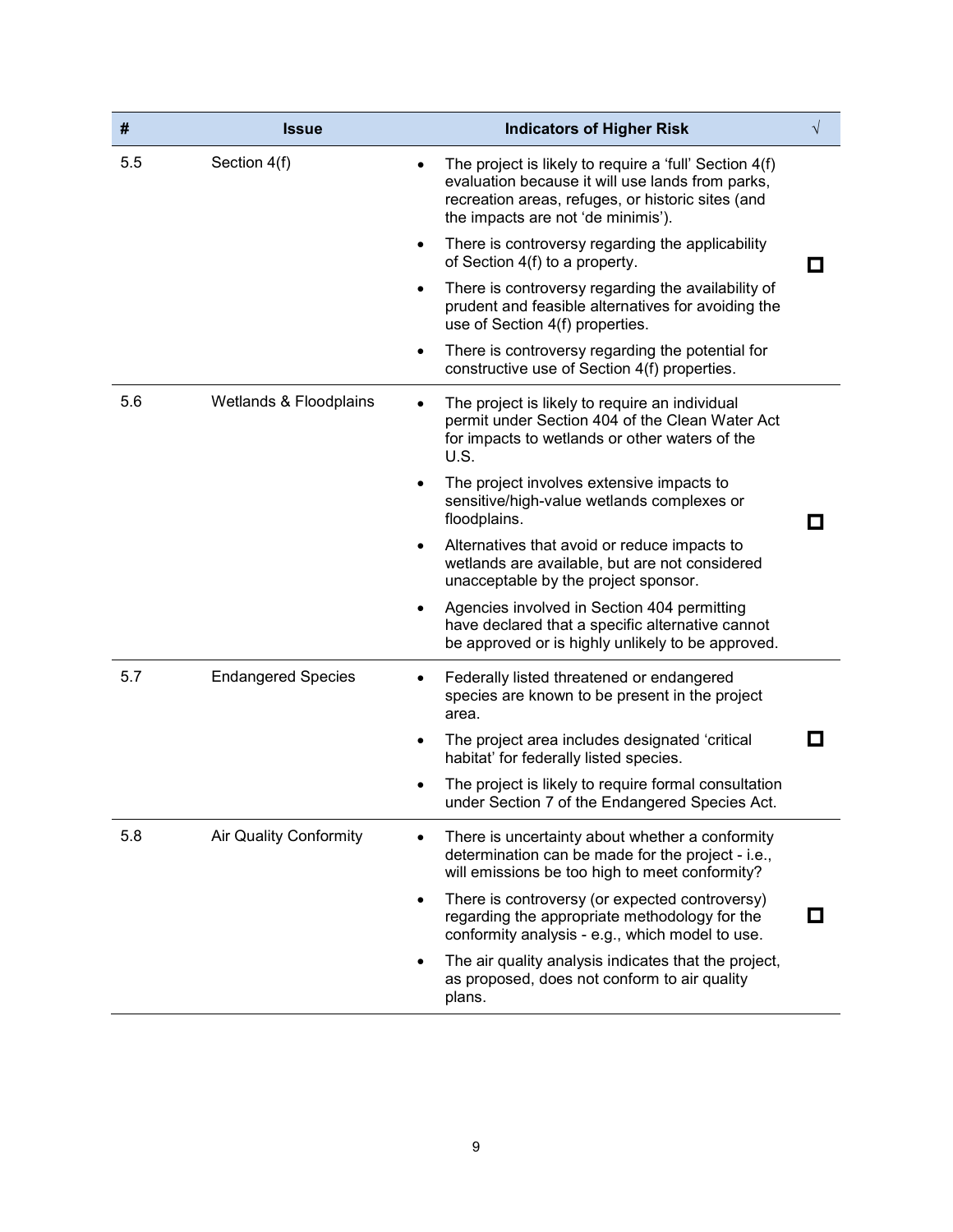| #    | <b>Issue</b>               | <b>Indicators of Higher Risk</b>                                                                                                                                                                                                                                                                                                                                                                                                                                                                                                | $\sqrt{}$ |
|------|----------------------------|---------------------------------------------------------------------------------------------------------------------------------------------------------------------------------------------------------------------------------------------------------------------------------------------------------------------------------------------------------------------------------------------------------------------------------------------------------------------------------------------------------------------------------|-----------|
| 5.9  | <b>MSATs</b>               | The project is likely to require a quantitative<br>analysis of mobile source air toxics (MSATs) -<br>e.g., it involves a high volume of diesel truck<br>traffic in close proximity to residential<br>populations.                                                                                                                                                                                                                                                                                                               |           |
| 5.10 | <b>Induced Growth</b>      | The project has the potential to cause induced<br>$\bullet$<br>growth - e.g., it provides new transportation<br>service on the periphery of a developed area.<br>Stakeholders have publicly raised concerns<br>$\bullet$                                                                                                                                                                                                                                                                                                        | . .       |
|      |                            | about the project's potential to cause 'sprawl'.<br>Agencies or stakeholders raise questions about<br>$\bullet$<br>the reliability of the methods used to predict<br>induced growth - e.g., claiming that a different<br>model should have been used.                                                                                                                                                                                                                                                                           |           |
| 5.11 | <b>Cumulative Impacts</b>  | The project area includes sensitive resources<br>that are being affected by multiple projects.<br>There is uncertainty or disagreement about<br>which projects or resources need to be<br>considered in the cumulative impacts analysis.<br>There is uncertainty or disagreement about the<br>methods that should be used for analyzing<br>cumulative impacts - e.g., whether to address<br>them qualitatively or quantitatively.                                                                                               | П         |
| 5.12 | <b>Regulated Resources</b> | The project involves impacts on other resources<br>that are subject to specific regulatory protection<br>under Federal or State laws, such as:<br><b>Wild and Scenic Rivers</b><br>$\circ$<br><b>Coastal Zones</b><br>$\circ$<br><b>Wilderness Areas</b><br>$\circ$<br>Roadless Areas in National Forests<br>$\circ$<br>The project involves unusual permitting issues -<br>e.g., approval for a project to cross an<br>international border.<br>The project is subject to new or recently modified<br>statutes or regulations. | П         |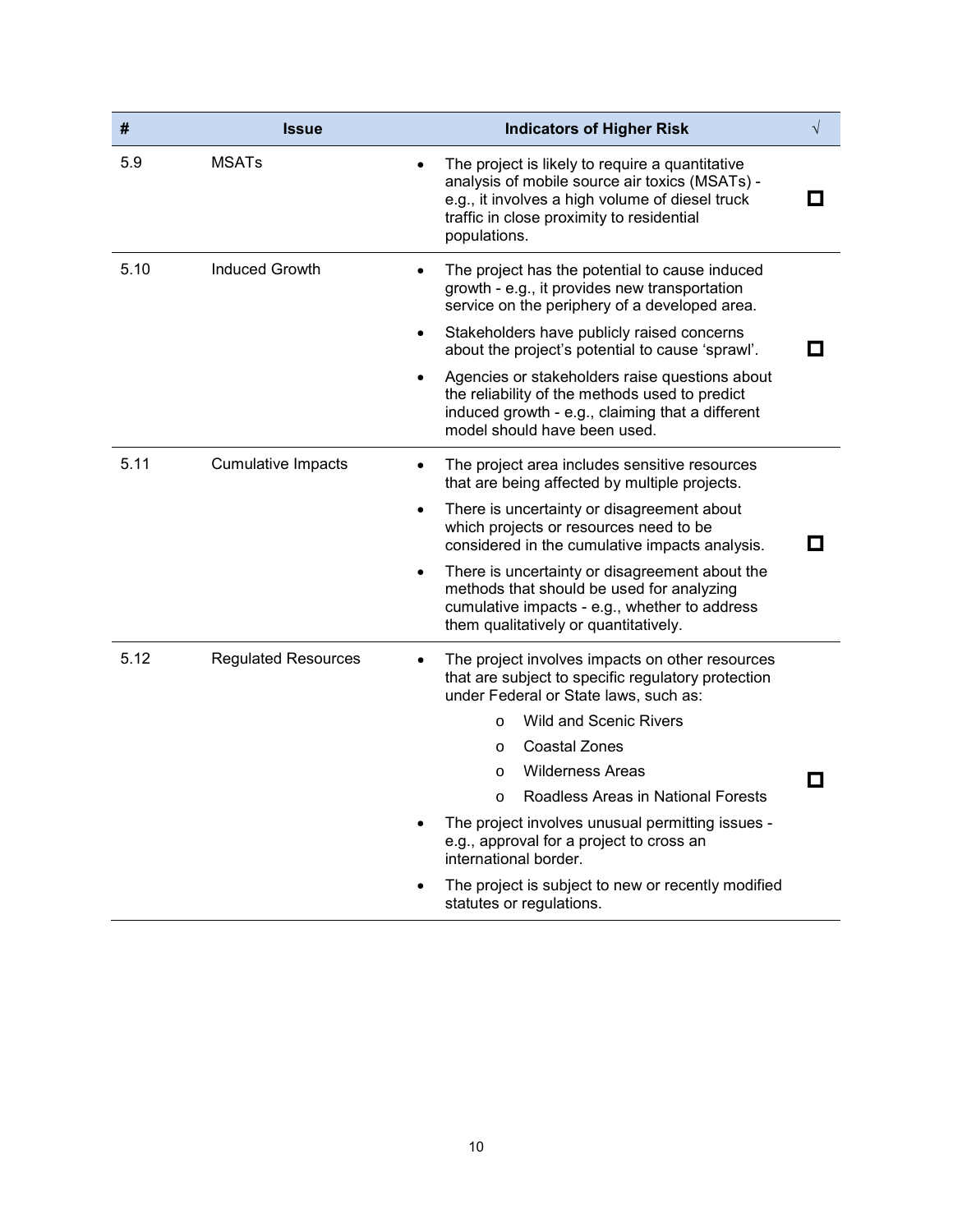| #    | <b>Issue</b>                               | <b>Indicators of Higher Risk</b>                                                                                                                                         | $\sqrt{}$                |
|------|--------------------------------------------|--------------------------------------------------------------------------------------------------------------------------------------------------------------------------|--------------------------|
| 5.13 | <b>Emerging Issues</b>                     | There is uncertainty or disagreement about<br>whether an environmental issue should be<br>analyzed and/or about what methodology should<br>be used. Potential examples:  |                          |
|      |                                            | Contribution to climate change<br>$\circ$<br>through increased greenhouse gas<br>emissions                                                                               |                          |
|      |                                            | Effects of climate change on the<br>$\circ$<br>project (e.g., sea level rise)                                                                                            |                          |
|      |                                            | Health effects based on project's<br>$\circ$<br>potential to affect human behavior                                                                                       |                          |
|      |                                            | Health effects resulting from air<br>$\circ$<br>pollution                                                                                                                |                          |
| 6.   | <b>Agencies and</b><br><b>Stakeholders</b> |                                                                                                                                                                          |                          |
| 6.1  | <b>Local Governments</b>                   | Local governments and/or local elected officials<br>have expressed opposition to and/or strong<br>concerns about the project.                                            | - 1                      |
| 6.2  | <b>MPOs</b>                                | The MPO (if applicable) has expressed<br>$\bullet$<br>opposition to and/or strong concerns about<br>including the project in the long-range plan and<br>TIP.             | $\Box$                   |
| 6.3  | <b>Regulatory Agencies</b>                 | Federal or State regulatory agencies have<br>expressed opposition to and/or strong concerns<br>about the project.                                                        | О                        |
| 6.4  | <b>Community Groups</b>                    | Community groups - e.g., homeowners'<br>٠<br>associations - have expressed opposition to<br>and/or strong concerns about the project.                                    | $\overline{\phantom{a}}$ |
| 6.5  | <b>Interest Groups</b>                     | Interest groups - e.g., environmental or historic<br>preservation groups - have expressed opposition<br>to the project or strong concerns about the<br>project.          |                          |
|      |                                            | New stakeholders emerge and raise new issues<br>٠<br>and concerns late in the NEPA process.                                                                              |                          |
| 6.6  | Legal Counsel                              | Stakeholders have retained legal counsel to<br>assist in preparing comments in the NEPA<br>process for the project and/or initiating litigation.                         |                          |
| 6.7  | <b>Public-Record Requests</b>              | Individuals or groups interested in the project<br>have submitted multiple public-record requests<br>(under FOIA or State laws) for documents<br>related to the project. | . .                      |
| 7.   | <b>Project Team</b><br><b>Capabilities</b> |                                                                                                                                                                          |                          |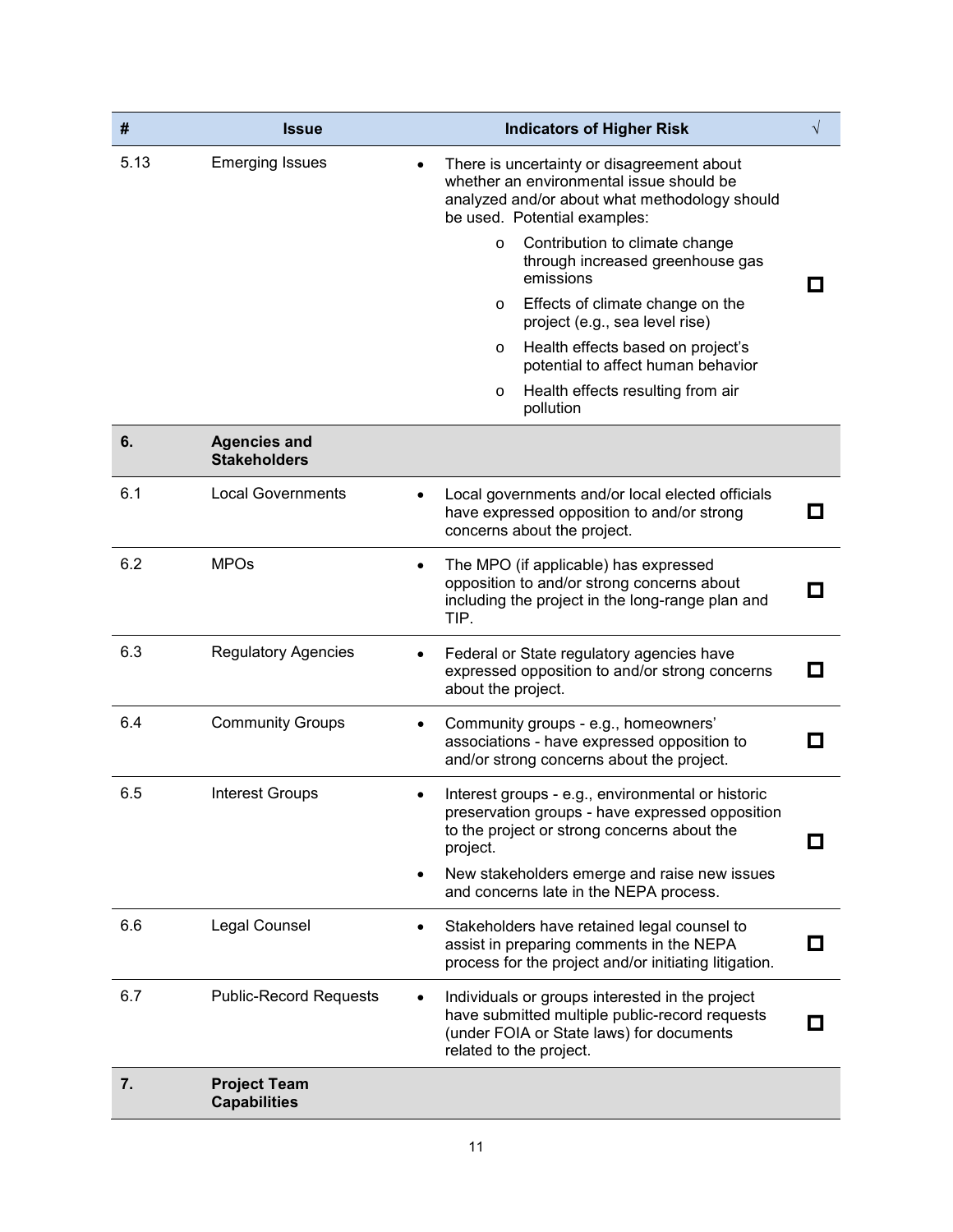| #   | <b>Issue</b>         | <b>Indicators of Higher Risk</b>                                                                                                           |  |
|-----|----------------------|--------------------------------------------------------------------------------------------------------------------------------------------|--|
| 7.1 | Experience           | The project team lacks experience with<br>$\bullet$<br>managing the NEPA process for complex,<br>controversial projects.                   |  |
| 7.2 | Support              | The project lacks high-level support within the<br>$\bullet$<br>government entities responsible for developing<br>and funding the project. |  |
| 7.3 | <b>Relationships</b> | The project sponsor and lead agency do not<br>have strong working relationships with one<br>another.                                       |  |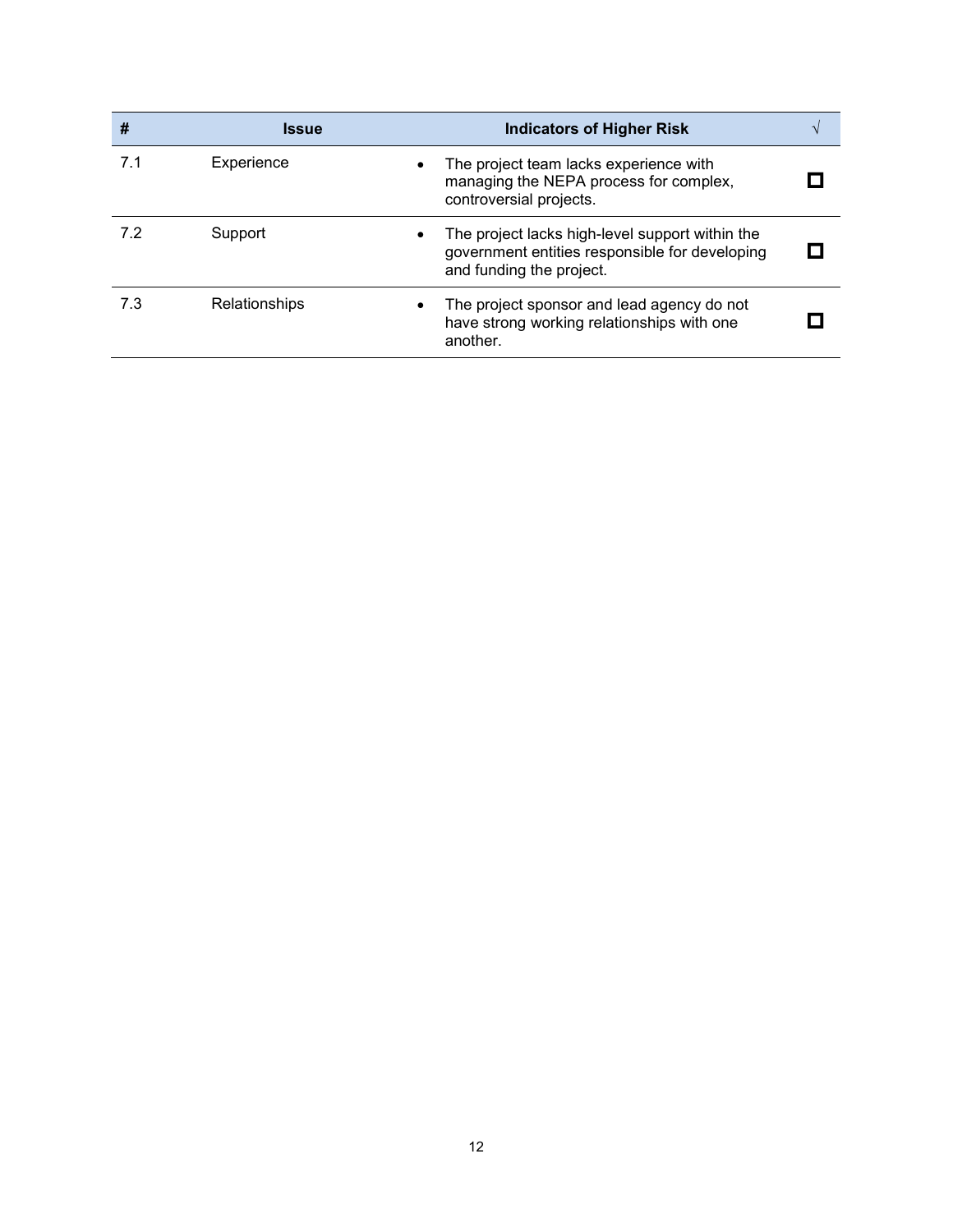## SECTION 2

## Backgrounder: Case Law and Case Studies of Legal Risk in the NEPA Process

#### Introduction

The National Environmental Policy Act (NEPA) applies to all Federal activities – including highway projects – that receive funds from the federal government, as well as to projects that require various types of federal approvals and permits. NEPA requires that before taking a major federal action significantly affecting the quality of the human environment, the federal agency proposing to take that action must prepare an analysis of the potential environmental impacts and possible alternatives.<sup>[1](#page-17-0)</sup> Although NEPA is a very simple statute, more than 25,000 court decisions have been issued for various types of Federal projects since its enactment in 1969, which has resulted in an exacting, often-litigated process. Failing to comply with required procedures can result in objections and delays in obtaining timely responses to requests for comments, permits, or approvals from state and federal resources agencies, as well as court injunctions stopping work on a project until the defects in the process identified by the court are repaired.

In addition to its own procedural requirements, the NEPA process has also become the vehicle for documenting compliance with a large number of environmental laws which might apply to any given highway project.<sup>[2](#page-17-1)</sup> The Federal Highway Administration's (FHWA) NEPA regulations require that a Final Environmental Impact Statement (EIS)/Record of Decision (ROD) or a Finding of No Significant Impact (FONSI) document compliance with applicable environmental laws, Executive Orders, and other related requirements.<sup>[3](#page-17-2)</sup> Some of these laws, such as Section [4](#page-17-3)(f) of the Department of Transportation Act<sup>4</sup> and Section 106 of the National Historic Preservation Act,<sup>[5](#page-17-4)</sup> can also result in litigation, often concurrently with a NEPA challenge. Even when there is no litigation, administrative disputes between the project agency (i.e., FHWA and the state department of transportation) and one or more resource agencies (e.g., U.S. Army Corps of Engineers or U.S. Fish and Wildlife Service) can sometimes be very difficult to resolve and lead to delays rivaling any court-imposed injunction.

Congress has addressed the issue of delays in the NEPA process with increasingly forceful provisions in the last three major transportation bills. The Department of Transportation, as well as modal administrations within the Department, have made procedural reforms and developed interagency agreements since the 1990s, all with the purpose of making the NEPA process more efficient. The importance of early coordination and outreach are key themes of FHWA's policies.

While much of the focus of these efforts is on resolving problems, the fact remains that the majority of projects, even those requiring an EIS, go through the NEPA process without significant problems or

<span id="page-17-0"></span><sup>1 42</sup> U.S.C. § 4332(2)(C).

<span id="page-17-1"></span><sup>2</sup> FHWA maintains a comprehensive list of environmental laws that could apply to any given project. The list may be found at: [http://www.fhwa.dot.gov/environment/env\\_sum.cfm](http://www.fhwa.dot.gov/environment/env_sum.cfm) 

<span id="page-17-2"></span><sup>3 23</sup> C.F.R. §§ 771.125 and 771.133.

<span id="page-17-3"></span><sup>4</sup> The current version of this provision may be found at 23 U.S.C. § 138 and 49 U.S.C. § 303. These two sections are substantially identical.

<span id="page-17-4"></span><sup>5 16</sup> U.S.C. § 470f.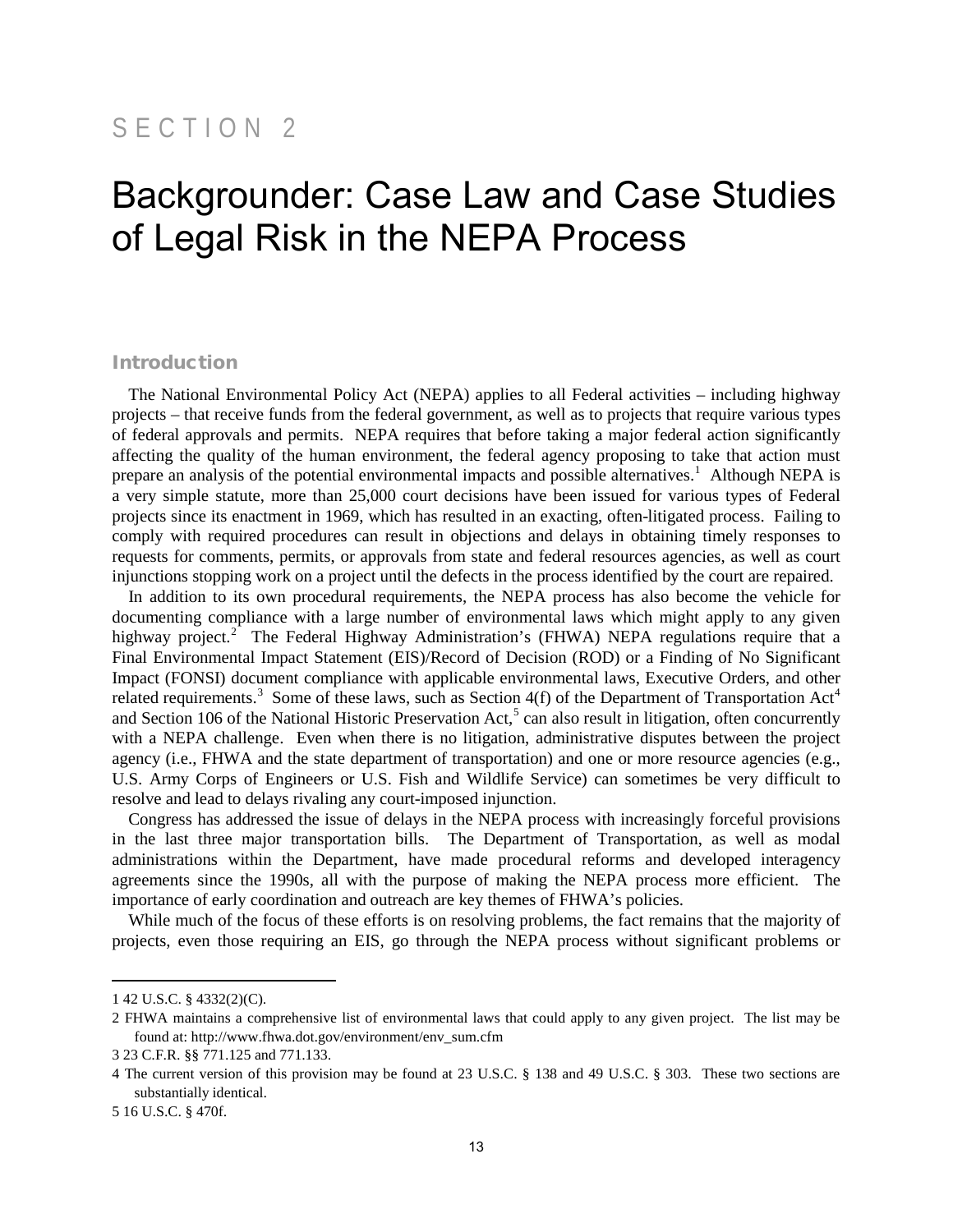opposition. This presents a dilemma both for the project sponsor and FHWA in determining the scope of the NEPA document. It is possible to comply with NEPA by simply following the rules, with relatively little outreach and routine mitigation measures. However, some projects require an entirely different level of effort, including massive public involvement at many levels or consideration of extensive and expensive mitigation measures, or they involve major disputes with resource agencies and bitter environmental litigation that can drag on for years.

When we use the term "risk," we refer to the risk to the successful and timely completion of the NEPA process. By "successful," we mean the issuance of a ROD or FONSI without having to issue a supplemental NEPA document. "Timely" means reaching this end within a reasonable or anticipated time frame. That risk can be the result of unresolved risk that reflects itself in a court-imposed injunction or extensive controversy between the agencies involved in the preparation and review of the NEPA document and/or the opposition from the affected community and environmental groups.

The research proposes that there are often warning signs of risk for project officials even before the NEPA process starts, or shortly after its inception, that enable them to make reliable judgments about which projects are likely to encounter significant problems down the road, whether during the administrative process or in a lawsuit, and which are not. Having this information available will allow the state transportation department to take steps to address these problems up-front, and therefore reduce or avoid entirely the problems that might otherwise arise. Equally important to evaluating early warning signs is recognizing when they are not present, and where expensive and time-consuming measures designed to respond to higher risks may not be required at all.

#### **Organization of this Section**

This Section is divided into three parts. First, we discuss some of the case law about some of the early warning signs that are typically addressed at the outset of the NEPA process. This summary is not intended to be a comprehensive treatment of NEPA case law. That is beyond the scope of this document and can be found in many treatises and legal articles.

Next, we present case studies, which provide a more detailed picture of what early issue identification and response looks like. The projects are from across the country, and all involved controversial or potentially controversial issues that were either identified at the outset or ultimately identified and addressed. The measures taken by project officials offer a spectrum of approaches that successfully anticipated issues that would have been much more difficult to address well into the NEPA process. Some of the particular projects in the case studies are projects that were mentioned in a set of initial interviews conducted by the research team. Key observations from the interviews are provided in Appendix A.

Finally, "Managing Risk" brings the various things we learned and our own observations together, in a comprehensive discussion of the issues and ideas that are the central focus of this research. In considering the ideas and recommendations presented in this research, it is important to remember a few factors about the NEPA process and addressing problems that may arise. Over time, the NEPA process has become the place where not only the environmental impacts of a project are addressed, but the project as a whole is discussed and, sometimes, debated. Thus, the NEPA process is often a kind of negotiation about the project, the benefits it provides, and how best to reduce the possible adverse effects of the project on the environment. That can mean broad, sweeping mitigation measures, or deciding to build or abandon a major alternative, but it can also mean providing focus on the impacts to a small neighborhood adjacent to an improved road/bridge or a new road, and addressing its concerns in a reasonable manner. Recognizing that at the outset, and as the NEPA process proceeds, can make a huge difference in the ultimate success of the project.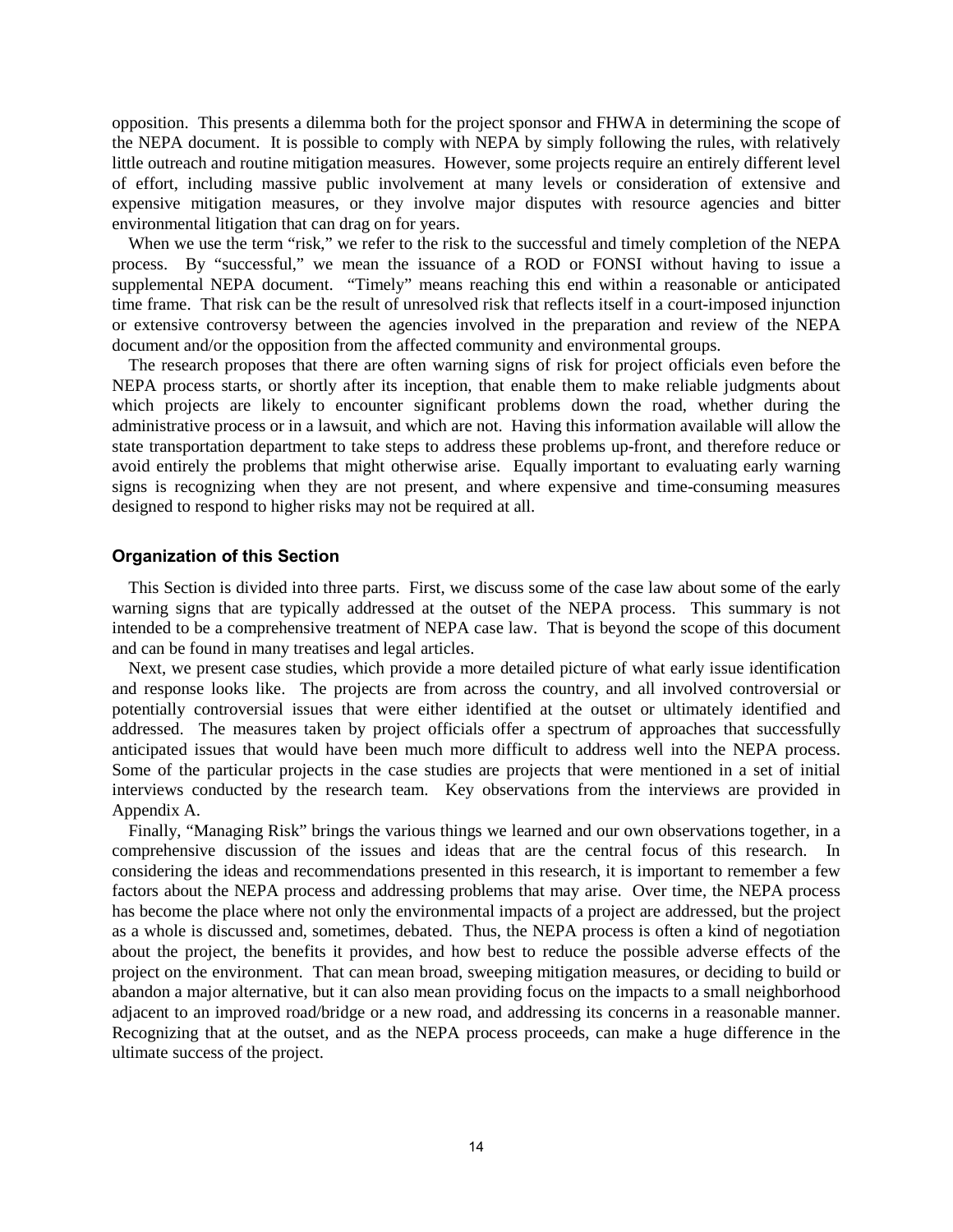#### Case Law

There are a myriad of issues in the NEPA process that can confront transportation officials when planning improvements to an existing roadway/bridge or constructing a new roadway/bridge project. Some arise during the course of the NEPA process itself, but often, as explained in the Introduction to this Section, these issues can be identified early on, before or concurrently with the formal start of the NEPA process. These "early indicator" issues can be a source of administrative delays and litigation risks. When properly anticipated, however, the risks of delay can be assessed, and, where problematic, appropriate steps can be taken from the outset to reduce delays, whether caused by administrative action or court injunction. The purpose of this part of the document is to provide a brief overview of case law dealing with some of these "early indicator" issues for some context to the remainder of this Section. This is not intended as a comprehensive case law overview, which is provided in other sources, but is intended to aid NEPA practitioners in determining how and when to address these issues in the preparation of the NEPA document, and to assist in prioritizing agency resources and the consultation efforts that should be started prior to and during the preparation of the environmental document.

#### **Purpose and Need**

One example of a NEPA issue that has to be identified early is the "purpose and need" of the project. Sometimes, the purpose and need is controversial, and sometimes it is not. Purpose and need controversies often arise over whether the statement of purpose and need is drawn too narrowly so as to predetermine the selection of alternatives or eliminate a popular alternative or whether the purpose and need statement is sufficiently detailed to justify the need for project.

A project's statement of purpose and need briefly defines "the underlying purpose and need to which the agency is responding in proposing the alternatives including the proposed action."[6](#page-19-0) In framing the purpose and need for a project, the agency must take a hard look at the factors relevant to the definition of purpose and should take into account the needs and goals of the parties involved in the application.<sup>[7](#page-19-1)</sup> Courts have afforded agencies considerable discretion to define the purpose and need of a project.<sup>[8](#page-19-2)</sup> Courts generally defer to an agency's statement of purpose and need and uphold them when reasonable.<sup>[9](#page-19-3)</sup>

The lead agency for any given project should provide an opportunity for involvement by participating agencies and the public in defining the purpose and need for a project as early as practicable during the environmental review process.<sup>10</sup> The statement of purpose and need should clearly set forth the objectives of the proposed action, which may include achieving transportation objectives identified in statewide or metropolitan transportation plans, or supporting land use, economic development, or growth objectives established in applicable Federal, State, local, or tribal plans.<sup>[11](#page-19-5)</sup>

An agency's statement of purpose and need for a particular project necessarily determines the scope of reasonable alternatives the agency is required to discuss.[12](#page-19-6) Because it is the factor driving discussion of

<span id="page-19-0"></span><sup>6 40</sup> C.F.R. § 1502.13.

<span id="page-19-1"></span><sup>7</sup> Citizens for Smart Growth v. Sec'y of Dep't of Transp., 669 F.3d 1203, 1212 (11th Cir. 2012).

<span id="page-19-2"></span><sup>8</sup> See City of Alexandria v. Slater, 198 F.3d 862, 867 (D.C. Cir. 1999) (courts evaluate objectives of a project with "considerable deference to the agency's expertise and policy-making role.").

<span id="page-19-3"></span><sup>9</sup> Daniel R. Mandelker, NEPA Law and Litigation 9-63 (Thomson Reuters/West, Rel. 10 2012).

<span id="page-19-4"></span><sup>10</sup> 23 U.S.C. § 139(f)(1).

<span id="page-19-6"></span><span id="page-19-5"></span><sup>11</sup> 23 U.S.C. § 139(f)(3)(A) & (B).

<sup>12</sup> See, e.g., City of Alexandria v. Slater, 198 F.3d at 867 (courts evaluate an agency's choice of "reasonable alternatives" in light of the objectives of the federal action); Ass'ns Working For Aurora's Residential Envt. v. Colo. Dep't of Transp., 153 F.3d 1122, 1130 (10th Cir. 1998) (finding agency was not required to evaluate mass transit as alternative to highway project where it did not meet project's goal of alleviating traffic congestion).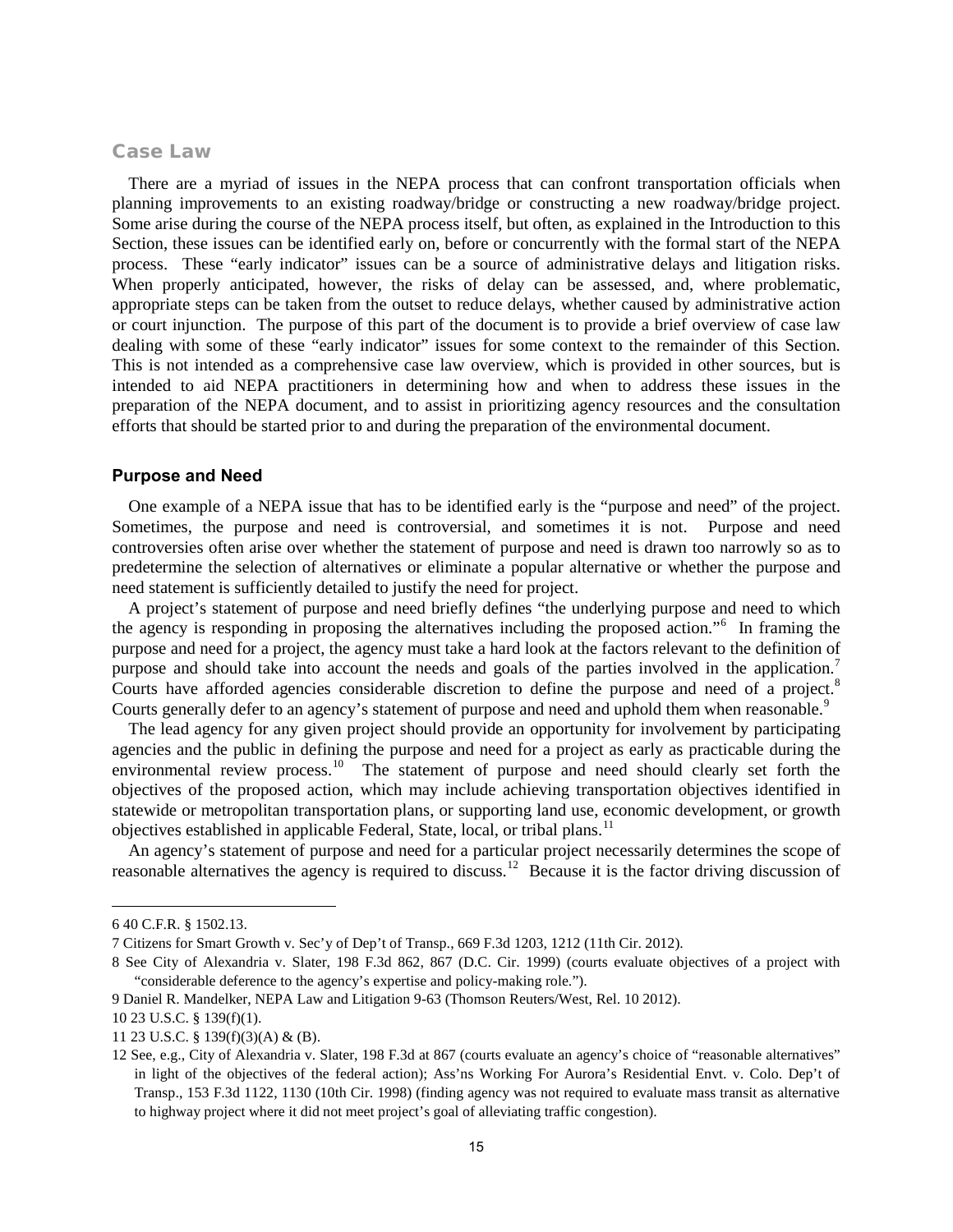alternatives, agencies may not define the objectives of their actions in terms so "unreasonably narrow" that only one alternative from among the environmentally benign ones in the agency's power would accomplish the goals of the project, thus making the EIS a mere formality.<sup>[13](#page-20-0)</sup>

In recent years, courts have upheld an EIS statement of purpose and need where:

- A project's statement of purpose and need was premised, at least in part, on the influence of the local metropolitan planning organization and county transportation plan.<sup>[14](#page-20-1)</sup>
- A project's stated purpose mentioning a "highway" did not prevent the agencies from considering non-highway alternatives, and the project's stated needs were the product of a thoughtful, deliberative interagency and public participation process that balanced transportation needs with environmental concerns.<sup>[15](#page-20-2)</sup>
- The agencies' statement of purpose and need for a bridge replacement project was defined to reflect the regional transportation needs into the future.<sup>[16](#page-20-3)</sup>
- A statement of purpose and need limiting the project to a southern crossing of a river, where the agency determined an existing crossing to suitably serve the central and northern portions of the river, was not unduly narrow.<sup>[17](#page-20-4)</sup>

Thus, if the statement of purpose and need for the project will be controversial (for example, if the statement of purpose and need relates to a highway project, and the community prefers a transit project), then it is essential that the project's purpose and need is well justified.

The importance of identifying issues with a project's statement of purpose and need early on is perhaps best reflected in the streamlining provisions of both SAFETEA-LU and MAP-21.<sup>18</sup> In SAFETEA-LU, Congress created a special provision for evaluating purpose and need issues *before* the start of the DEIS. Thus, 23 U.S.C. § 139(f) directed the lead agency to involve participating agencies and the public "as early as practicable" during the NEPA review process. A parallel provision in Section 139(f) deals with the alternatives analysis. MAP-21 left Section 139(f) intact, but put in the statute a provision emphasizing the importance of integrating planning decisions into the NEPA process.

After passage of SAFETEA-LU, FHWA issued comprehensive guidance about carrying forth planning decisions into the NEPA process.<sup>[19](#page-20-6)</sup> Congress essentially codified this guidance in MAP-21.<sup>20</sup> While not directly addressing purpose and need, the integration process will inevitably shape statements of purpose and need and alternatives analyses by allowing highway and transit agencies to carry forward more completely decisions made in the transportation planning process.

In relation to the results of the research conducted for this project, the statement of purpose and need for an EIS is important as an "early warning signal" because it is fundamental to so many other parts of the EIS and the NEPA process. The statement of purpose and need provides the basis for establishing the range of alternatives. Usually, the project's purpose and need will evolve out of the transportation

<span id="page-20-0"></span><sup>13</sup> Citizens for Smart Growth v. Sec'y of Dep't of Transp., 669 F.3d at 1212.

<span id="page-20-1"></span><sup>14</sup> Citizens for Smart Growth v. Peters, 716 F. Supp. 2d 1215, 1224-25 (S.D. Fla. 2010 ("The Purpose and Need statement in the FEIS is a permissibly broad statement of the goals of the project in accordance with the needs and desires of the community and its elected officials, and [the court] reject[s] plaintiff's contention that the statement was impermissibly narrow.").

<span id="page-20-2"></span><sup>15</sup> Audubon Naturalist Soc'y of the Cent. Atl. States, Inc. v. U.S. Dep't of Transp., 524 F. Supp. 2d 642, 665 (D. Md. 2007).

<span id="page-20-3"></span><sup>16</sup> Coal. for a Sustainable 520 v. U.S. Dep't of Transp., 2012 U.S. Dist. LEXIS 103782, \*34-35 (W.D. Wash. 2012).

<span id="page-20-4"></span><sup>17</sup> Citizens for Smart Growth v. Sec'y of Dep't of Transp., 669 F.3d at 1212.

<span id="page-20-5"></span><sup>18</sup> Section 6002 of The Safe, Accountable, Flexible Efficient Transportation Equity Act: A Legacy for Users, Pub. L. 109- 59, 119 Stat. 1144, Aug. 10, 2005 (SAFETEA-LU), and Moving Ahead for Progress in the 21st Century Act, Pub. L. 113-141, 126 Stat. 405, July 6, 2012 (MAP-21).

<span id="page-20-6"></span><sup>19</sup> See 23 C.F.R. part 450, Appendix A, "Linking Transportation Planning and the NEPA Process."

<span id="page-20-7"></span><sup>20</sup> Section 1310 of MAP-21, codified at 23 U.S.C. § 168.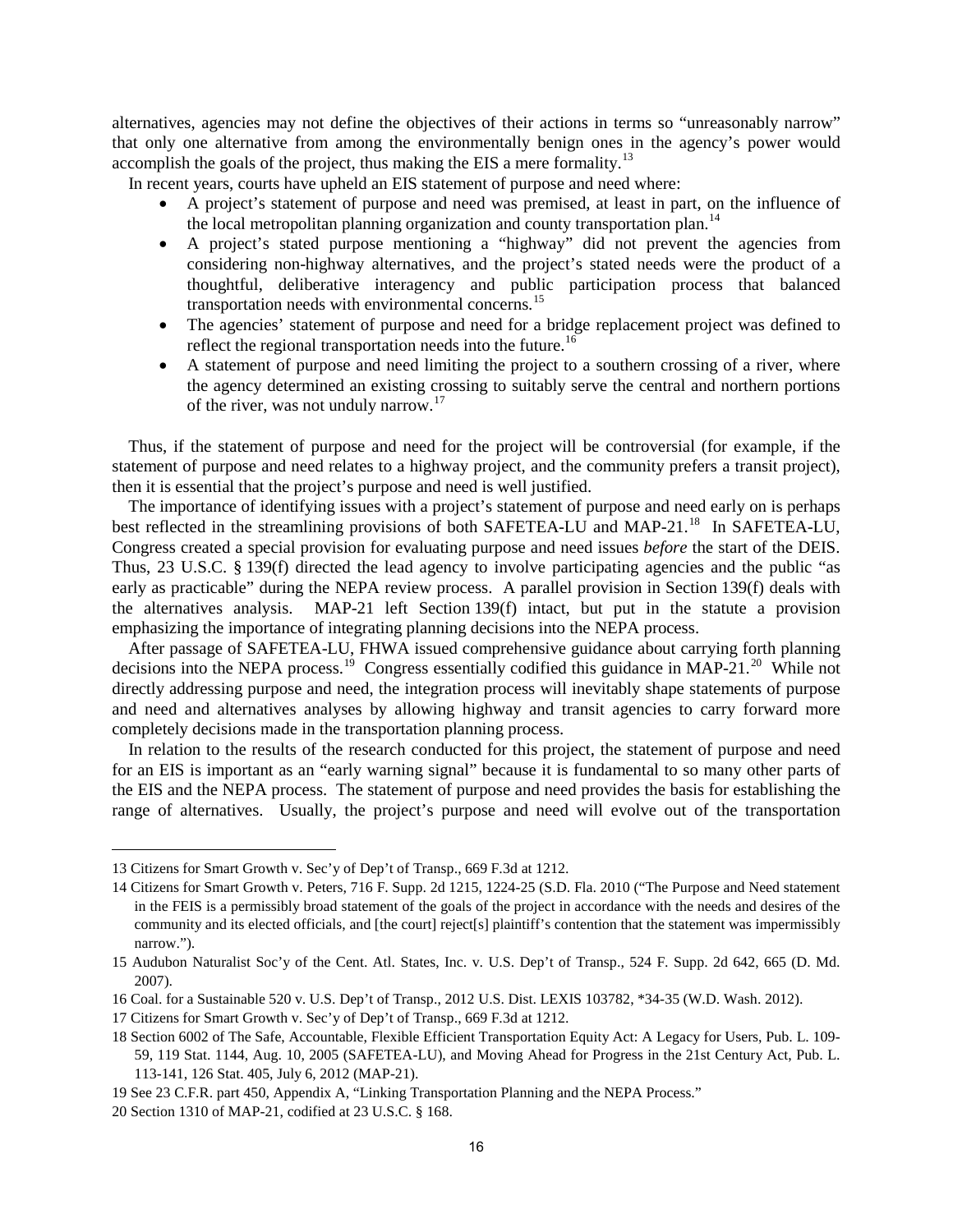planning process. Therefore, the statement of purpose and need provides an opportunity to explain the linkage between the proposed project and the transportation planning process and to demonstrate the extent to which the purpose and need for a project were developed to implement transportation planning decisions that have already been made through those processes. As noted in the case law summary and in the interview responses, where the statement of purpose and need is premised on, or defined from, those transportation planning processes, litigation and delay risks can be reduced.

#### **Range of Alternatives**

The second early indicator issue arising in the NEPA process is inextricably tied to the project's statement of purpose and need: the selection of the range of alternatives evaluated. As noted above, an agency's definition of the purpose and need for its project drives the alternatives it is required to analyze.

An EIS must "[r]igourously explore and objectively evaluate all reasonable alternatives" and "[i]dentify the agency's preferred alternative."[21](#page-21-0) Judicial review of the range of alternatives considered by an agency is governed by a "rule of reason" analysis that requires an agency to set forth only those alternatives necessary to permit a "reasoned choice."<sup>22</sup> Under the rule of reason, an EIS is not required to consider an infinite range of alternatives; it must only consider those reasonable or feasible alternatives.<sup>[23](#page-21-2)</sup> Moreover, an agency is not required to undertake an analysis of those alternatives which are not significantly distinguishable from alternatives actually considered or which have substantially similar consequences.<sup>[24](#page-21-3)</sup>

The availability of reasonable alternatives to a proposed action depends, to a certain degree, on the breadth of the proposed action itself.<sup>25</sup> The choice of alternatives for any project is "bounded by some notion of feasibility."<sup>[26](#page-21-5)</sup> The range of alternatives that must be considered in an EIS need not extend beyond those reasonably related to the purposes of the project.<sup>27</sup> An agency is not required to consider alternatives which are infeasible, ineffective, or inconsistent with the basic policy objectives for the project and related area.<sup>[28](#page-21-7)</sup> Every EIS, however, must include an analysis of the "no build" baseline, or the conditions which would exist if the project were not built.<sup>29</sup> In selecting a range of alternatives for detailed evaluation, federal agencies may rely on prior state and federal environmental studies.<sup>[30](#page-21-9)</sup>

Courts have upheld the range of alternatives discussed as reasonable where:

- EIS did not discuss ten-lane bridge alternative as "reasonable alternative" to replacing existing six-lane bridge because studies indicated it did not meet need needs of project where it did not effectively ameliorate peak traffic conditions. A twelve-lane bridge was needed.<sup>[31](#page-21-10)</sup>
- Agency rejected consideration of mass transit alternative because it did not meet objectives of highway project which was to relieve traffic congestion on existing highway.<sup>[32](#page-21-11)</sup>

<span id="page-21-0"></span><sup>21</sup> 40 C.F.R. § 1502.14(a), (e).

<span id="page-21-1"></span><sup>22</sup> California v. Block, 690 F.2d 753, 767 (9th Cir. 1982)

<span id="page-21-2"></span><sup>23</sup> Westlands Water Dist. V. U.S. Dep't of the Interior, 376 F.3d 853, 868 (9th Cir. 2004).

<span id="page-21-3"></span><sup>24</sup> Id.

<span id="page-21-4"></span><sup>25</sup> See, e.g., Friends of Yosemite Valley v. Kempthorne, 520 F.3d 1024, 1038 (9th Cir. 2008) (range of reasonable alternatives is "dictated by the nature and scope of the proposed action"); 'Ilio'ulaokaokalani Coal. v. Rumsfeld, 464 F.3d 1083, 1095 (9th Cir. 2006) (recognizing connection between breadth of action and breadth of alternatives).

<span id="page-21-5"></span><sup>26</sup> Vt. Yankee Nuclear Power Corp. v. Natural Res. Def. Council, Inc., 435 U.S. 519, 551 (1978).

<span id="page-21-6"></span><sup>27</sup> The Laguna Greenbelt, Inc. v. U.S. Dep't of Transp., 42 F.3d 517 (9th Cir. 1994).

<span id="page-21-7"></span><sup>28</sup> Headwaters, Inc. v. BLM, 914 F.2d 1174, 1180 (9th Cir. 1990).

<span id="page-21-8"></span><sup>29</sup> 40 C.F.R. § 1502.14(d).

<span id="page-21-9"></span><sup>30</sup> The Laguna Greenbelt, Inc., 42 F.3d at 524-25 (upheld EIS that restricted alternatives to two build alternatives based on prior state environmental studies).

<span id="page-21-10"></span><sup>&</sup>lt;sup>31</sup> City of Alexandria v. Slater, 198 F.3d at 866-69.

<span id="page-21-11"></span><sup>&</sup>lt;sup>32</sup> Ass'ns Working for Aurora Residential Envt. V. Colo. Dep't of Transp., 153 F.3d 1122 (10th Cir. 1998).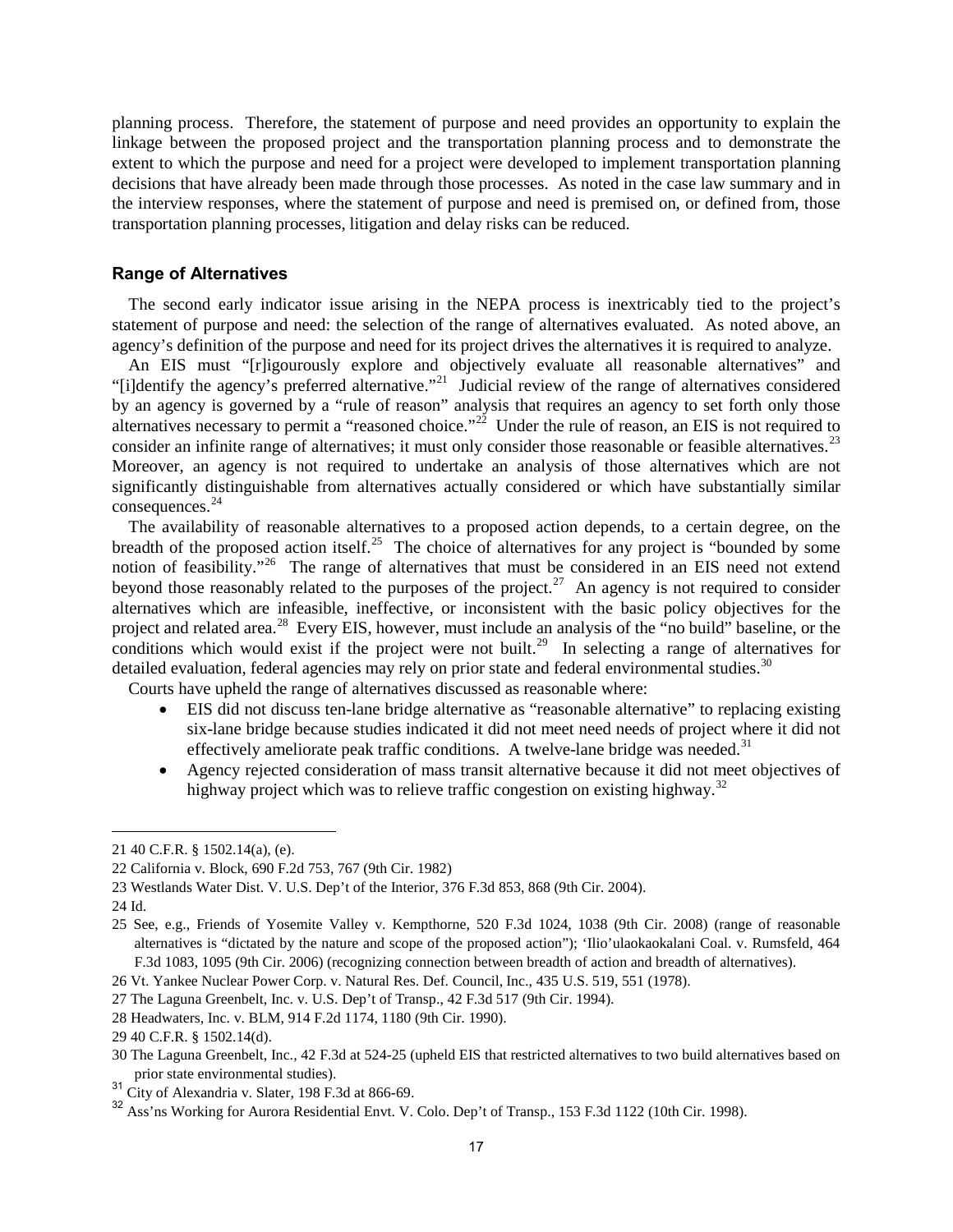- Government did not consider appellant's favored highway alignment alternative but did select similar alignment alternatives for detailed consideration.<sup>[33](#page-22-0)</sup>
- Finding FHWA did not incorrectly eliminate rail alternative where record demonstrated agency considered various combinations of alignments and modes of transit, including rail.<sup>[34](#page-22-1)</sup>

In contrast, an agency's range of alternatives was found to be inadequate where the discussion of a proposed project's "no build" alternative incorrectly included effects of the proposed action,<sup>[35](#page-22-2)</sup> where the agency rejected a proposed viable alternative based on a justification for which all alternatives posed the same risk,<sup>[36](#page-22-3)</sup> and where the agency rejected an alternative that partially met the need for a proposed highway project. $37$ 

FHWA regulations demonstrate the importance of the identification and evaluation of alternatives early in the NEPA process. FHWA encourages project sponsors to use an alternatives analysis process to focus alternatives examined in a DEIS to help streamline NEPA review.<sup>[38](#page-22-5)</sup> When Congress enacted SAFETEA-LU in 2005, it included extensive amendments to the federal transportation planning process, and provisions designed to accelerate the NEPA process.<sup>[39](#page-22-6)</sup> Under SAFETEA-LU, the lead agency establishes the range of alternatives in the EIS before the issuance of the DEIS. $40$ 

Participants in the NEPA process, such as participating and cooperating agencies, project supporters and opponents, affected local communities, etc., understand that much of the debate about a project plays out in the analysis and discussion of alternatives. Thus, the alternatives analysis for an EIS is a frequent source of administrative delay and of litigation. Because the range of alternatives can be disclosed during the scoping process, this is an opportunity to obtain public input early on and to conduct additional scoping and/or expand the number of alternatives, or level of analysis of particular alternatives, in consideration of the input received. This also provides an opportunity to build the Administrative Record from the beginning of the review process, so that if there is litigation later, the project team will have a thorough record for defending against the suit.

#### **Integration of NEPA and Other Environmental Processes**

While these early indicators are important to be mindful of at the outset of the NEPA review process, it is also important to think about the integration of a highway project's NEPA review with other environmental reviews that may be required. A key indicator of potential future controversy is the project's potential effects on particularly sensitive resources or protected areas and the individual and/or cumulative impacts that might result. For example, highway projects routinely implicate areas protected by Section 4(f) of the Department of Transportation Act, historic sites that are on or eligible for the

<span id="page-22-0"></span><sup>33</sup> Prairie Band Pottawatomie Nation v. Fed. Highway Admin., 684 F.3d 1002, 1011-13 (10th Cir. 2012).

<span id="page-22-1"></span><sup>34</sup> Conservation Law Found. v. Fed. Highway Admin., 2007 U.S. Dist. LEXIS 64465 (D.N.H. 2007) (finding range of alternatives discussed adequate, but requiring SEIS because agency failed to consider impacts of growth forecasts in evaluation of alternatives).

<span id="page-22-2"></span><sup>35</sup> N.C. Wildlife Fed'n v. N.C. Dep't of Transp., 677 F.3d 596, 602-05 (5th Cir. 2012).

<span id="page-22-3"></span><sup>36</sup> S.E. Alaska Conservation Council v. Fed. Highway Admin., 649 F.3d 1050 (9th Cir. 2011) (rejection of alternative because it may reduce services elsewhere and increase costs was arbitrary because all alternatives posed same risk).

<span id="page-22-4"></span><sup>&</sup>lt;sup>37</sup> N. Buckhead Civic Ass'n v. Skinner, 902 F.2d 1533 (11th Cir. 1990) (must consider alternative partially meeting need for highway project).

<span id="page-22-5"></span><sup>38</sup> See 23 C.F.R. § 450.318(d) ("The Alternatives Analysis may or may not be combined with the preparation of a NEPA document (e.g., a draft EIS). When an Alternatives Analysis is separate from the preparation of a NEPA document, the results of the Alternatives Analysis may be used during a subsequent environmental review process").

<span id="page-22-6"></span><sup>39</sup> 23 U.S.C. § 139.

<span id="page-22-7"></span> $40\,$  23 U.S.C. § 139(f)(4).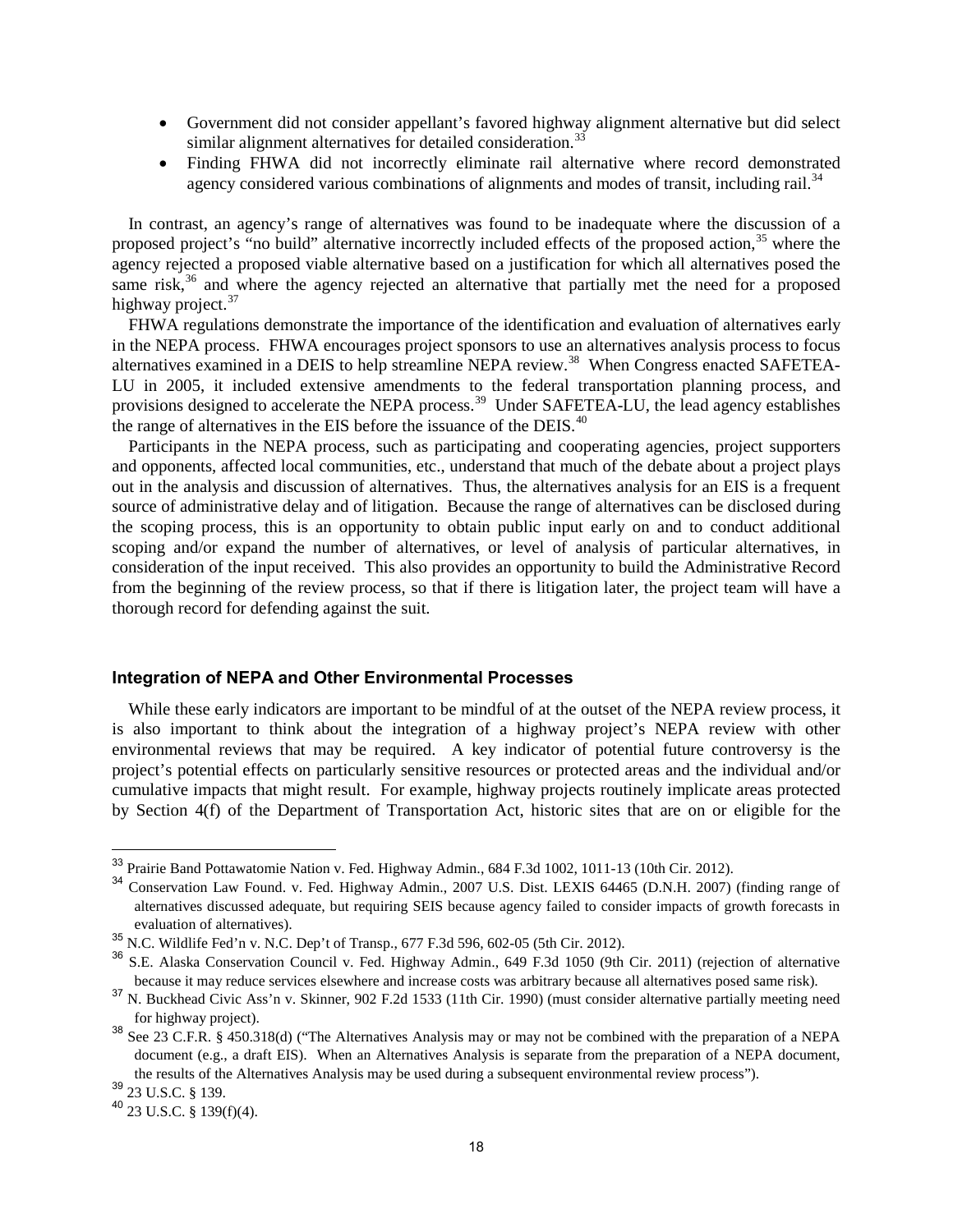National Register of Historic Places (even those that do not give rise to a "use" under Section 4(f)), endangered species habitats, and wetlands. It is vitally important that project proponents address the project's impacts on these resources in conjunction with their NEPA review whenever such resources may be impacted by a project.

Agencies are not required to duplicate the work done by another federal agency which also has jurisdiction over a project. Indeed, NEPA regulations encourage agencies to coordinate on such efforts. As early as possible, NEPA requires that the parties designate a lead agency, with other involved agencies designated as "cooperating agencies."<sup>[41](#page-23-0)</sup> The lead agency, which is ultimately responsible for the EIS, should ensure the involvement of all other agencies involved and supervising the EIS preparation.<sup>[42](#page-23-1)</sup> The lead agency uses the environmental analyses of the cooperating agencies "to the maximum extent possible."<sup>[43](#page-23-2)</sup> In turn, cooperating agencies may adopt an EIS signed by the lead agency, so long as they undertake an independent review of the EIS and determine that their comments and suggestions have been satisfied.<sup>[44](#page-23-3)</sup>

#### *Section 4(f) Resources and Other Historic Sites*

Under Section 4(f) of the Department of Transportation Act, FHWA may not approve the use of land from publicly owned parks, recreational areas, wildlife and waterfowl refuges, or public and private historical sites unless it finds that: (1) there is no feasible and prudent alternative to the use of land; and (2) the action includes all possible planning to minimize harm to the property resulting from the use of such properties.<sup>45</sup> A decision as to whether an activity will "use" land requires an assessment of the magnitude of direct, temporary, and "constructive" uses of the land by the project.<sup>46</sup> Section 4(f) is a substantive statute that can drive the decision-making process.

Where a project potentially impacts historic resources, two environmental review processes are implicated: Section 4(f) and Section 106 of the National Historic Preservation Act.

Section  $4(f)$  is one of the toughest decision standards in federal environmental law. The law, as interpreted by the courts since its enactment in 1966, has generated hundreds of court decisions that have greatly increased the effect of the statute on the decision-making process.<sup>47</sup> As a result, FHWA has issued extensive regulations that are based on the body of the court decisions, as well as some amendments to the law.[48](#page-23-7) In addition, FHWA has issued a guide to aid officials and the public in better understanding and applying the statute.<sup>[49](#page-23-8)</sup>

Section 4(f) was intended to favor avoidance of protected sites, and to this day, many transportation planners seek to avoid such sites wherever possible. The statute imposes not only a high barrier to the use of protected lands, but a rigorous analytical process for compliance with its exacting requirements. There are a number of exceptions to the statute, especially if the impacts on the protected sites are *de minimis*  (minimal) or the road either preceded the planning for a park or the road and park were planned

<span id="page-23-0"></span><sup>41</sup> 40 C.F.R. § 1501.6.

<span id="page-23-1"></span><sup>42 40</sup> C.F.R. §§ 1501.5(a), 1501.6(a).

<span id="page-23-2"></span><sup>43</sup> 40 C.F.R. § 1501.6(a)(2).

<span id="page-23-3"></span><sup>44</sup> 40 C.F.R. § 1506.3(c).

<span id="page-23-4"></span><sup>45</sup> 49 U.S.C. § 303(c).

<span id="page-23-5"></span><sup>46</sup> *See* 23 C.F.R. §§ 774.17 (definition of "use") and 774.15 (defining "constructive use").

<span id="page-23-6"></span><sup>47</sup> *See*, *e.g*., *Citizens to Pres. Overton Park v. Volpe*, 401 U.S. 402 (1971); *Stewart Park & Reserve Coal. v. Slater*, 352 F.3d 545 (2d Cir. 2003); *Davis v. Mineta*, 302 F.3d 1104 (10th Cir. 2002); *Concerned Citizens on I-190 v. Sec'y of Transp.*, 641 F.2d 1 (1st Cir. 1981); *Brooks v. Coleman*, 518 F.2d 17 (9th Cir. 1975); *City of S. Pasadena v. Slater*, 56 F. Supp. 2d 1106 (C.D. Cal. 1999).

<span id="page-23-7"></span><sup>48 23</sup> C.F.R. part 774.

<span id="page-23-8"></span><sup>49</sup> "The Section 4(f) Policy Paper," located at: http://environment.fhwa.dot.gov/4f/4fpolicy.asp This site contains links to much other useful information about the statute.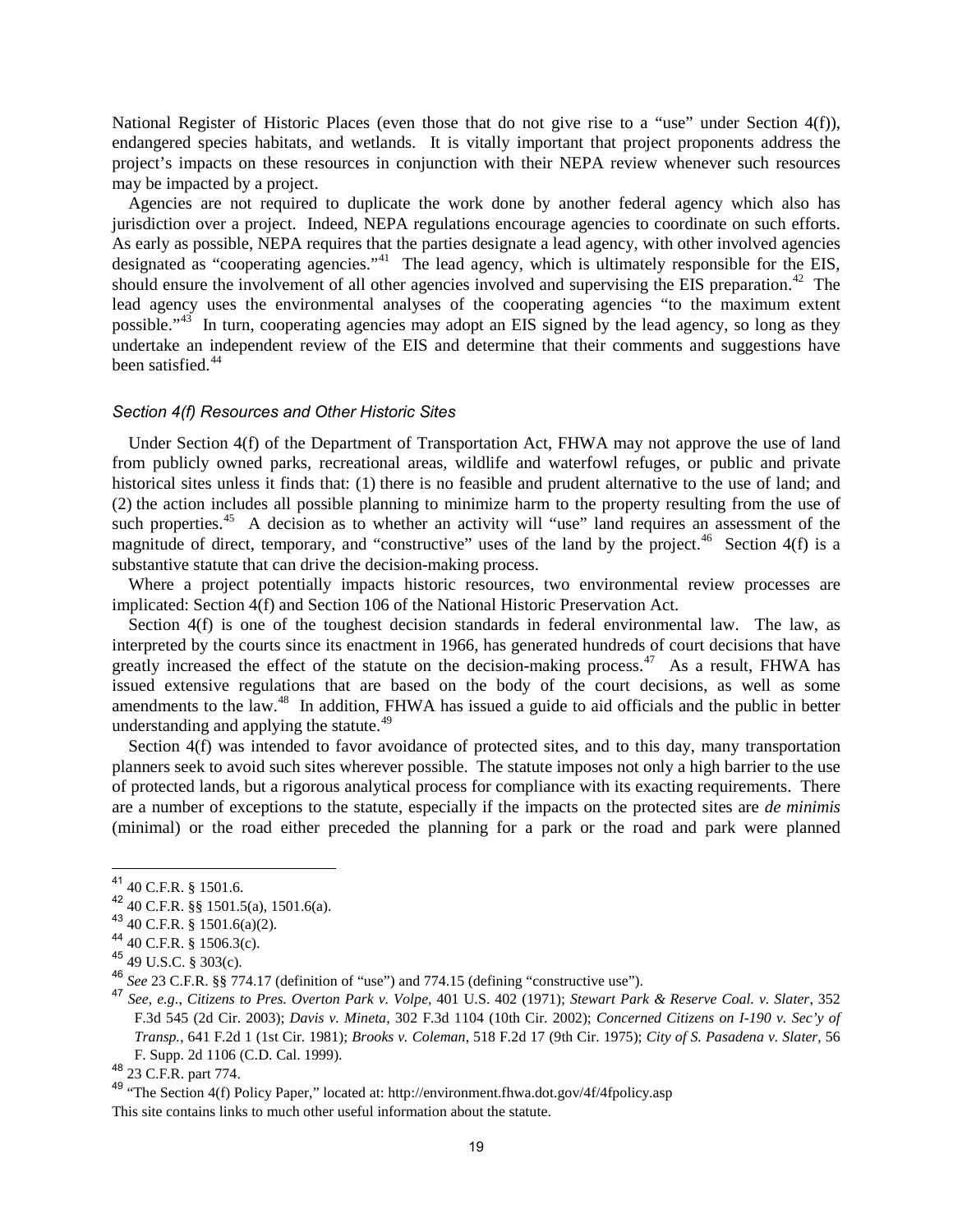concurrently. These exceptions apply only if the park official or historic preservation officer concurs in the *de minimis* determinations of the FHWA and state department of transportation. And when these exceptions do not apply, extensive coordination between park/historic preservation officials is required both to establish the degree of impact and for mitigation planning. A cooperative relationship between the responsible park officials or historic preservation office makes this process much easier and more likely to withstand an attack through litigation.

Section 106, a procedural statute, applies to "federal undertakings," defined as "a project, activity, or program funded in whole or in part under the . . . jurisdiction of a Federal agency, including . . . those carried out with Federal financial assistance."<sup>50</sup> Section 106 prohibits federal agencies from approving an undertaking without first (1) assessing the undertaking's effects on historic properties and (2) affording the Advisory Council on Historic Preservation, State Historic Preservation Officer, and other interested parties an opportunity to comment. The Section 106 regulations urge developing and evaluating "alternatives or modifications to the undertaking that could avoid, minimize, or mitigate adverse effects on historic properties."<sup>[51](#page-24-1)</sup> The "adverse effects" to be accounted for include both direct effects and indirect effects.<sup>[52](#page-24-2)</sup>

Federal law inextricably links Section 4(f) to Section 106 of the NHPA. Section 4(f) only applies to certain "historic" resources – sites that are either listed on the National Register of Historic Places or that have been determined to be eligible for inclusion on the National Register in accordance with the NHPA.<sup>[53](#page-24-3)</sup> Similarly, NHPA regulations define a historic property as "any historic district, site, building, structure, or object included in, or eligible for inclusion in, the National Register of Historic Places."[54](#page-24-4) The authority to determine whether a historic site is eligible for inclusion on the National Register is made pursuant to the NHPA regulations and vested in the lead federal agency, in consultation with the State Historic Preservation Officer.<sup>[55](#page-24-5)</sup>

The Section 4(f) and Section 106 mitigation processes have also been synchronized through the requirement to engage in "all possible planning to minimize harm" under Section  $4(f)$ .<sup>[56](#page-24-6)</sup> FHWA's Section 4(f) regulations define "all possible planning" to minimize harm as follows:

With regard to historic sites, the measures that normally serve to preserve the historic activities, features or attributes of the site as agreed by the Administration and the official(s) with jurisdiction over the Section 4(f) resource in accordance with the consultation process under 36 C.F.R. part 800 [regulations governing the Section 106 process]. $57$ 

Under FHWA's regulations, therefore, the mitigation agreed to in the Section 106 process generally constitutes "all possible planning to minimize harm," as required by Section 4(f).

The close connection between Section 4(f) and Section 106 is no accident. Congress enacted the NHPA in the same year as it enacted Section  $4(f)$ .<sup>[58](#page-24-8)</sup> The reliance that FHWA places on the Section 106 process and determinations made under the Advisory Council's regulations extend back to at least 1980, when FHWA first jointly issued Section 4(f) regulations with the Federal Transit Administration.<sup>59</sup> In 2005, Congress explicitly connected Section 4(f) and Section 106, when SAFETEA-LU amended Section 4(f) to provide for a *de minimis* exception.<sup>[60](#page-24-10)</sup> This *de minimis* exception relies on findings made during

 $50$  36 C.F.R. § 800.16(y).

<span id="page-24-1"></span><span id="page-24-0"></span><sup>51</sup> 36 C.F.R. §§ 800.5 (assessing effects); 800.6 (avoiding, minimizing, or mitigating adverse effects).

<span id="page-24-2"></span> $52\frac{36}{36}$  C.F.R. § 800.5(a).

<span id="page-24-3"></span> $53$  23 C.F.R. §§ 774.17 (definition of "historic site"), 774.11(d)(1) (applicability).

<span id="page-24-4"></span><sup>54</sup> 36 C.F.R. § 800.16(1)(1).

<sup>55</sup> 36 C.F.R. § 800.4(c)(2).

<span id="page-24-6"></span><span id="page-24-5"></span><sup>56</sup> 49 U.S.C. § 303(c).

<sup>57</sup> 23 C.F.R. § 774.17.

<span id="page-24-8"></span><span id="page-24-7"></span><sup>58</sup> Pub. L. No. 89-665, 80 Stat. 915 (Oct. 16, 1966).

<sup>59</sup> *See* 45 Fed. Reg. 71,968 (Oct. 30, 1980).

<span id="page-24-10"></span><span id="page-24-9"></span> $60$  49 U.S.C. § 303(d)(2).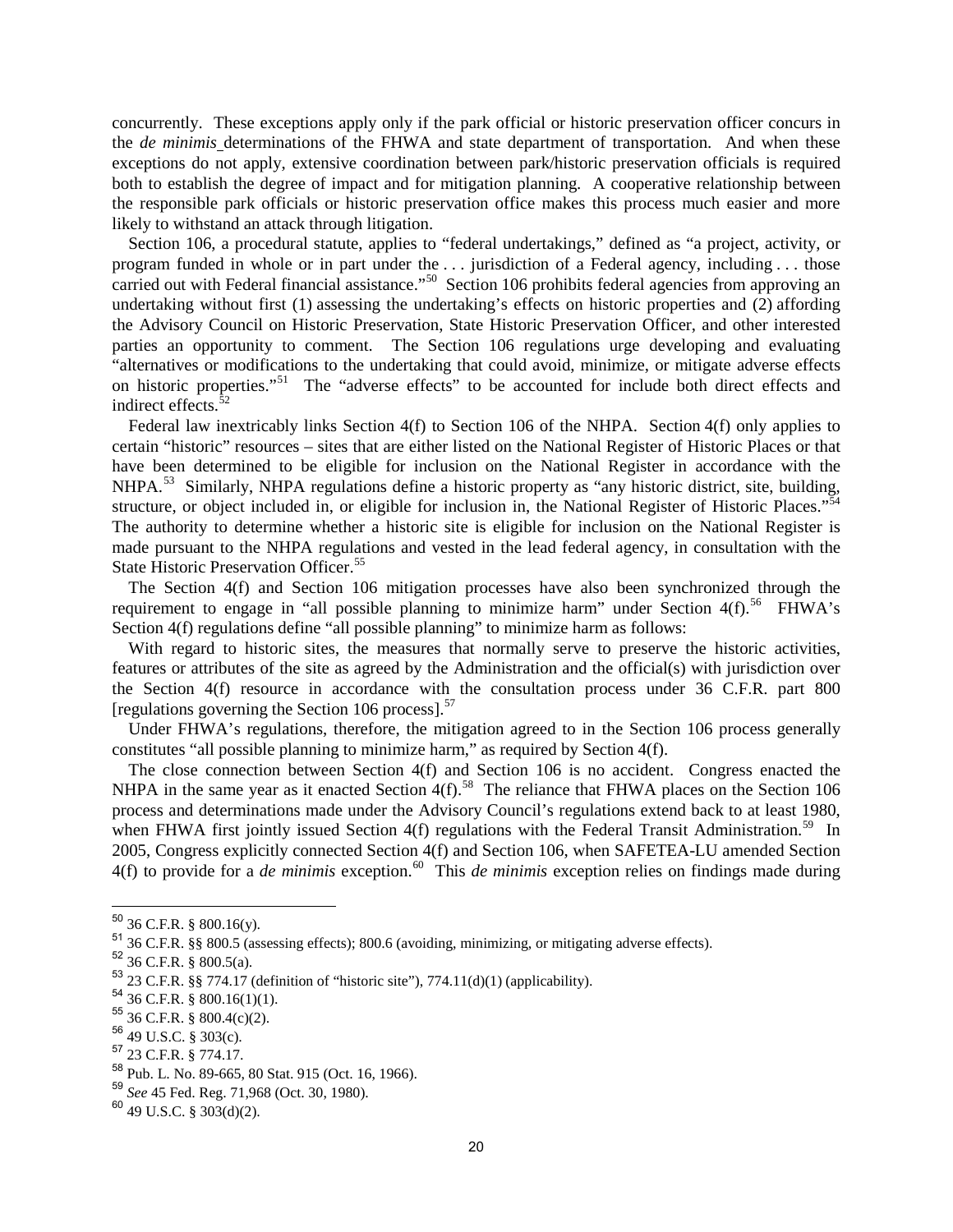the Section 106 process.<sup>61</sup> Congress' adoption of the *de minimis* exception incorporates the linkage between the two statutes that had long been agency practice.

The consultations that underpin Section 106, as well as Section 4(f) as it relates to historical resources, are defined by the Advisory Council on Historic Preservation. The Advisory Council has established regulations and policies governing how federal agencies should address potential impacts on historic, archaeological and cultural sites.<sup>[62](#page-25-1)</sup>

Importantly, the Section 4(f) and Section 106 evaluation processes must be completed before approval of the project.<sup>[63](#page-25-2)</sup> Courts have struck down phase-by-phase approaches to conducting the required analysis where such review is not completed before completion of the NEPA review process.<sup>[64](#page-25-3)</sup> In contrast, courts have held that FHWA complied with these review processes where it made significant efforts to evaluate a project's effects on historic resources for the entirety of a project, but deferred some minor investigation of unknown impacts until after approval of the ROD.<sup>[65](#page-25-4)</sup>

Thus, it is important that agencies conducting the NEPA review process conduct a comprehensive Section 4(f) and Section 106 review as early in the NEPA process as possible. These reviews, where required, must be completed prior to the project's NEPA approval, which necessitates early planning.

#### *Wildlife and Habitat Issues*

Throughout the country, the importance of preserving the habitat of threatened and endangered animal and plant species has become a critical concern. It is important that highway projects that implicate such habitat take the necessary steps to address any such impacts pursuant to the federal Endangered Species Act (ESA) and any state endangered species laws.

Section 7 of the ESA (Section 7) requires every federal agency to ensure that its actions are not likely to jeopardize the continued existence of any species listed as threatened or endangered.<sup>[66](#page-25-5)</sup> Each agency is required to verify that its actions will not jeopardize any species by consulting with, and obtaining the assistance of, the Secretary of the Interior, acting through the Fish and Wildlife Service, or, for marine species, the Secretary of Commerce, acting through the National Marine and Fisheries Service (collectively, the Service).<sup>67</sup> The agency must determine if any listed species may be present in the area affected by the proposed project and must confer with the Service whenever an action is likely to affect such a species.<sup>[68](#page-25-7)</sup> In making its determination, the agency must use the best scientific and commercial data available.<sup>[69](#page-25-8)</sup>

As part of the consultation requirement, an agency is required to ask the Service in writing whether, in its opinion, a listed or proposed species may be present in the action area.<sup>[70](#page-25-9)</sup> If the Service determines that no species are present, then the consultation requirement ends. If, however, the Service indicates that there may be threatened or endangered species in the area affected by the project, the agency generally prepares a biological assessment (BA) identifying any listed species in the affected area and evaluating

<span id="page-25-0"></span><sup>61</sup> *Id.*

<span id="page-25-1"></span><sup>62</sup> *See* 36 C.F.R. §§ 800-800.16.

<span id="page-25-2"></span><sup>63</sup> *See N. Idaho Cmty. Action Network v. U.S. Dep't of Transp.*, 545 F.3d 1147, 1158-59 (9th Cir. 2008).

<span id="page-25-3"></span><sup>64</sup> *See*, *e.g.*, *id.*

<span id="page-25-4"></span><sup>65</sup> *See*, *e.g.*, *Valley Cmty. Pres. Comm'n v. Mineta*, 373 F.3d 1078 (10th Cir. 2004) (FHWA complied with Section 4(f) where it made significant efforts to evaluate use of historic resources along project corridor, but deferred investigation of potential, but unidentified, 4(f) resources until after ROD); *City of Alexandria v. Slater*, 198 F.3d, 862 (upheld FHWA's Section 4(f) analysis, including survey of historic sites but not below-ground surveys for potential, but unknown, historic sites in construction staging areas and dredge oil disposal sites that had yet to be designed).

<span id="page-25-5"></span><sup>66</sup> 16 U.S.C. § 1536(a)(2).

<span id="page-25-6"></span><sup>67</sup> *Id.*

<span id="page-25-7"></span> $68$  16 U.S.C. § 1536(a).

<span id="page-25-8"></span><sup>69</sup> *Id.*

<span id="page-25-9"></span> $70$  16 U.S.C. § 1536(c)(1).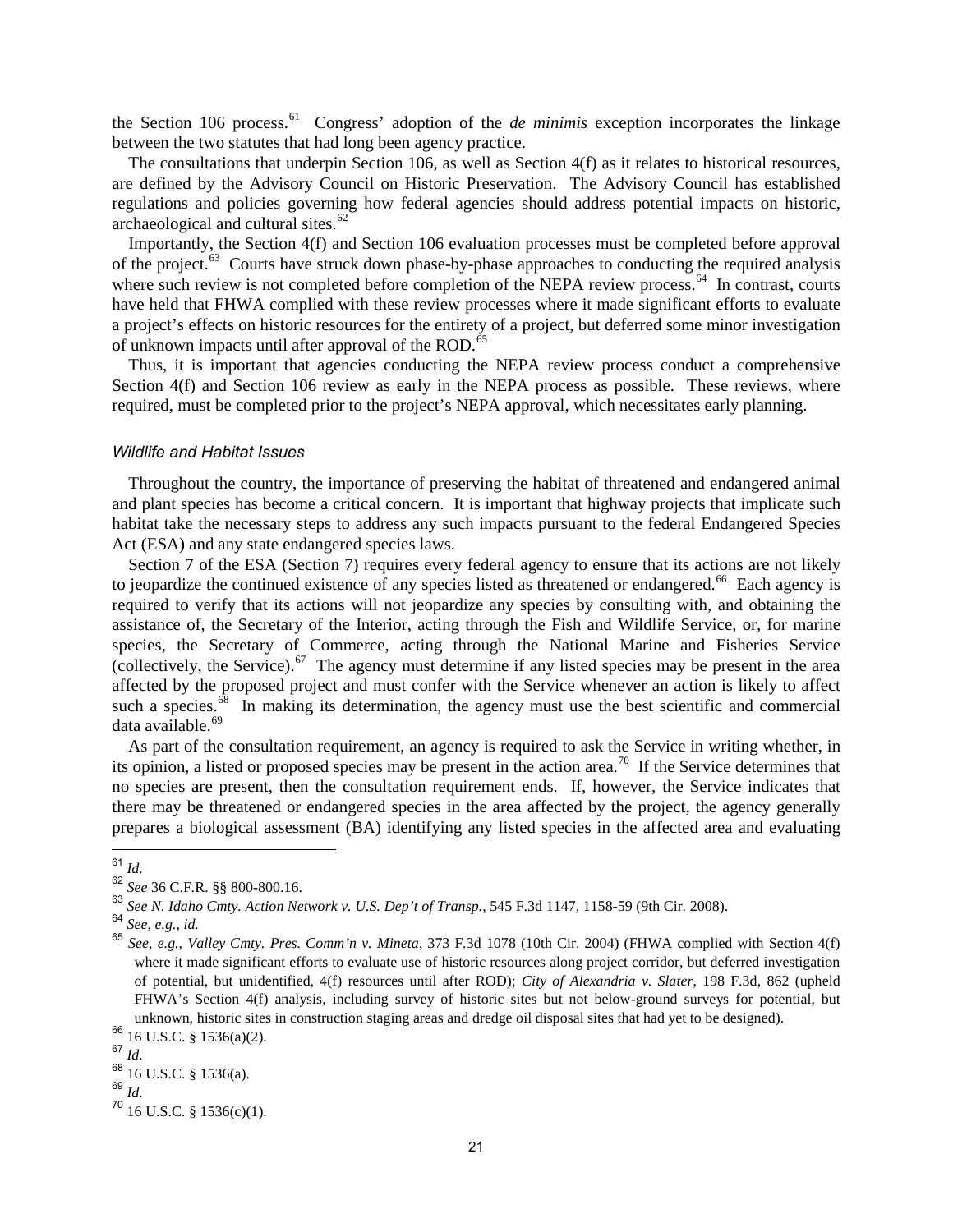the project's potential effects on those species.<sup>71</sup> Alternatively, the Service may determine that a species may be affected by the project, but the parties engage in an informal consultation process to determine the presence of the species; if the species is not present, no BA is required. A BA is also required for all federal actions which constitute a "major construction activity," whether or not a listed species is suspected in the area.<sup>[72](#page-26-1)</sup> A "major construction activity" is defined as "a construction project (or other undertaking having similar physical impacts) which is a major Federal action significantly affecting the quality of the human environment referred to in [NEPA]."<sup>[73](#page-26-2)</sup> This BA, in turn, can be fulfilled as part of the agency's procedural requirements established by NEPA.<sup>[74](#page-26-3)</sup>

Courts have required ESA compliance where the indirect effects of a proposed project included development in an area designated as critical habitat for a listed species.<sup>[75](#page-26-4)</sup> Additionally, courts have upheld approval of projects where the record amply demonstrated that FHWA and the Service engaged in extensive informal and formal consultation, and the project was modified as a result of this consultation to mitigate potential impacts on listed species.<sup>[76](#page-26-5)</sup>

Thus, it is important that, in conjunction with the NEPA review process, agencies address any concerns related to threatened or endangered species and their habitats as early in the process as practicable.

#### *Impacts on Wetlands and Other Waters of the United States*

Highway projects also frequently implicate Section 404 of the Clean Water Act because of impacts of the projects related to the dredging or placement of fill in waters of the United States and wetlands. Since highway projects tend to be linear projects, it may be impossible to avoid crossings of streams and waters running perpendicular to the proposed facility. It is therefore necessary for agencies to be cognizant of the necessity for obtaining a Section 404 Permit (404 Permit) at an early stage in the review process.

Section 404 prohibits the dredging or filling of waters of the United States without first receiving a 404 Permit from the Army Corps of Engineers (Corps).<sup>[77](#page-26-6)</sup> A permit may not be issued if (1) there is a practicable alternative which would have less adverse impact and does not have other significant adverse environmental consequences; (2) the discharge will result in significant degradation, (3) the discharge does not include all appropriate and practicable measures to minimize potential harm, or (4) there does not exist sufficient information to make a reasonable judgment as to whether the proposed discharge will comply with the Corps' Guidelines to permit issuance.<sup>[78](#page-26-7)</sup> For a non-water dependent project, it is presumed that a practicable alternative exists and the burden to clearly demonstrate otherwise is on the applicant.[79](#page-26-8)

For actions subject to NEPA, the analysis of alternatives required for the NEPA environmental documents will in most cases provide the information for the evaluation of alternatives under the CWA Guidelines.<sup>80</sup> Although NEPA does not require the selection of the least damaging practicable alternative, courts have invalidated project approvals where such projects required a 404 Permit and the Corps did not have adequate information to determine whether there was a practicable alternative to the

<span id="page-26-0"></span><sup>71</sup> *Id.*; 50 C.F.R. § 402.02

<span id="page-26-1"></span> $72$  50 C.F.R. § 402.12(b)(1).

<span id="page-26-2"></span><sup>73</sup> 50 C.F.R. § 402.02.

<span id="page-26-3"></span> $74$  16 U.S.C. § 1536(c)(1).

<span id="page-26-4"></span><sup>75</sup> *See Nat'l Wildlife Fed'n v. Coleman*, 529 F.2d 359 (5th Cir. 1976) (federal defendants financed 90% of interstate highway project running through critical habitat and court found that development that would occur was an indirect effect necessitating ESA compliance).

<span id="page-26-5"></span><sup>76</sup> *See Ctr. for Biological Diversity v. Fed. Highway Admin.*, 290 F. Supp. 1175 (S.D. Cal. 2003).

<span id="page-26-6"></span> $77 \overline{)33 \text{ U.S.C. } }$  \$ 1344(a), (d).

<span id="page-26-7"></span> $^{78}$  40 C.F.R. § 230.12(a)(3)(I)-(iv).

 $^{79}$  *Id.* § 230.10(a)(3).

<span id="page-26-9"></span><span id="page-26-8"></span><sup>80</sup> *Utahns v. U.S. Dep't of Transp.*, 305 F.3d 1152, 1163 (10th Cir. 2002).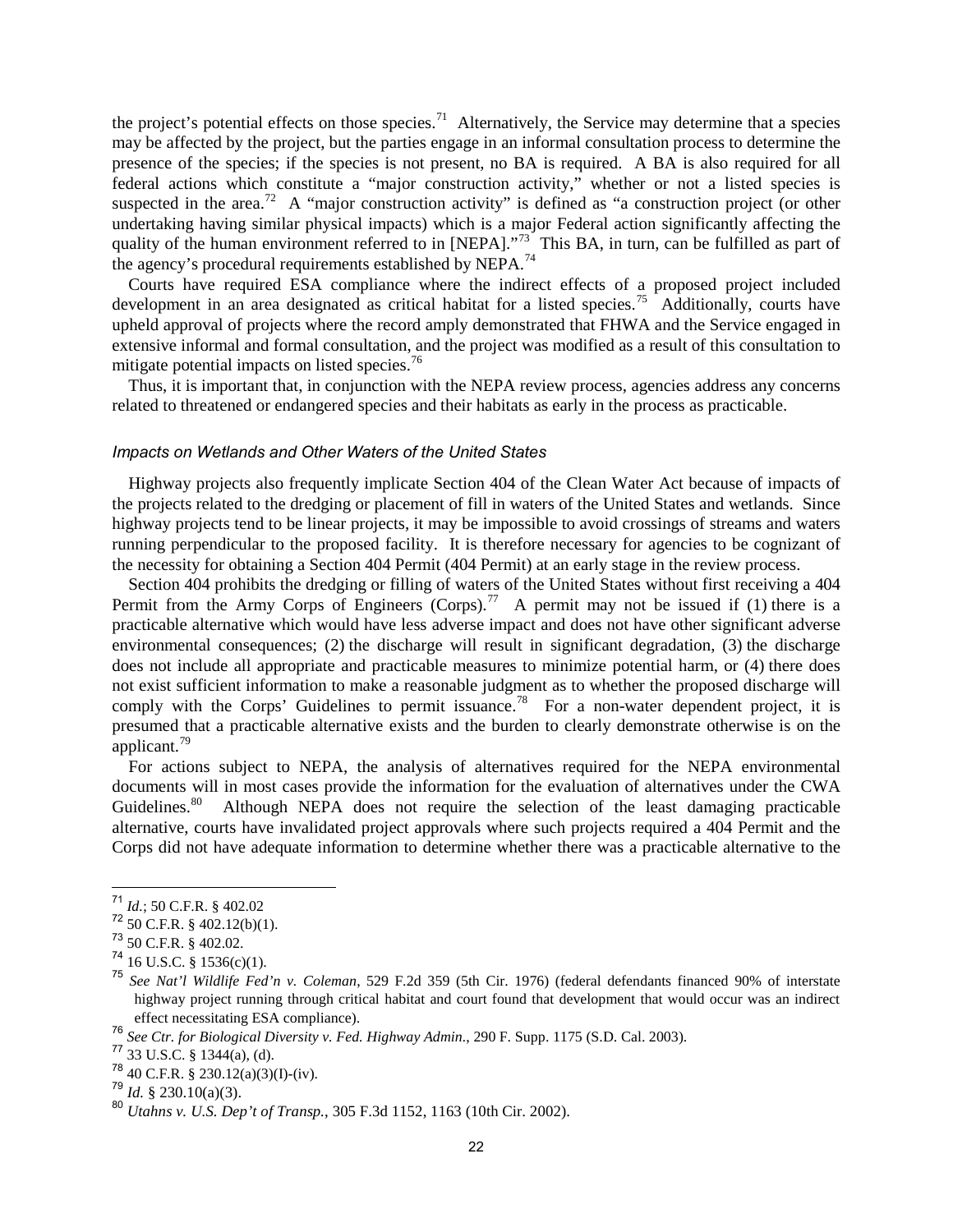preferred alternative.<sup>81</sup> These cases highlight the importance of early coordination with the Corps and the state agency charged with issuing the Section 401 Water Quality Certification required for the Section 404 Permit of the NEPA and Section 404 review processes to ensure that the range of alternatives meets the objectives of both.

Almost all large highway projects in rural areas and many urban areas have at least some interaction with waters of the United States. This term is broadly interpreted and reaches not only navigable waters but waters that support interstate commerce. This requires some oversight from the Environmental Protection Agency and some kind of permit from the Corps.<sup>[82](#page-27-1)</sup> It is important to note that the permit issued by the Corps is also subject to NEPA. If the project NEPA document is not sufficient for the Corps' needs, the Corps will prepare its own NEPA document. Thus, on many levels, close cooperation between the Corps and transportation officials to determine the scope and content of the EIS can be very important.

#### *Coordination with Other Environmental Reviews*

There are many other environmental laws, orders, and requirements that apply to federal aid highway projects. FHWA maintains a list of such laws on its website.<sup>[83](#page-27-2)</sup> To the extent that these laws and regulations require coordination or approval from another Federal or State agency, ensuring a close relationship and being responsive to documentation needs of the approving agency can be a very effective way to avoid problems and expedite the NEPA process. This is the purpose of early coordination and scoping in the NEPA process, but it can occur earlier as the transportation planning process. Anticipating the needs of these agencies both in the documentation and initial project preliminary design can make the NEPA process proceed much more smoothly.

In the following sections, we will see how these statutory requirements and court decisions play out in the implementation of projects and what actions project officials can take to anticipate the legal issues that may develop during the NEPA process. Courts often focus not only on the technical compliance with various procedural requirements, but on the quality of the project agency's effort and how it complies with the underlying purpose of the statute. Thus, one of the problems in considering that application of law to the NEPA process is that inextricably related to presentation of the factual content and technical analyses of the project, the surrounding environment, the impacts on that environment, and mitigation efforts. Anticipating issues that might arise in the NEPA process is a mix of legal, technical and even public involvement and public relations considerations.

#### Case Studies

The following case studies were selected from a considerably larger number of candidates. Projects from all parts of the country are included to provide a broad geographic range. We also selected projects that reflected how early anticipation of particular issues aided in the NEPA process and, in some cases, in litigation following the approval of the ROD. All of the projects presented here are relatively recent, to better reflect current issues or agency guidance. Finally, we limited the number of projects for budgetary considerations. There are many more examples of state and federal transportation officials achieving considerable success through early issue identification and targeted measures to address them.

<span id="page-27-0"></span><sup>81</sup> *See*, *e.g.*, *Id.* at 1186-1192.

<span id="page-27-1"></span><sup>&</sup>lt;sup>82</sup> Projects with smaller impacts may qualify for a "nationwide permit," rather than an individual permit. 33 C.F.R. parts 323, 330.

<span id="page-27-2"></span><sup>&</sup>lt;sup>83</sup> [http://www.fhwa.dot.gov/environment/env\\_sum.cfm](http://www.fhwa.dot.gov/environment/env_sum.cfm)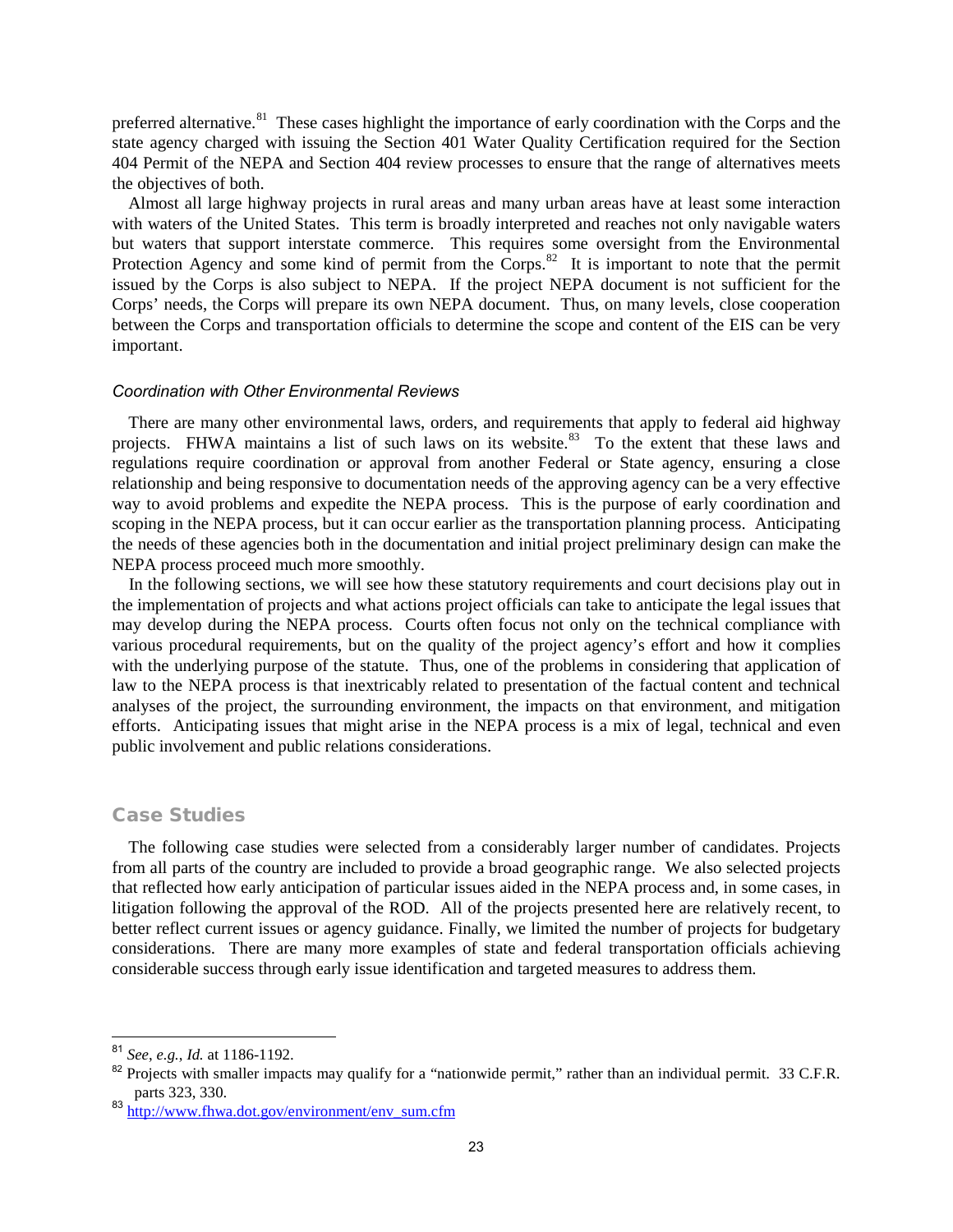#### **Intercounty Connector Project**

The Intercounty Connector (ICC) project involved the proposed construction of a limited-access toll road connecting two Interstate highways (I-270 and I-95) in the Maryland suburbs of Washington, D.C. The project had been conceived in the 1950s as part of an outer beltway. Plans for the outer beltway were dropped, but the ICC itself remained part of land use and transportation plans that guided development in the project area from the 1960s onward. Those plans called for a system of "wedges and corridors" in which development would be concentrated along north-south corridors, while preserving wedges of open space between those corridors. The ICC was identified as one of the principal east-west routes connecting the corridors.

During the 1980s and 1990s, FHWA and the Maryland State Highway Administration (SHA) initiated two separate Draft EISs for the ICC, but neither study was completed. In both studies, the project encountered considerable opposition from resource agencies and organized groups. Concerns focused on two broad issues: (1) impacts to natural resources, including stream valley parks that would be crossed by the project, and (2) consideration of alternatives, including requests to consider transit, land use, and local road improvements rather than constructing a new limited-access highway.

As part of those earlier studies, several resource agencies had submitted comments expressing strong opposition to the alignment that was included in the local governments' Master Plan for the area, based on Section 4(f) and other concerns. The resource agencies recommended consideration of a northern alignment, which would have reduced impacts to parks and streams, but would have had greater impacts to other resources, including historic properties.

In 2003, FHWA and SHA initiated a new EIS for the project. The new EIS was designated for expedited review by the President. The transportation agencies adopted several approaches that were intended to expedite the review while also addressing the concerns that had halted the earlier studies. Some of the key strategies included:

- Establishing a small group of "principals" from key transportation and regulatory agencies who met on a regular basis to discuss and resolve issues that could not be resolved at the staff level. This group was known as "principals plus 1" (or "P+1") because each agency's principal was allowed to bring a single staff member to the meeting. This group met on a regular basis, especially in the early stages of developing the EIS, to resolve concerns regarding issues such as the purpose and need and the range of alternatives.
- Using a professional mediator to facilitate open dialogue among the transportation and environmental agencies. The mediator was retained by the transportation agencies, but was independent from the consultant teams involved in preparing the EIS. The mediator facilitated the meetings of the P+1 group.
- Establishing an interagency working group (IAWG) to address technical issues related to the EIS and project permitting. The IAWG met more frequently than the P+1 group, and addressed issues at a higher level of detail. For example, the IAWG was engaged in defining the elements of the alternatives, discussing methodologies for evaluating alternatives, and identifying and evaluating potential mitigation and enhancement measures.
- Incorporating environmental stewardship measures into the project. The new EIS initiated in 2003 included an explicit commitment to not only mitigate impacts, but also to enhance existing environmental conditions by incorporating "environmental stewardship" measures into the project.
- Providing replacement parkland that far exceeded the amount of parkland impacted by the project. Altogether, SHA committed to provide 719.8 acres of replacement parkland. The preferred alternative identified in the FEIS had 83.4 acres of impacts to parkland.
- Utilizing a legal team throughout the preparation of the EIS to assist in developing a legally sufficient document and a strong administrative record. The State's legal team included a dedicated attorney from the State Attorney General's Office, as well as experienced NEPA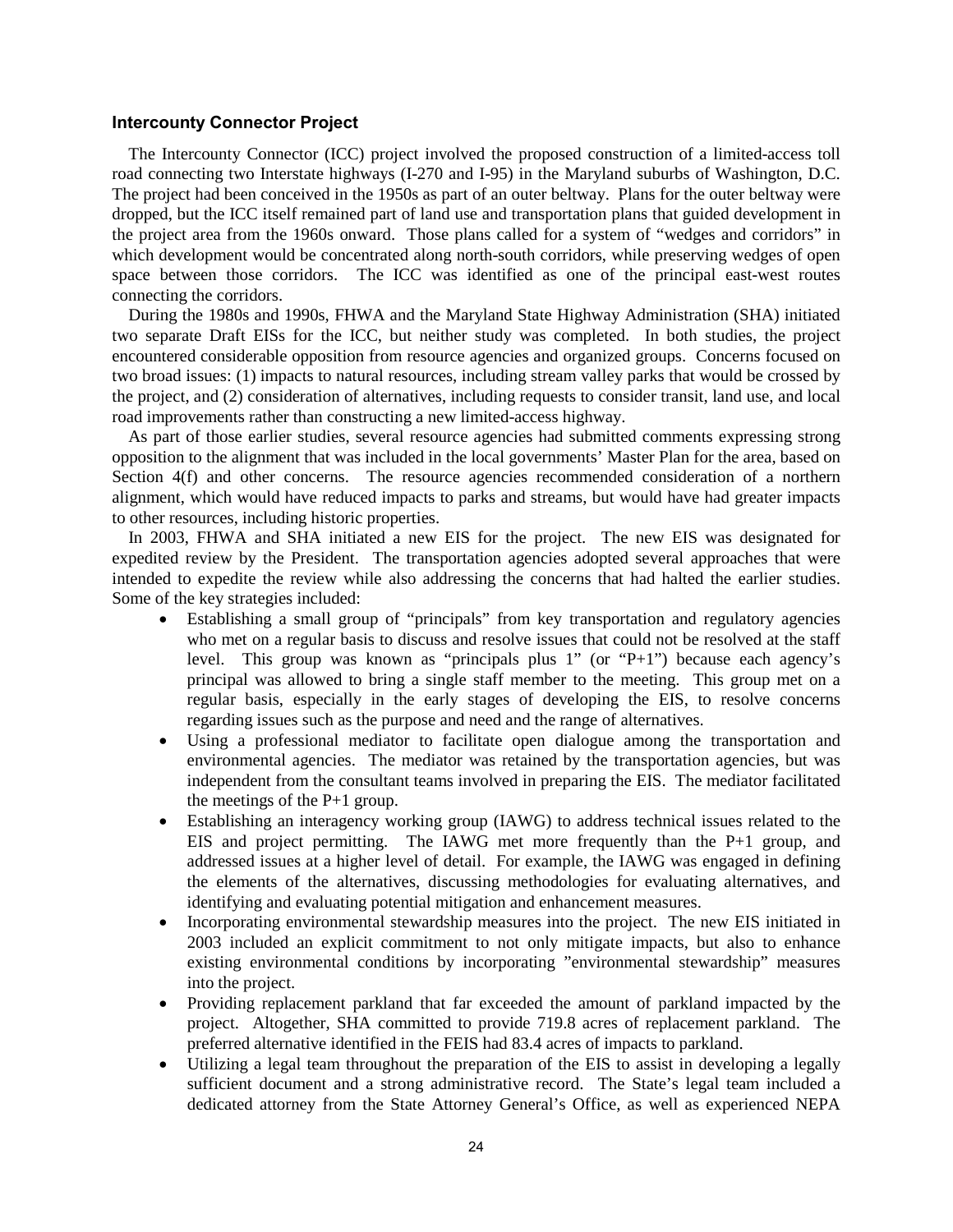attorneys from two private firms. The FHWA legal team included a dedicated attorney from the FHWA chief counsel's office.

• This was a prior concurrence project with technical assistance and involvement by FHWA's Office of Project Development and Environmental Review. This exposed the project to a broad spectrum of NEPA experts with national experience and access to HQ liaisons with other Federal agencies to facilitate high-level communication and resolution of issues.

The new EIS was prepared in approximately three years: it was initiated in early 2003, and the ROD was issued in May 2006. During this process, FHWA and SHA were able to resolve the concerns that resource agencies had raised in earlier studies and reach consensus with the agencies on the alignment shown in the local governments' land use plans (known informally as the Master Plan alternative).

Several environmental groups remained opposed to the project, even with the additional mitigation and stewardship measures that had been incorporated as part of the new EIS. The groups raised a range of issues, including: that the purpose and need should have been defined more broadly; that the EIS should have included detailed study of alternatives involving land use, transit, and local road improvements; that the traffic modeling was flawed; and that the EIS and air quality conformity analysis did not properly analyze near-road air pollution.

After the ROD was issued, two lawsuits were filed in federal court challenging FHWA's approval of the project. The lawsuits were filed in late 2006, and the administrative record was filed in spring 2007. In November 2007, the district court issued a decision in favor of FHWA on all issues. An appeal was filed in one of the lawsuits, but the appeal was resolved through a settlement. Construction of the project went forward immediately after the district court's decision. The project is now substantially complete and open to traffic.

#### **Mountain View Corridor**

The Mountain View Corridor (MVC) project involved the proposed construction of a limited-access highway in the Salt Lake City region. The region is in a valley that is oriented north-south between two mountain ranges. The spine of the transportation network in the region is an Interstate highway, I-15. The MVC project was proposed as a parallel route to I-15, serving a rapidly growing area south of Salt Lake City.

The MVC project was related to a broader vision for construction of a new limited-access highway parallel to I-15 throughout the entire length of the Salt Lake valley. This vision was announced by the State's Governor in the 1990s. The initial section of the highway was known as Legacy Parkway. The Legacy Parkway project was the subject of an earlier EIS, which was challenged in a lawsuit. The lawsuit resulted in an injunction stopping construction of the Legacy Parkway project. At the time the EIS was initiated for the MVC project in 2003, FHWA and the Utah Department of Transportation (UDOT) were engaged in preparing the supplemental EIS for the Legacy Parkway project, in response to the adverse court decision.

At the outset of the NEPA process for the MVC project, it was apparent that this project would involve several complex and potentially controversial issues. For the resource agencies, one of the key issues of concern was the type and location of transportation improvements in the southern portion of the project corridor. In that area, resource agencies had concerns with the alternatives located closer to Utah Lake, primarily because of potential impacts to wetlands and wildlife habitat. For environmental groups, one of the key issues was the timing of the highway construction in relation to the development of transit service. The groups sought assurances that new transit service in the corridor would be implemented before the road was fully built, in order to encourage transit-oriented development patterns.

FHWA and UDOT employed several strategies to resolve resource agency and stakeholder concerns and ensure legal defensibility of the EIS: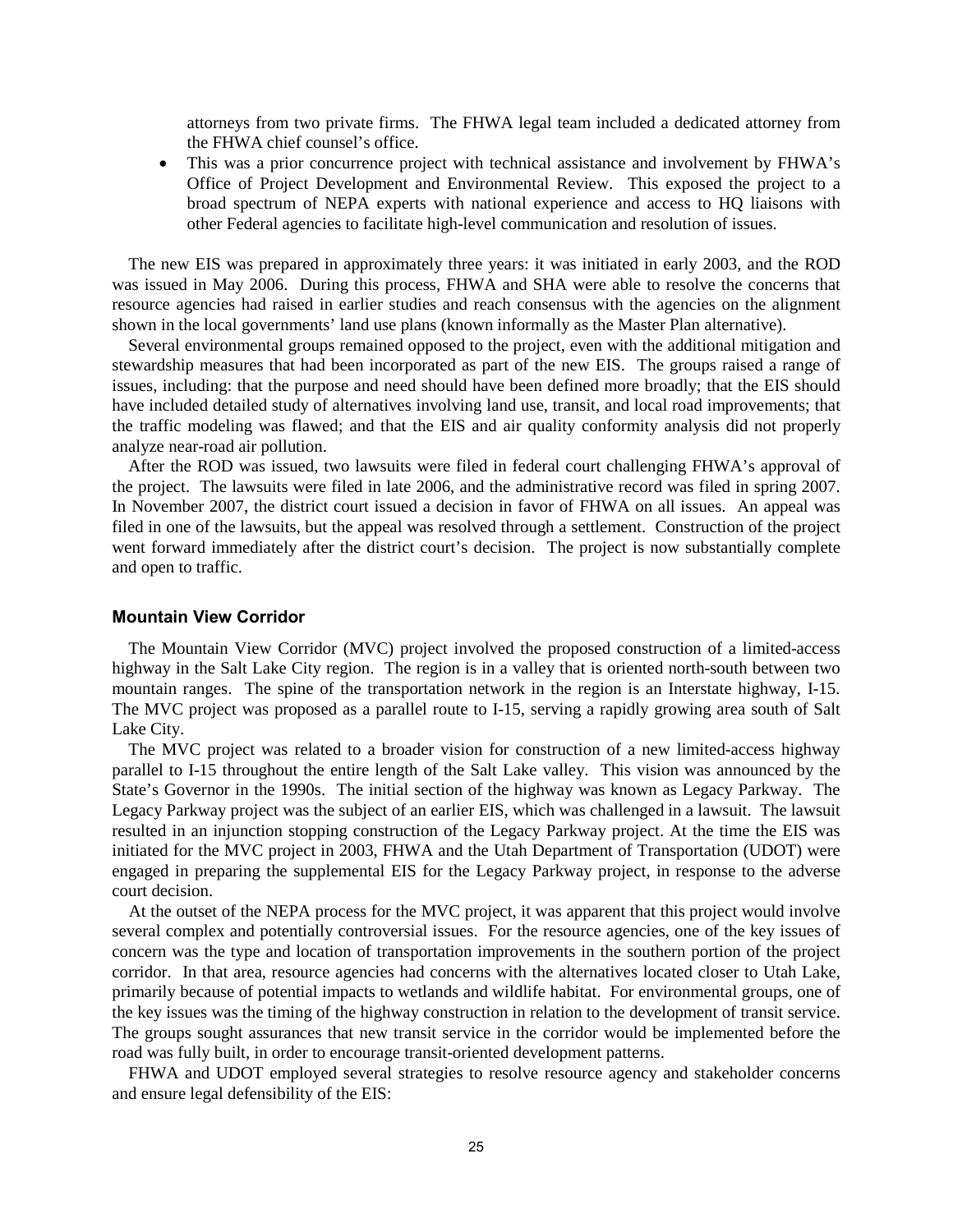- Developing a shared vision for transportation and land use changes, through a collaborative planning effort facilitated by an independent group. This effort was known as the Growth Choices process and was facilitated by a non-profit organization, Envision Utah. The Growth Choices process was carried out in parallel with the scoping stage of the NEPA process. Through that effort, FHWA and UDOT were able to reach agreement with a wide range of stakeholders on a vision statement that included a new limited-access freeway, new transit service in the corridor (along an existing arterial street), and land use changes that included a shift toward more transit-oriented development. The vision statement was signed by the parties to the Envision Utah process and was included in the EIS.
- Engaging in extensive consultation with the resource agencies after publication of the Draft EIS regarding the alignment and design for the southern portion of the corridor. This effort resulted in agreement on an alignment that was located away from Utah Lake, along an existing transportation corridor.
- Including commitments in the FEIS and ROD that linked the timing of the highway construction to the timing of implementation of transit improvements. In essence, the timing requirements meant that portions of the highway could not be built until after the new transit service had become operational.
- Involving legal counsel from an outside firm throughout the NEPA process, to assist in developing the overall approach to the EIS and in reviewing the document for legal sufficiency. The legal counsel also was involved in coordination with FHWA attorneys at key points in the NEPA process, such as preparation of the FEIS and approval of the ROD.
- This was a prior concurrence project with technical assistance and involvement by FHWA's Office of Project Development and Environmental Review.

After the ROD was issued in October 2008, FHWA issued a statute-of-limitations notice, but no lawsuits were filed. UDOT has proceeded with construction of the project in stages. Some modifications to the design have been made, and have been approved by FHWA following reevaluations of the FEIS. Some sections of the project are now open to traffic; design and construction is under way in other sections.

#### **Alaskan Way Viaduct Replacement Project**

The Alaskan Way Viaduct Replacement Project involved a proposal to replace a structurally deficient viaduct located along the waterfront in downtown Seattle. The viaduct was constructed in the 1950s as part of SR 99, a limited-access highway that runs north-south parallel to I-5 through the City. SR 99 functions as an important commuter route and also carries substantial freight traffic, because of its connections to the Port of Seattle and industrial areas along the waterfront.

The viaduct replacement project was initiated in 2001, shortly after a major earthquake occurred in the Seattle area. The earthquake damaged the viaduct and highlighted the urgent need to replace the facility. In June 2001, FHWA and the Washington State Department of Transportation (WSDOT) announced that an EIS would be prepared to examine alternatives for replacing the viaduct. The NEPA process took 10 years to complete. FHWA and WSDOT issued a Draft EIS in 2004, a Supplemental Draft EIS in 2006, a second Supplemental Draft EIS in 2010, and a Final EIS and ROD in 2011.

The length of the NEPA process resulted from several challenges facing the project, including (1) difficulty in reaching consensus on a local level about whether to replace the viaduct with a new viaduct, a surface street, or a tunnel; (2) concerns about the construction impacts associated with any of the alternatives; and (3) difficulties in obtaining sufficient funding to construct the project.

WSDOT and FHWA employed several approaches to manage risk, while also responding to changing circumstances. These approaches included: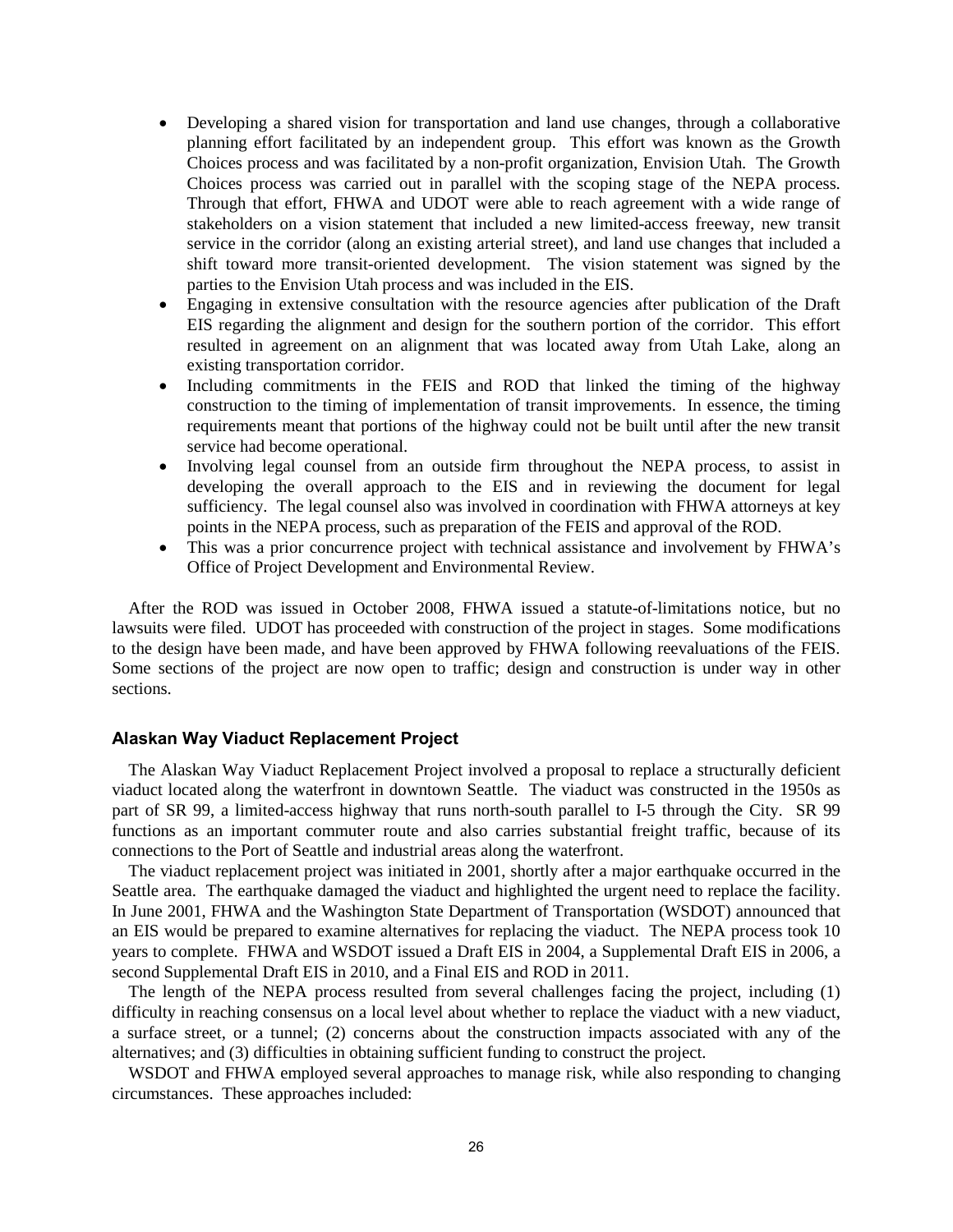- Using an innovative reader-friendly format for the EIS itself. This format involved increased use of graphics, a question-and-answer format for the text, a magazine-style layout, a lower level of detail in the main body of the FEIS, increased use of appendices for presenting technical data, and a strong emphasis on clear, jargon-free writing. The use of this format did not necessarily expedite production of the EIS; this approach was used because it helped to make the complex environmental and technical issues more understandable to resource agencies and the public.
- Preparing a Supplemental Draft EIS focused on construction impacts for two of the build alternatives considered in the Draft EIS. The Draft EIS itself included an analysis of construction impacts, but comments on that document made clear that the public had a high level of concern about the extent and duration of construction impacts; depending on which alternative was selected, the project had the potential to disrupt traffic for a period of 10 years or more. The Supplemental Draft EIS included a more detailed analysis of construction impacts.
- Holding an advisory vote in Seattle (at the request of the Governor) in which City residents were asked to vote on the two alternatives analyzed in the Supplemental Draft EIS - an elevated structure and a cut-and-cover tunnel. The public voted against both of those alternatives, which was a temporary setback for the project, but it led to re-consideration of a bored-tunnel alternative, which eventually was approved.
- Convening a regional, multi-stakeholder collaborative process -- known informally as the Partnership Process -- to re-assess alternatives after the negative votes on the referendum. The Partnership Process was distinct from the NEPA process, and considered transportation needs on a broader regional scale. The Partnership Process involved a comprehensive reassessment of alternatives for replacing the viaduct. The process culminated in an agreement by WSDOT, the County, and the City to pursue approval of a bored-tunnel alternative, which previously had been rejected as too costly.
- Preparing a second Supplemental Draft EIS to examine the bored-tunnel alternative and to consider the effects of tolling on the project. Preparing this document took additional time, but was necessary to re-introduce an alternative that had been rejected earlier in the study as too costly. This document also enabled WSDOT and FHWA to present the impacts associated with tolling, which ultimately was incorporated into the preferred alternative as part of the Final EIS.
- Convening a group of outside counsel to provide advice regarding an approach to NEPA compliance at the stage of the project when the bored-tunnel alternative was considered. The outside legal advisors assisted WSDOT and the State Attorney General's Office in deciding the overall approach to the Supplemental Draft EIS and in reviewing that document for legal sufficiency.
- This was a prior concurrence project with technical assistance and involvement by FHWA's Office of Project Development and Environmental Review.

Shortly before the ROD was issued, the City of Seattle held another advisory vote regarding the project. A majority of the voters expressed support for the project. While the favorable vote was not a precondition for issuance of the ROD, it helped to confirm that the alternative approved in the ROD had achieved majority support among the City's residents. FHWA issued a statute-of-limitations notice following the ROD, but no lawsuit was ever filed. The project is now under construction.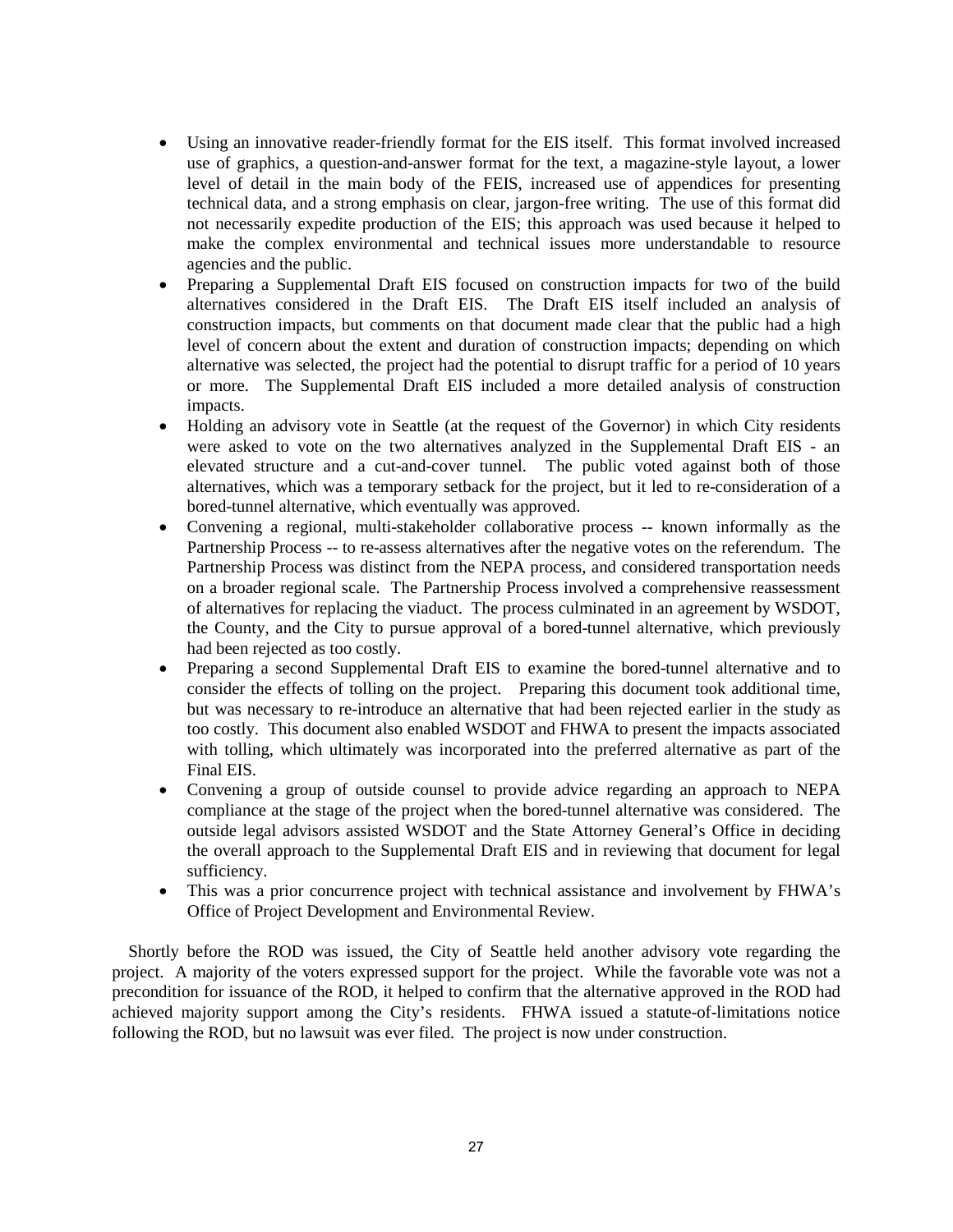#### **The 11th Street Bridge Project**

The 11<sup>th</sup> Street Bridge Project is a \$390 million undertaking to greatly improve the connection between the Southeast Freeway (I-295) and Southwest Freeway (I-895) in Southeast Washington, D.C. The project consists of major ramp and bridge improvements and extensive widening of the previous connection. The project (and the pre-existing bridge) crosses both the Anacostia River and Anacostia Park, and is an integral part of the Anacostia Waterfront Initiative (AWI). Anacostia Park is a large park on the east side of the Anacostia River administered by the National Park Service. AWI involves a series of actions designed to enhance the quality of the River and its connection to the community. AWI includes a number of intermodal transportation improvements and extensive recreational, commercial and civic projects.

The new river crossing bisects the Park at approximately the same location as the pre-existing crossing. Thus, the immediate portion of the park where the project has been built has long been affected by an existing highway. Nevertheless, because of the size and location of the project, there are substantial, but largely unavoidable, impacts on Anacostia Park, which would trigger Section 4(f). Also, some of the neighborhoods through which the project passes, primarily on the eastern side of the Anacostia River, are low-income and minority and thus require special treatment under environmental justice policies. The project was a target for opposition groups concerned about increased traffic impacts not only in Anacostia, but nearby areas, such as portions of the Capitol Hill neighborhood. These and other factors could have resulted in substantial administrative delays and litigation.

Recognizing this fact, project planners both within the D.C. Department of Transportation (DDOT) and its consultants set about addressing these and other environmental concerns early on.

- Even before the start of the NEPA process, they reached out to National Park Service officials administering the Anacostia Park to ensure that their concerns and ideas were built into the project plans from the outset. The National Park Service superintendent responsible for Anacostia Park expressed considerable satisfaction at the flexibility of transportation officials in providing mitigation to compensate for the damage caused by the enlarged transportation facility. Both the existing and the new highway are on structures over the entire width of the Park, and, of course, the adjoining Anacostia River. Thus, pedestrian access under the highway is preserved. In addition, mitigation funding provided for numerous improvements in several areas of the Park. The outreach by DDOT and its consultants was extensive from the early stages and throughout the construction phase. DDOT and its consultants also coordinated with AWI, as well as starting a series of community outreach measures designed to assure residents that their concerns would be heard and considered as the project proceeded.
- This was a prior concurrence project with technical assistance and involvement by FHWA's Office of Project Development and Environmental Review.

The DDOT issued its Notice of Intent in September 2005. It issued the ROD in July 2008. Having all this in place as the NEPA process started lead to a much more constructive, cooperative process, and it resulted in a project more acceptable to resource officials and the community. Even then, not all controversy was avoided. In fact, litigation was initiated (although dismissed on procedural grounds). However, the large measure of support for the project and quality of the project record discouraged the filing of any follow up litigation.

#### **Presidio Parkway Project**

Presidio Parkway involved replacing an existing road, Doyle Drive, with a modern, earthquake-safe facility that is an integrated part of a National Park. When built in 1936, the elevated road crossed over the Presidio to restrict access to an active military base. The base was converted to a National Park in 1994. The project was designed as a parkway, including a wide landscaped median, two sets of short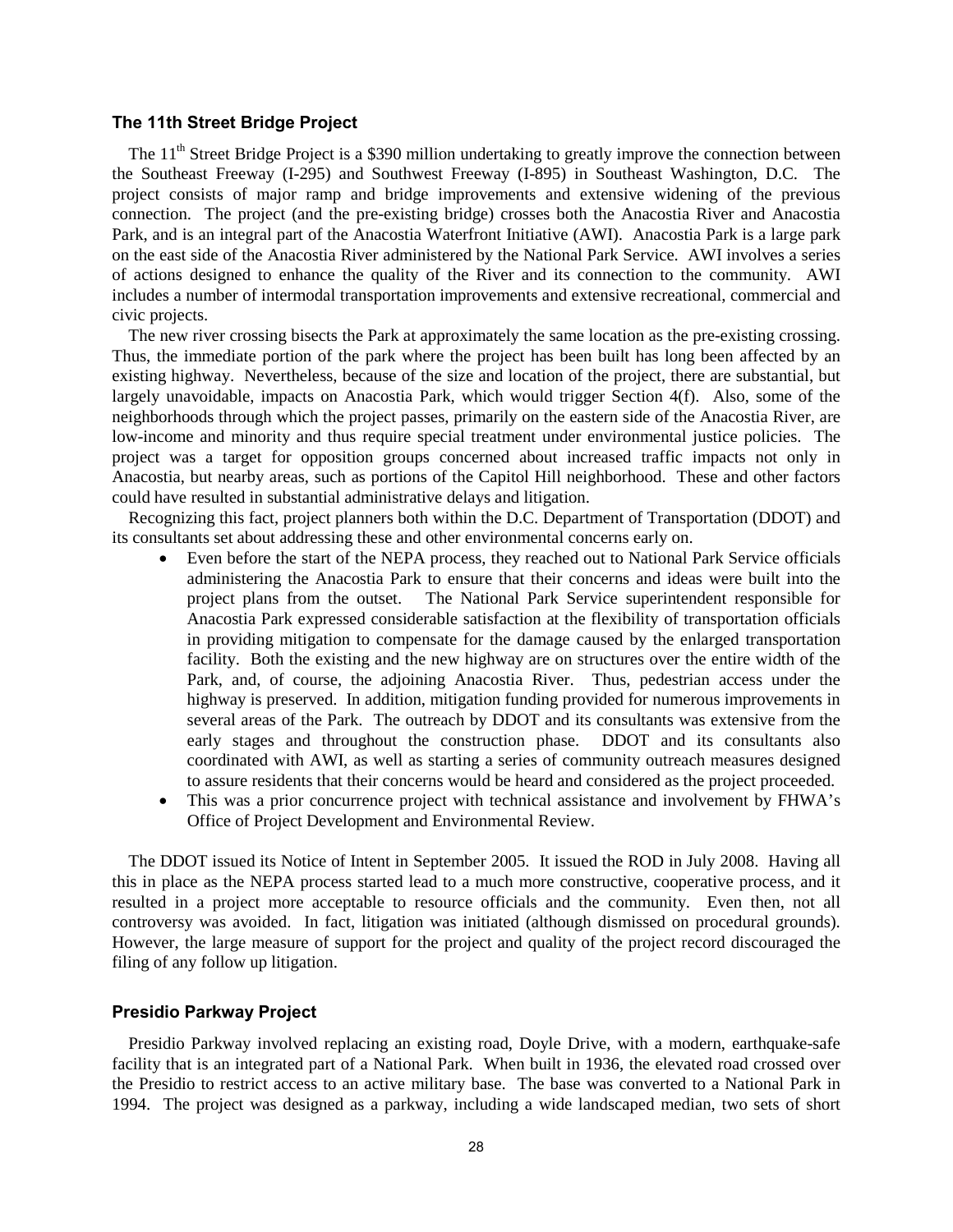tunnels, a traffic calming transition to city streets and reduced land and shoulder widths, with enhanced pedestrian connections to recreational and other facilities within the Presidio. The project is a collaborative effort of the California Department of Transportation, the San Francisco County Transportation Authority, and the Federal Highway Administration. The second phase of the construction is a Public Private Partnership project under Senate Bill X2 4.

The scoping process, with formal notification to other agencies, began in 2000. The project was originally proposed as a standard highway which would be wider than the existing road. In the third year of the process, it became clear there was substantial local opposition to a freeway type facility. The opposition had the potential to stop the project. At that point, the project sponsors started over and developed a non-standard facility with 102 design exceptions. The final design created a roadway that reduced impacts to biological, cultural and natural resources; respects the project setting within a National Park, the National Historic Landmark District and surrounding neighborhoods, meets community needs and provides a safer roadway. The Draft EIS/EIR was released in December, 2005. Major construction began in December 2009.

Key strategies utilized to resolve issues, select a locally preferred alternative with community support and complete the NEPA process included the following:

- Sponsored a feasibility study early on, before the environmental evaluation, which helped to identify issues that would need to be addressed or resolved.
- Developed a consensus project. Identified all the groups that had to be satisfied, and created a process to accomplish that. Public involvement/participation and coordination included public outreach meetings, newsletters, website and design charrette; a Citizens Advisory Committee was also convened.
- Established a public Agency Working Group, also known as the Executive Committee, to provide input throughout the process.
- Partnered with all agencies and established an escalation process that would be used if an issue could not be resolved. The concept of the escalation process was that of a mini-trial with presentation of arguments and responses, with staff that would be able to render a decision without further consultation with other staff. Although the parties convened the process several times and prepared for the presentation of the arguments, the parties never ended up actually using the process. Just the existence of the process put pressure on staff to resolve the issues instead of having their bosses brought in to solve the problem. This has been likened to "settling on the court house steps."

The first phase of the project, including construction of some bridges, tunnels and the southbound High Viaduct, along with a temporary bypass to the completed Battery Tunnel and High Viaduct, was completed in 2012. The new route will be completed in 2015.

#### **Nelsonville Bypass Project**

The Nelsonville Bypass, U.S. 33, is a 4-lane highway on new location providing a high-speed bypass around the town of Nelsonville, Ohio. Construction on Phase I of the project commenced in 2007, but Phases II and III could not proceed for lack of adequate funding. The 2009 Stimulus Bill (ARRA) provided the necessary funding, making it the largest stimulus project in Ohio. Work on the Bypass is expected to be completed in the fall of 2013.

The project passes through the Wayne National Forest, a sensitive area for endangered species as well as the recreational importance of the National Forest itself. In addition, the town of Nelsonville itself has a long association with the coal mining industry and contains a number of important historic sites. It was important that the bypass be associated with the town so as to alert motorists of the historic significance of the area through which they were passing.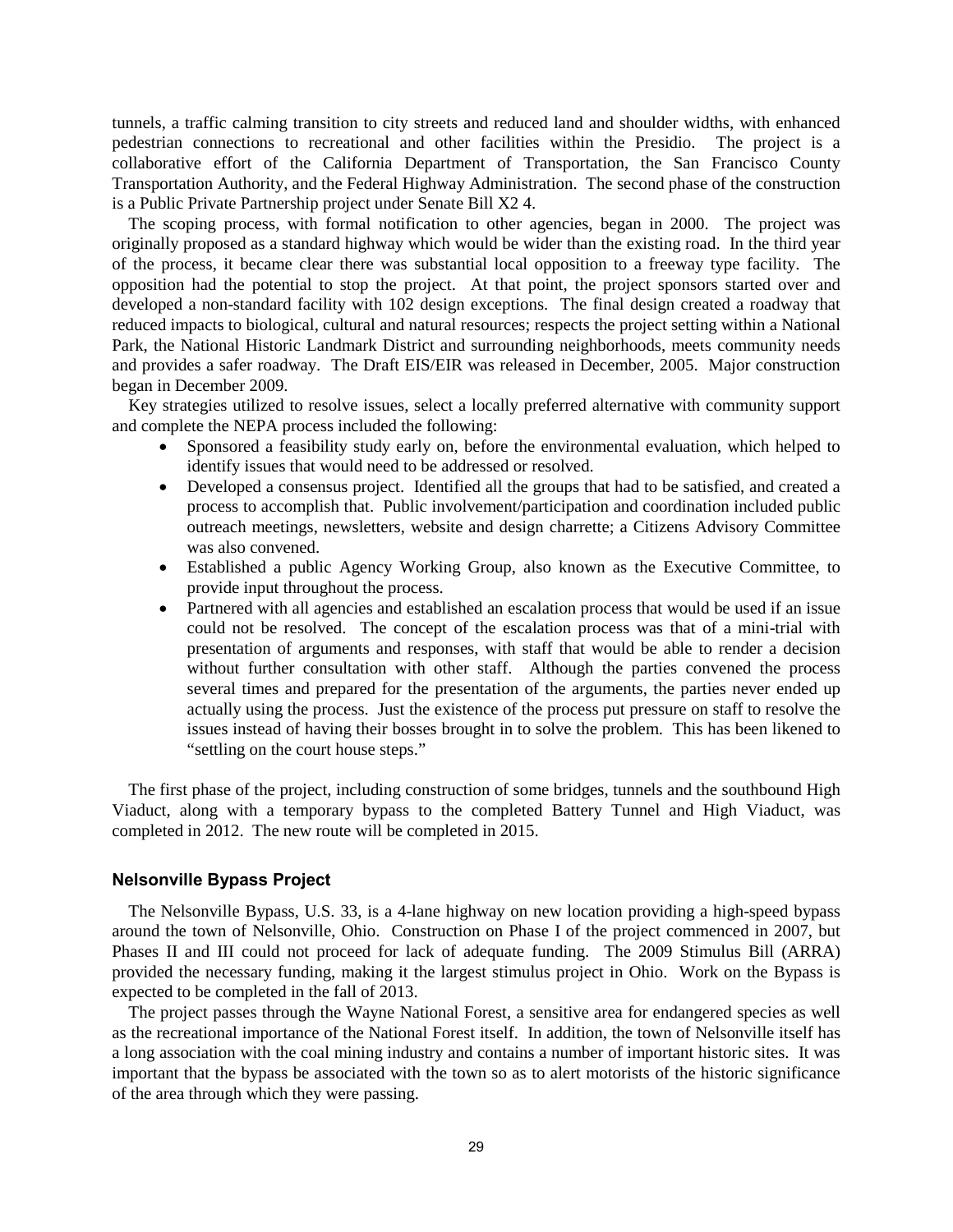These and other concerns led to the filing of a lawsuit while the environmental documents were being prepared. While the lawsuit was dismissed as prematurely filed, it clearly signaled the vigor of the opposition to the project.

The Ohio Department of Transportation took a number of steps in light of controversy about this project. These techniques included:

- Hired experts recommended by the resource agencies. This provided credibility and ensured that the wildlife studies, in particular, were conducted right the first time. Note that this also means the project proponent needs to follow the recommendations of such experts. One example is mitigation; ODOT learned it is better to hire a firm that specializes in implementing mitigation sites.
- Utilized a public involvement expert. Went through a process with the public to hire and select the public involvement expert; ODOT paid for the expert, but the expert was hired by the public. This helped to build trust between ODOT and the public early on.
- Internal coordination among all disciplines was another key process that ODOT followed. By ensuring that engineers, environmental analysts and real estate professionals all worked together, they were able to resolve some complex issues in a positive way. If agency staff operate in silos, they are too focused on individual issues and won't have creative inter-disciplinary solutions. Important to make sure all internal departments/disciplines are represented, in meetings with public and in internal coordination meetings.
- Advanced real estate purchased. Purchased a site that was the only known site of the Indiana Bat. This was a win-win situation, since it allowed them to provide early mitigation, and prevented a landfill from expanding onto the site, which would have destroyed the bat habitat.
- Benefits of early issue identification:
	- o beef up understanding of problems
	- o allows better management more identified early on, the better success at addressing
	- o help to prioritize not spin wheels and spend money efficiently
- Modified the project based on meetings with stakeholders, including the local community. Examples included state-of-the-art wildlife crossing areas along the length of the project, special aesthetic treatments of bridge structures and other project facilities, some realignments, and other actions designed to reduce concerns about the potential adverse impacts of the project.
- Hired special legal counsel to review all documents along the way. Did their own legal sufficiency review.

These actions were so successful that when the NEPA process was complete, the plaintiffs who filed the initial lawsuit decided not to pursue further litigation. Even though ODOT did the right thing and hired experts recommended by the resource agencies, they eventually had to seek a cabinet level resolution in Washington D.C. to resolve the endangered species issues. The extensive work with one resource agency, while not successful with that agency until cabinet level involvement, nevertheless helped them when they got to the point of permitting. The NEPA process took about 4 years. The Notice of Intent was issued in April 2001. The Record of Decision was issued in August 2005.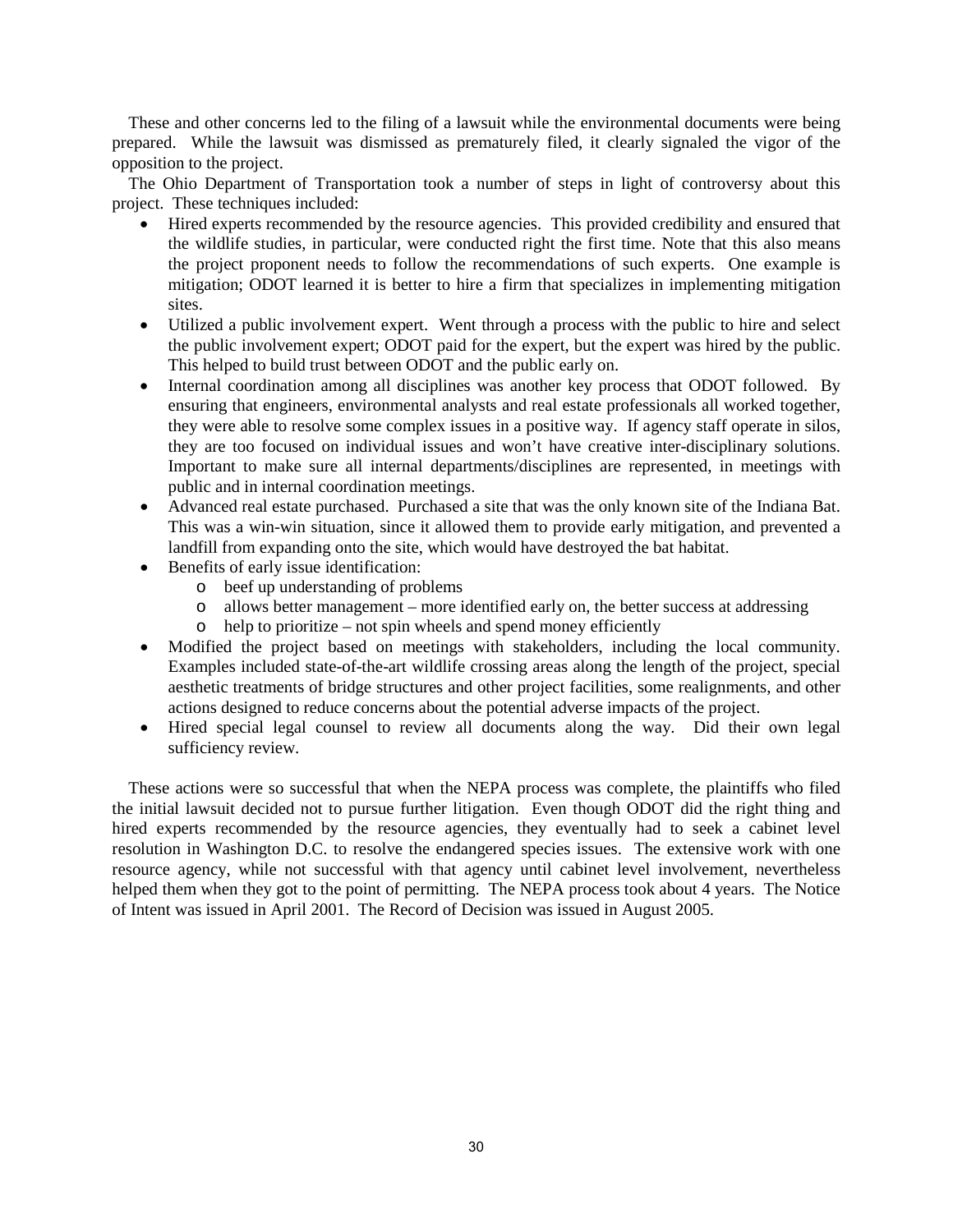#### Identifying, Assessing and Addressing Risk

NEPA requires an environmental impact statement for every major federal action significantly affecting the quality of the human environment.<sup>84</sup> It does not require a specific result, only that an EIS be prepared.[85](#page-35-1) Even categorical exclusions and environmental assessments/findings of no significant impacts are not required by the statute, but the regulations have created devices to assist agencies in determining whether a particular federal action requires an EIS. Thus, NEPA is often referred to as a "procedural statute" because, by itself, it does not mandate any particular result, nor does it impose any specific legal constraints on decision-making. In spite of this rather innocuous concept, NEPA has become a complex statute and imposes additional analysis on the decision-making process. There are three basic reasons for this, all of which relate to the central themes of this study.

First, the "NEPA process" is not just about NEPA. Many federal environmental laws and executive orders may apply to a particular federal aid highway project.<sup>[86](#page-35-2)</sup> Each of these laws has its own procedural and, in some cases, substantive requirements. For many of these laws, the NEPA process is the vehicle for documenting compliance with these other requirements and the source of information needed to make appropriate determinations or reviews. This makes the NEPA document more complex, and it can result in the process becoming very time consuming. $87$  The lead agency must carefully coordinate with the other resource agencies that must review and approve any aspect of the project. The lead agency must also ensure that the NEPA document contains enough technical detail, sufficient analysis in key parts of the NEPA document, and an appropriate range of alternatives not only for its own proposed action, but for the permit and approval agencies whose actions may also be subject to NEPA. Otherwise, the resource agency may be forced to do its own NEPA analysis, which requires additional time, duplicates effort, and may result in revisiting decisions.

Second, the NEPA process has become the forum in which the project is discussed with the public. The transportation planning process, which includes considerable opportunities for public involvement, may be a better place to discuss fundamental issues such as choice of transportation mode, location, and magnitude of the proposed facility. However, it is in the NEPA document that the project is presented in detail. Also, because of the way in which the federal aid highway process works, there are relatively few places in the project development process that give the public the same degree of access to project officials. Thus, even if a person may be concerned about the project for reasons that have little to do with the environment, the NEPA process gives that person an opportunity to be heard, his concerns to be considered, and his comments to be answered in detail. In this way, the NEPA process is a tool to enhance public understanding of and support for the project.

Third, the NEPA process involves not only a presentation of facts and analyses, but a negotiation about the project. Resource agencies, utilizing the comment and (perhaps) approval role that they have, can request design modifications or mitigation features in order to better address their regulatory or resource concerns. Communities through which the facility passes often can request mitigation measures or design

<span id="page-35-0"></span><sup>84</sup> 42 U.S.C. § 4332(2)(C).

<span id="page-35-1"></span><sup>85</sup> The Supreme Court has repeatedly held that NEPA is only a procedural statute. *See*, *e.g.*, *Marsh v. Or. Natural Res. Council*, 490 U.S. 360, 376-77 (1989); *Robertson v. Methow Valley Citizens Council*, 490 U.S. 332, 355-57 (1989). There are many law review articles that examine this issue. One interesting discussion was presented at the NEPA at 40 Conference held by the Council on Environmental Quality. *See* http://www.eli.org/pdf/seminars/nepa/alfano.nepa.pdf

<span id="page-35-2"></span><sup>86</sup> *See* [http://www.fhwa.dot.gov/environment/env\\_sum](http://www.fhwa.dot.gov/environment/env_sum) . FHWA maintains a comprehensive list of environmental laws, orders, and regulations that may apply to a federal aid highway project.

<span id="page-35-3"></span><sup>&</sup>lt;sup>87</sup> As referenced by the interviewees, and in the author's experience, an EIS can take between 5-10 years to complete. Some projects have reached a ROD in less than five years, but, in general, three years for the process is a minimum amount of time.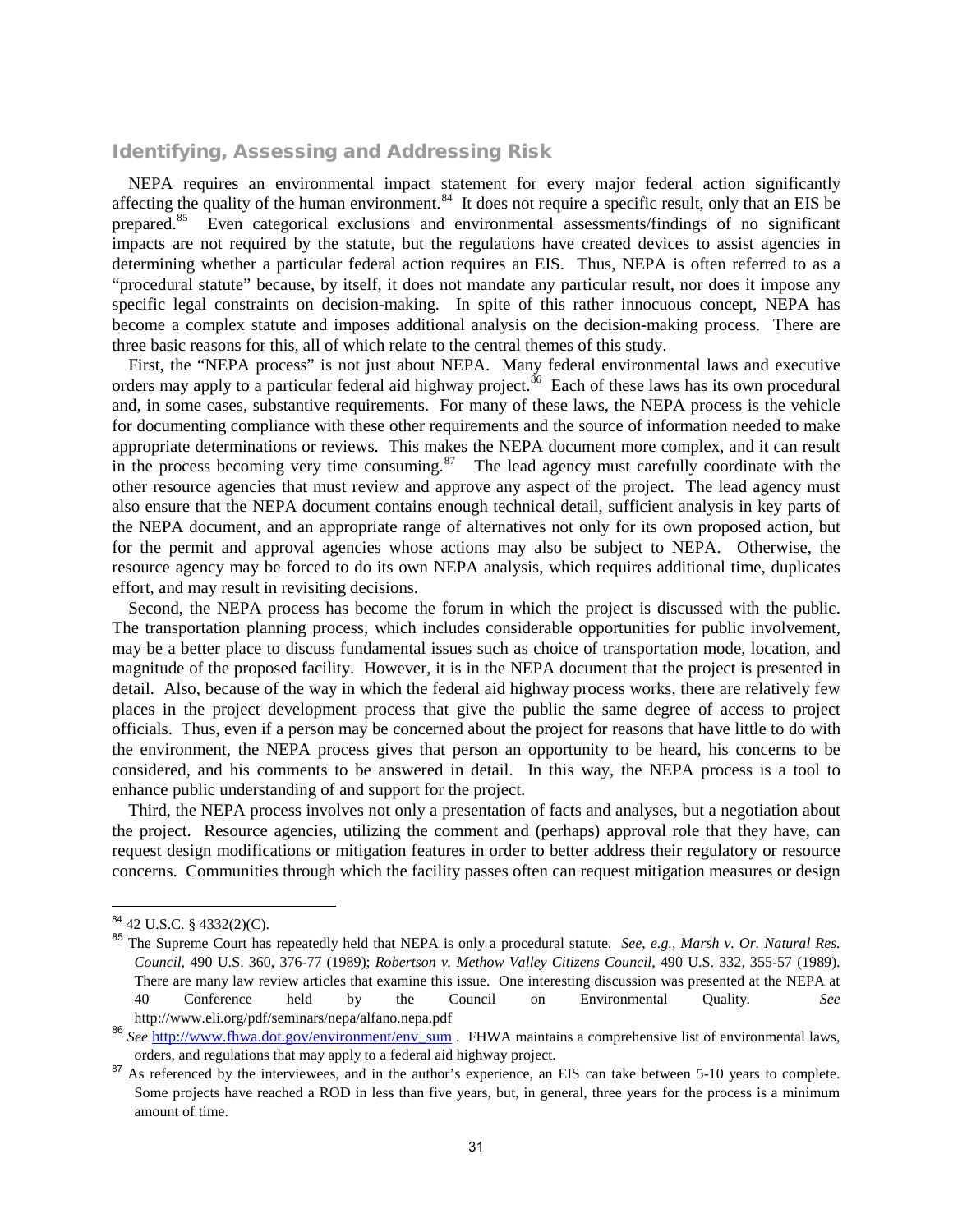modifications that provide for better integration of the new facility into the affected area and/or that are supportive of long term community needs. Very often, public concerns about local impacts can lead to design modifications or added mitigation features. This sort of interaction is exactly what is supposed to happen during the NEPA process.

Fundamental to understanding and evaluating risk in the NEPA process is the recognition that it is more than simply a presentation of environmental impacts and project alternatives. The NEPA process can be a comprehensive debate about the need for a project and all of its proposed features and impacts. When a project is highly controversial or results in significant adverse impacts, this debate can be quite intense. However, the intensity of the debate is not the same for every project. Many projects, even those quite large in scope, are implemented with little outcry and, sometimes, strong public support. A careful examination of specific risk factors can be predictive of what is likely to occur during the NEPA process.[88](#page-36-0) We also believe that taking assertive action to address these risk factors as early as possible can help make the NEPA process less contentious. Even if litigation results, appropriately managed risk abatement can result in a more positive outcome.

#### **Identifying Risk**

Issues that delay or cause other problems for a project can arise at almost any stage of the NEPA process. However, the risks that are discussed here are those that often can be identified and evaluated at the outset of the process, even before any major steps are taken and subsequently mitigated and monitored as the project progresses. When these kind of risk factors are identifiable, the state department of transportation can determine whether and to what degree actions designed to reduce risk should be implemented. Some of the risk reduction measures we discuss in this report are expensive and many take some time to implement. Moreover, the fact that a risk factor is present does not necessarily mean that difficulties will occur. It means that the project sponsor or state transportation department should review all of the relevant facts to assess the possibility of problems in the upcoming NEPA process to determine what, if any, actions to take.

Based on the interviews (see Appendix A), case studies and other information developed for this research, the discussion that follows reviews some early indicators of potential issues that might be encountered. These can be divided up in to the type of project involved and the impacts that may be caused by the project.

#### *Type of Project*

#### **Large and Complex Projects**

Clearly, the larger the project, the more likely it is that the NEPA process will be more difficult. Public interest both for and against these projects is likely to be high. Larger projects are likely to have a greater number of impacts, both in scale and type. It is also possible that a greater number of agencies will have a stake or role in the project. All of these factors can make the NEPA process more time consuming, expensive, and adversarial.

Similarly, where projects involve several modes of transportation or other, non-transportation elements, and have complex or multi-faceted goals, it will sometimes be more difficult for the lead agency to get through the NEPA process. This is because those reviewing the project, whether in the public, resource agencies, or the transportation community, may not understand or agree with all that is being attempted. Linkages between the various elements of the project that are readily apparent to project planners may not be so easily accepted by others. Additionally, elements of the NEPA document, such as the statement of

<span id="page-36-0"></span><sup>&</sup>lt;sup>88</sup> While some interviewees reported some project with unexpected controversy late in the process, or unexpected litigation, this was the exception.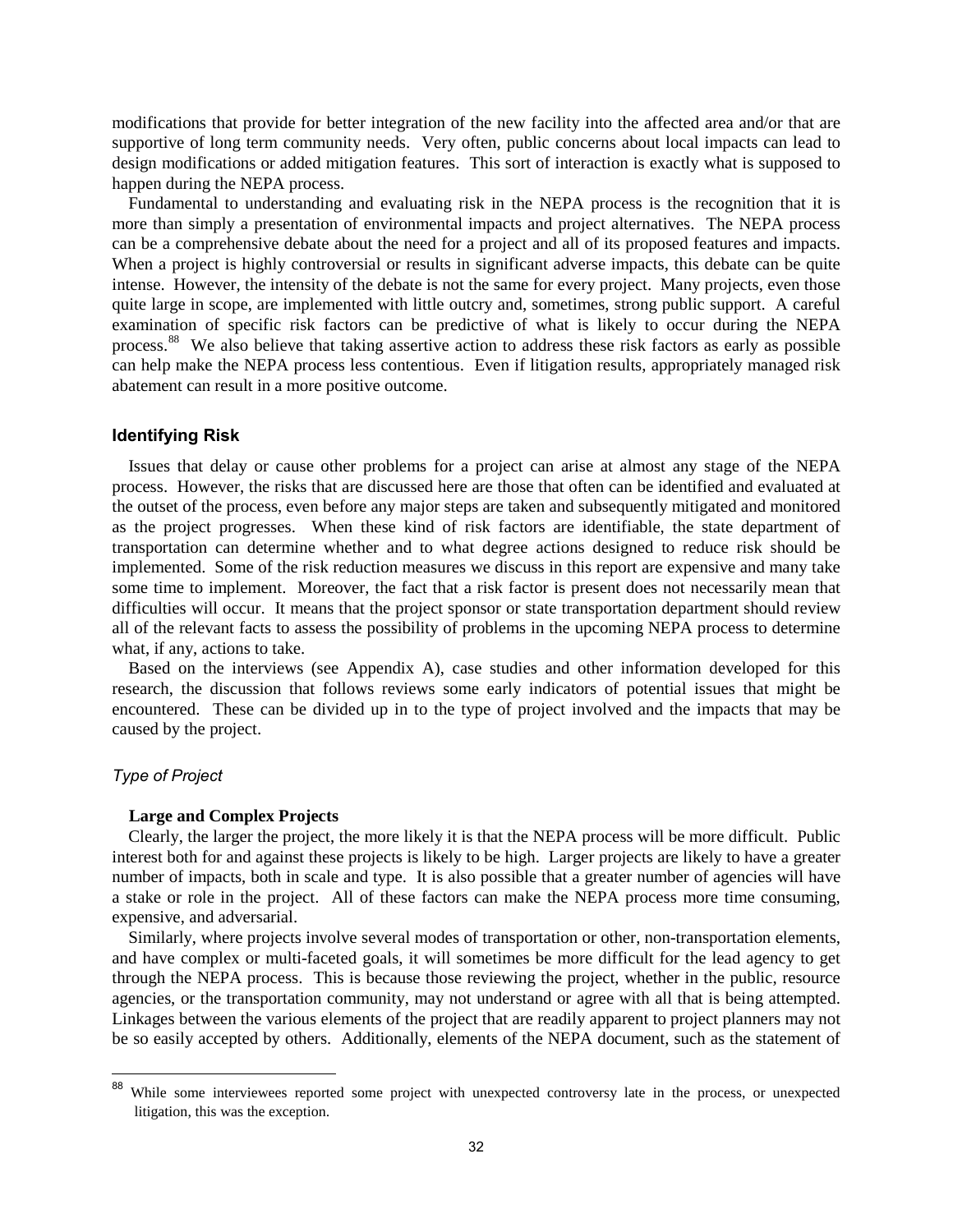purpose and need, analysis of alternatives, induced development, and cumulative and indirect impacts, become more difficult to prepare and explain if the project involves many aspects that have to be considered concurrently. This increased difficulty does not make it wrong to propose projects with complex goals. It simply means that the state department of transportation needs to anticipate and be prepared to deal with these factors.

#### **Projects Opposed on Non-Environmental Grounds**

There are many reasons to favor or oppose a highway project, not all of which are related to environmental factors. While there are a number of avenues open to people or groups to oppose projects, few are as directed at a particular project or as open to public comment and debate as the NEPA process. Transportation plans and major projects are considered in the statewide and metropolitan planning process.<sup>[89](#page-37-0)</sup> The planning process includes opportunities for public involvement, and projects are often debated as part of that process. However, the focus of that process is at planning level decisions, not specific projects. This may change as efforts to more closely link decisions and analyses made during the planning process are further integrated into the NEPA process.<sup>90</sup> What has not changed is that decisions made during the planning process are exempted from NEPA analysis.<sup>91</sup> Up until now, however, project opponents have generally used the NEPA process to express their concerns and seek changes that would make projects more acceptable, rather than other stages in the project development process.<sup>[92](#page-37-3)</sup>

Many local opponents to a highway project who have significant concerns related to a major highway use the NEPA process and litigation to raise arguments they have available to stop or modify the proposal. It has been observed that projects that pass through areas where the residents are higher income or well-educated are more likely to run into trouble because these residents understand the use and application of administrative processes to achieve their goals. Although "NIMBYs" (or "Not in My Back Yard") are sometimes ignored, opposition from NIMBYs has resulted in amelioration of localized impacts being one of the most frequent changes that occur during the course of NEPA review.

Thus, it is not enough to look simply to the environmental impacts that a particular project may cause in order to determine the level of risk to the NEPA process. Rather, it is the level of controversy about the project as a whole. There are any number of reasons for individuals to be concerned about all or part of a highway project, not all of which are exclusively related to environmental impacts. These factors may be unique to a particular project, or they may be consistently predictable for certain kinds of projects. The key is to recognize that, where these kinds of factors exist, a problem in the NEPA process can be anticipated (e.g., a delay to resolve issues, extensive comments on a Draft EIS, or the need for additional analysis prior to preparing a Final EIS).

#### **Toll Projects**

Whether large or small, toll projects also seem to attract particular attention. Although the number of toll projects has increased in response to reduced public transportation funding and improved toll collection technology, toll projects still receive close scrutiny from future users of the project. Toll projects raise transportation equity issues, especially for low-income motorists. Many elected officials

<sup>89</sup> See 23 U.S.C. §§ 134-135; 23 C.F.R. part 450.

<span id="page-37-1"></span><span id="page-37-0"></span><sup>90</sup> FHWA and FTA added an extensive appendix to the 2007 amendments to 23 C.F.R. part 450 (Appendix A—"Linking Transportation Planning and the NEPA Processes"). This Appendix provides extensive guidance on bringing the products and decisions of the planning process into the NEPA process, with an eye toward encouraging reforms that would make the overall project development process more efficient. In 2012, Congress adopted many aspects of this guidance into law in section 1310 of MAP-21, "Integration of Planning and NEPA Review."

<span id="page-37-3"></span><span id="page-37-2"></span> $23$  U.S.C. §§ 134(q), 135(k). These subsections are the same as the provisions were prior to the enactment of MAP-21.

We recognize that the planning process can and does result in vigorous discussion about what should be included in the long range plan and TIP. However, these discussions are not nearly as public and as focused as the NEPA process (with, of course, several exceptions).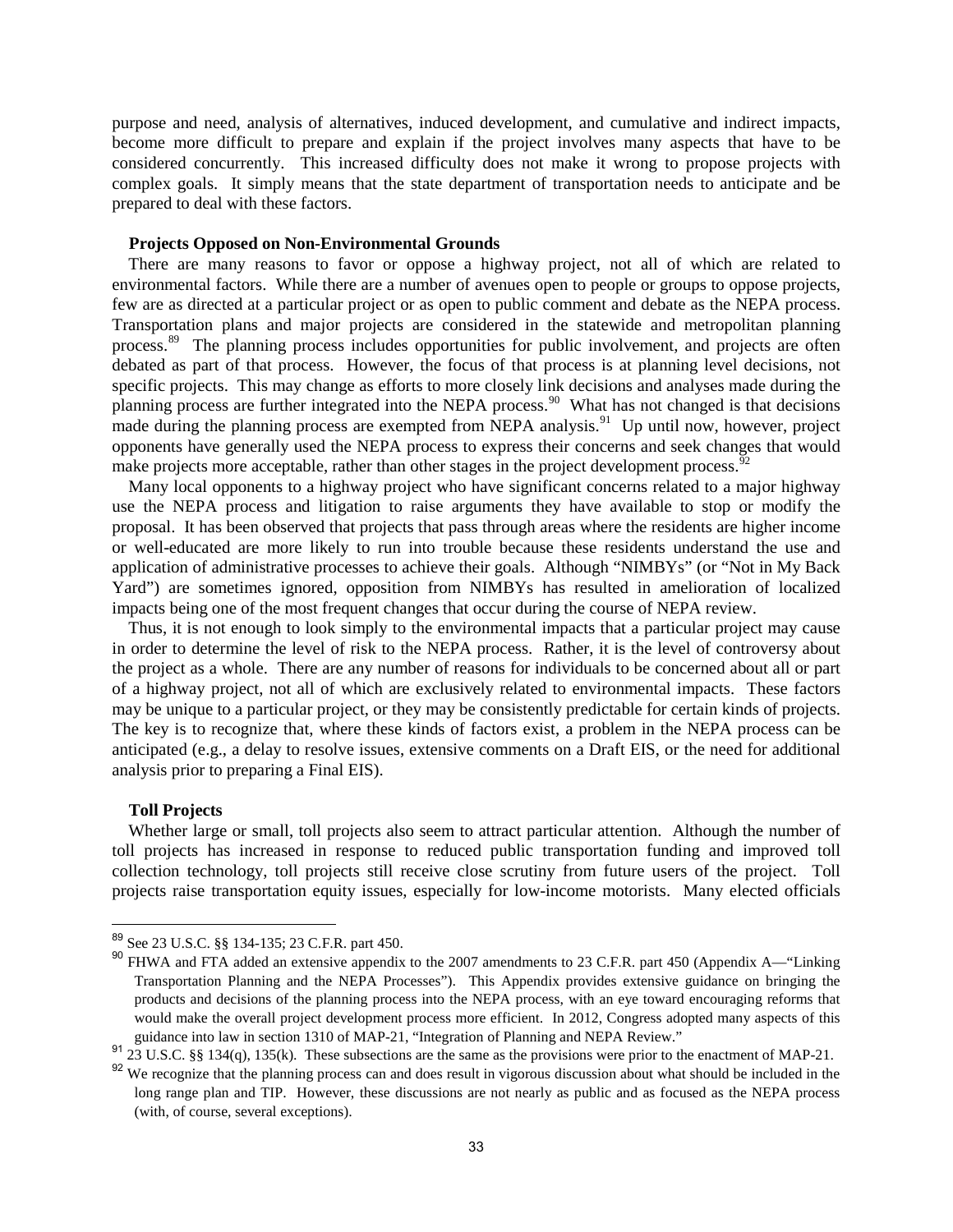oppose or have significant reservations about toll projects in general. Also, tolling can affect traffic patterns in a way that may result in environmental impacts that need to be considered. However, for purposes of this study, rather than the specific concerns that people may have about tolling, it is the controversy associated with toll projects themselves that gives a warning signal of possible controversy in the NEPA process.

Whether a proposed project is a toll road or a non-toll road typically makes little difference in terms of environmental impacts. However, we repeatedly heard that toll road projects are a target for potential problems. This is because some people, including some public officials, have yet to accept and/or understand the need for and advantages of toll roads. Economic competition or benefit may be another reason for a group to oppose or support a particular project. Further, tolling an existing bridge crossing can result in traffic diversions and may result in the need for other transportation improvements. In some situations, a project must be built as a toll road or not at all, as sufficient public funding may not be available for any other alternative. This raises issues about the scope alternatives to be examined in the NEPA document.<sup>93</sup> Thus, when tolling is involved, in most states, project officials will need to explain the need for tolling, the factors that led to the adoption of a particular toll collection technology, and, if the project is a Public Private Partnership, the reason for that business relationship as well.

#### *Resources Affected*

#### **Sensitive Communities**

When thinking about a project's impacts on communities, environmental justice concerns immediately come to mind. Minority and low-income communities have received special attention in the federal environmental process for quite some time. Concern about failure to include these communities in planning federally funded projects and past disproportionate impacts on these communities from Federal activities led to the issuance of an executive order by President Clinton in 19[94](#page-38-1).<sup>94</sup> The Department of Transportation issued its own implementing order in 1997, which was further strengthened in 2012.<sup>[95](#page-38-2)</sup> For minority populations, these orders use and implement the provisions of Title VI of the Civil Rights Act of 1[96](#page-38-3)4.<sup>96</sup> For low-income populations, DOT relies on broader authority found in the statutes establishing the various programs that DOT implements. $97$ 

Under these orders and implementing guidance, people living in minority and low-income communities must be engaged and made aware of the project passing through their neighborhoods. FHWA must determine that there are no practicable alternatives to imposing disparate impacts on or providing equitable access to these communities (that is, impacts borne by these communities, but not by others through which the project passes, or failing to provide adequate access to new transportation facilities from these communities).

Thus, impacts to environmental justice communities are often a source of controversy and potential difficulty. However, impacts to these communities are not the only potential source of problems. There are cohesive, long-standing communities that will resist the disruption that a highway project can bring.

<span id="page-38-0"></span><sup>93</sup> This issue was the subject of an extensive legal discussion by the FHWA chief counsel's office. *See* http://www.environment.fhwa.dot.gov/guidebook/NEPA\_tollroads.asp

<span id="page-38-1"></span><sup>94</sup> E.O. 12988, *Federal Actions To Address Environmental Justice In Minority Populations And Low-Income Populations*, February 11, 1994.

<span id="page-38-2"></span><sup>95</sup> DOT Order 5610.2, 72 Fed. Reg. 18377 (April 15, 1997). This Order was amended in 2012. as DOT Order 5610.2(a). See the following links for the initial Order and the amended Order: http://www.fhwa.dot.gov/environment/environmental\_justice/facts/dot\_ord.cfm and

http://www.fhwa.dot.gov/environment/environmental\_justice/ej\_at\_dot/order\_56102a

<span id="page-38-3"></span><sup>96</sup> 42 U.S.C. § 2000d, *et seq.*

<span id="page-38-4"></span><sup>&</sup>lt;sup>97</sup> For FHWA, this authority is found at 23 U.S.C. § 109(h), which requires states and FHWA to consider adverse economic, social, and environmental effects of their actions.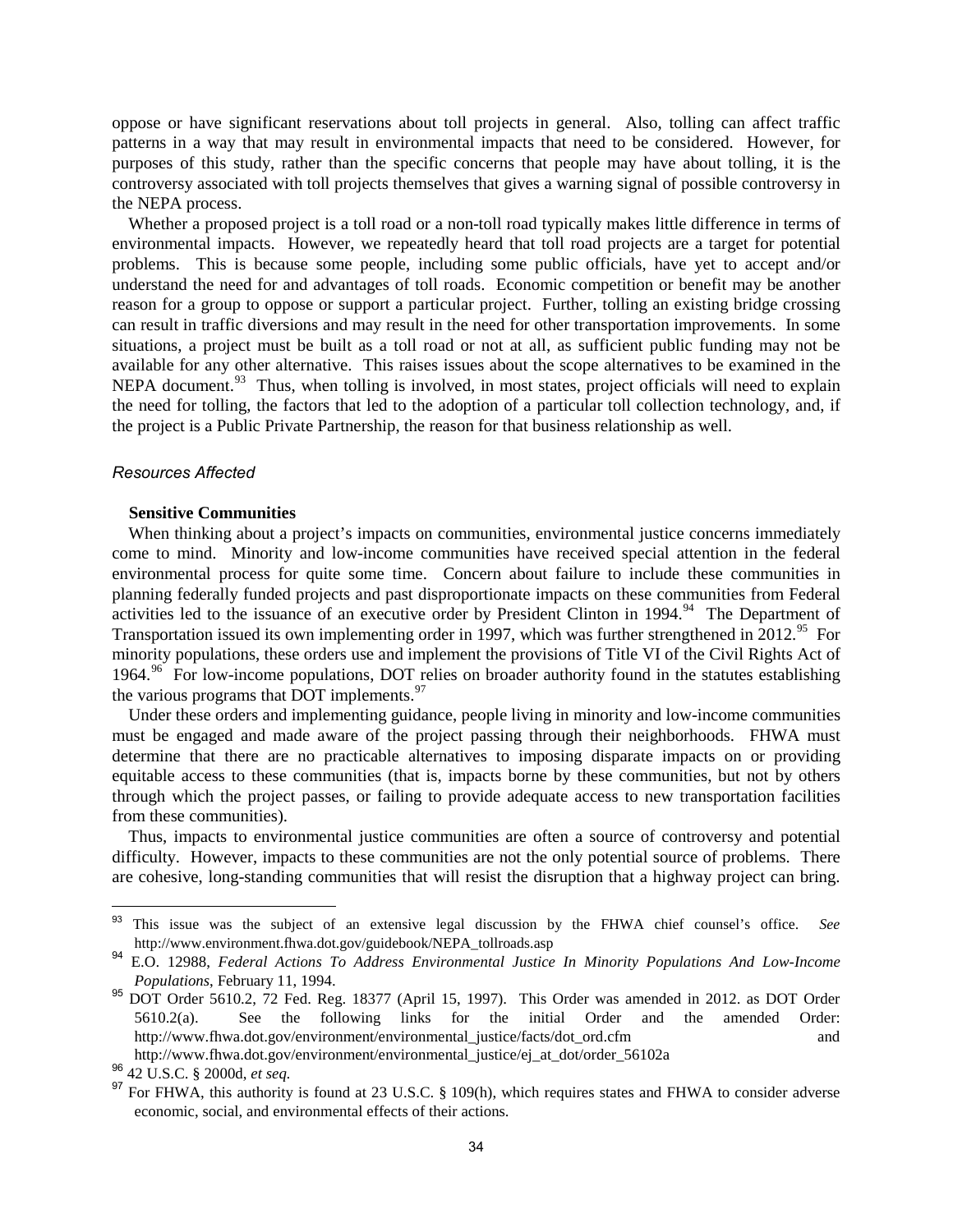There are many examples of such communities initiating litigation to stop or modify a highway project.<sup>[98](#page-39-0)</sup> Litigation with such communities can be especially bitter and difficult to resolve amicably.

#### **Section 4(f), Parklands, and Historic Sites**

A very frequently mentioned environmental law outside of NEPA in our interviews was Section 4(f) of the Department of Transportation Act. The legal standard that land from a protected site may not be used unless there is "no feasible and prudent alternative" is one of the toughest in federal environmental law. Almost as onerous is the additional requirement that if land must be used by the project, then the project shall incorporate "all possible planning" to minimize harm to the site.<sup>[99](#page-39-1)</sup> As discussed earlier, these two tests have been rigidly applied by the courts, which has led to comprehensive regulations that incorporate the results of the many court decisions made under Section 4(f). The extensive coordination required under these procedures, as well as the many groups whose mission it is to protect the kinds of sites subject to such reviews, means that where Section 4(f) resources are involved, there are often major controversies and difficult decisions at some point in the NEPA process.

A Section 4(f) determination requires considerable additional analysis, and the rigid legal standards require careful, complete documentation that is consistent with the regulations that have been promulgated to implement this statute. As we noted previously, judicial review of Section 4(f) determinations can be exacting. Thus, in addition to the problems posed when sites protected by Section 4(f) are involved, opponents to a given project will often try to raise Section 4(f) issues because legal challenges under those standards have a better chance for success than a generalized NEPA attack, and victory on this ground can profoundly alter, if not actually stop, a transportation project.

#### **Section 404 of the Clean Water Act and Wetlands**

A number of provisions of the Clean Water Act have important impacts on highway projects. For example, Section 402 of the Act, requires a permit from the Environmental Protection Agency (or, in many states, the state agency which has assumed EPA's role in the process) for point source discharges.<sup>[100](#page-39-2)</sup> This provision affects buildings and other facilities on highway property. Runoff from highway construction sites is considered be a point source that must be controlled and comply with permit requirements. However, the most important provision for purposes of this discussion is Section 404, which regulates dredging and filling of "waters of the United States."<sup>[101](#page-39-3)</sup> "Waters of the United States" is a term of art, based on the jurisdiction of the United States under the Commerce Power. It is considerably broader than the reach of statutes that are aimed at protecting the navigability of waterways, although Section 404 certainly includes this mission.

Highway projects routinely encounter wetland areas, streams and rivers, and other bodies of water that are protected by Section  $404$ .<sup>102</sup> When this occurs, the state transportation department must obtain a permit from the United States Army Corps of Engineers.<sup>103</sup> The Corps has its own regulations, and must

<span id="page-39-0"></span>Among the most bitter opponents of the ICC were residents in a small, longstanding community that was severely impacted by the project. Using land in this community was necessary in order to avoid a Section 4(f) site.

<span id="page-39-1"></span><sup>&</sup>lt;sup>99</sup> In 2005, Congress amended Section 4(f) to provide relief for *de minimis* takings of Section 4(f) land. Where the Secretary and the officials responsible for the land agree that the use meets the *de minimis* standard of the statute, then neither avoidance of the land nor "all possible planning to minimize harm' is required. See 49 U.S.C. § 303(d). The test remains unchanged for other uses of Section 4(f) land. The Section 4(f) regulations issued in 2008 provided considerable clarification of the legal standard which will also facilitate compliance with the law. 23 C.F.R. part 774.

<span id="page-39-2"></span> $100\frac{25}{33}$  U.S.C. § 1342.

<span id="page-39-3"></span><sup>101</sup> 33 U.S.C. § 1344.

<span id="page-39-4"></span><sup>&</sup>lt;sup>102</sup> This may be due, at least in part, to the linear nature of transportation projects; it may be difficult or impossible to avoid crossing drainages, streams, or rivers that run perpendicular to the proposed facility.

<span id="page-39-5"></span><sup>103</sup> 33 C.F.R. parts 320 – 332.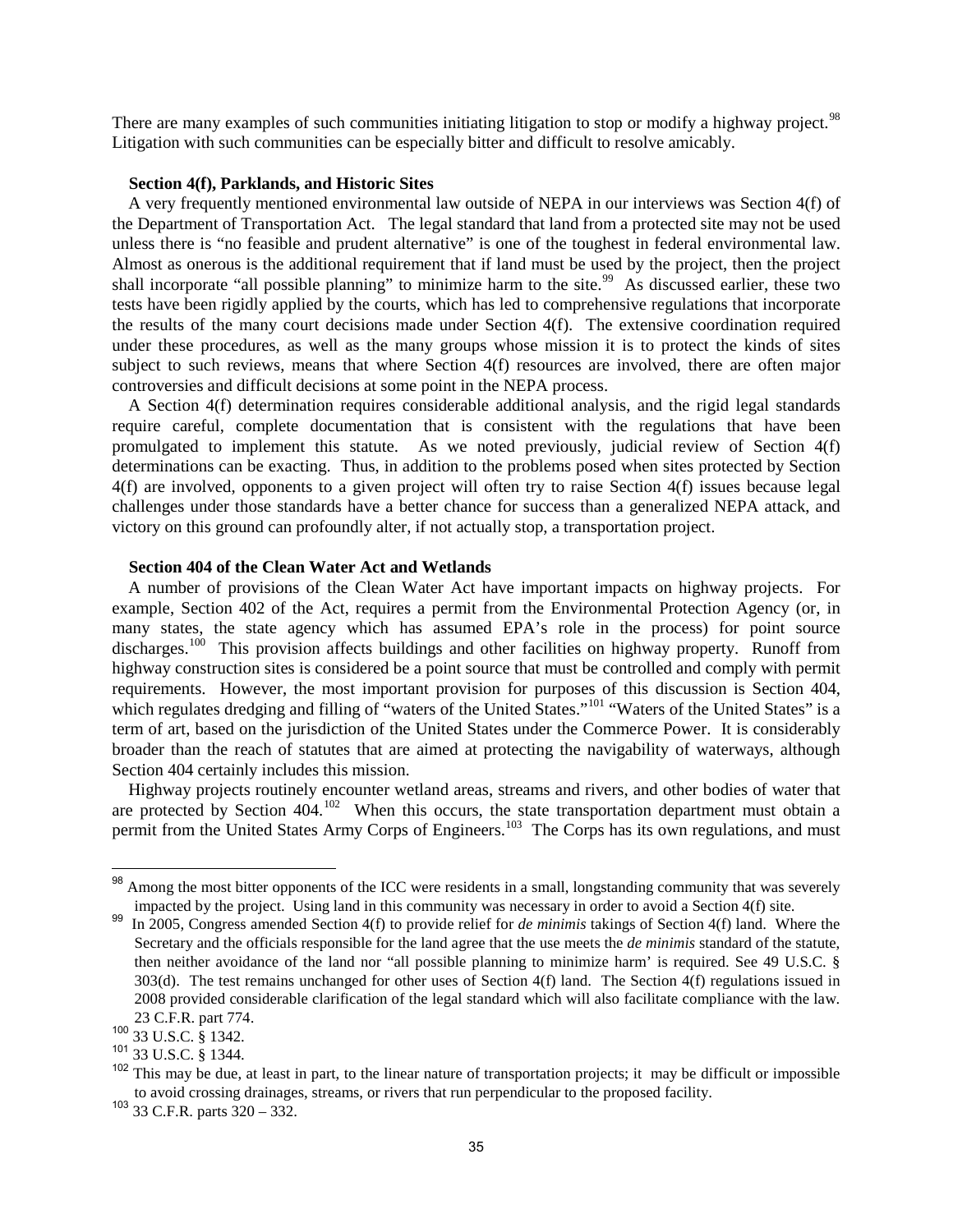also follow guidelines issued by EPA (under Section  $404(b)(1)$  of the Clean Water Act).<sup>[104](#page-40-0)</sup> These regulations impose a rigorous standard that seeks avoidance of adverse impacts to protected waters and wetlands unless there is "no practicable alternative." Corps decisions under the Clean Water Act are subject to NEPA. The project NEPA document can be adopted by the Corps for purposes of its decisions with respect to the project. Often, the Corps prepares its own NEPA document focused on Corps specific issues, and relies on the lead agency's NEPA document for other issues.

Although primary responsibility for issuing a Section 404 Permit to the grantee rests with the Corps, EPA often gets involved because of its specific role in the review process. In addition, there is a requirement for consultation with agencies such as the U.S. Fish and Wildlife Service, the National Marine and Fisheries Service, and others. All this can make the 404 permit process both cumbersome and time consuming. FHWA has established a set of interagency agreements that are designed to expedite the permitting process by identifying disagreements among the agencies involved in the process and establishing a framework for resolving those differences.<sup>105</sup>

Projects that only minimally impact waters of the United States typically qualify for a "nationwide permit." The Corps review of these projects is greatly simplified.<sup>106</sup> However, if the project will require an individual Section 404 Permit, it is advisable to make the Corps a cooperating agency. Incorporating the Corps' needs into the project's NEPA document will avoid having to issue a separate NEPA document. While the cooperating agency process is well-suited to avoid duplication in the NEPA process, in the author's experience, the Corps is often reluctant to agree to act as a cooperating agency. But, even when the Corps is not a cooperating agency, working as closely as possible with them s will make the permit process go more smoothly.

#### **Other Environmentally Sensitive Areas**

We will not attempt to discuss the 40+ environmental laws that apply to the federal aid highway program. The central aspect of these laws is that they usually require a consultation with a resource agency and frequently a review process that includes an opportunity for public comment. Sometimes they require approval before proceeding, and sometimes they involve only comments. Either way, many of these statutes can create a complex and lengthy process should the resource they protect be threatened. Two statutes which stand out are Section 106 of the National Historic Preservation Act<sup>[107](#page-40-3)</sup> and Section 7 of the Endangered Species Act.<sup>[108](#page-40-4)</sup>

Section 106 requires agencies to consult with the State Historic Preservation Officer and the Advisory Council on Historic Preservation. If the project will have adverse effects on sites on or eligible for inclusion on the National Register of Historic Place, Section 106 requires that this consultation seek to minimize these effects, and the agreed upon mitigation plan is memorialized in an enforceable agreement. The Section 106 process draws in persons and agencies having a direct interest in the project and the historic site. It involves comment, review, and consultation. As a result, it has proven to be a very effective means of protecting historic sites. It also means that if a project may affect historic properties, it is an issue that has to be addressed from the outset, both because of Section 4(f) and because of Section 106.

If a project has potential impacts on endangered species or their critical habitats, Section 7 mandates careful examination of those impacts and a biological opinion from the Fish and Wildlife Service (or, in marine environments, the National Marine and Fisheries Service). If the project threatens the continued existence of an endangered species or its critical habitat, and that impact cannot be mitigated, it is

<span id="page-40-0"></span> $^{104}$  33 C.F.R. part 230.

<span id="page-40-2"></span>

<span id="page-40-1"></span><sup>&</sup>lt;sup>105</sup> See <u>http://environment.fhwa.dot.gov/projdev/tdmnepa404.asp</u>.<br><sup>106</sup> A summary of the 2012 list of nationwide permits may be found at: [http://www.usace.army.mil/Portals/2/docs/civilworks/nwp/2012/NWP2012\\_sumtable\\_15feb2012.pdf](http://www.usace.army.mil/Portals/2/docs/civilworks/nwp/2012/NWP2012_sumtable_15feb2012.pdf)

<span id="page-40-3"></span><sup>107</sup> 16 U.S.C. § 470f.

<span id="page-40-4"></span><sup>108</sup> 16 U.S.C. § 1536.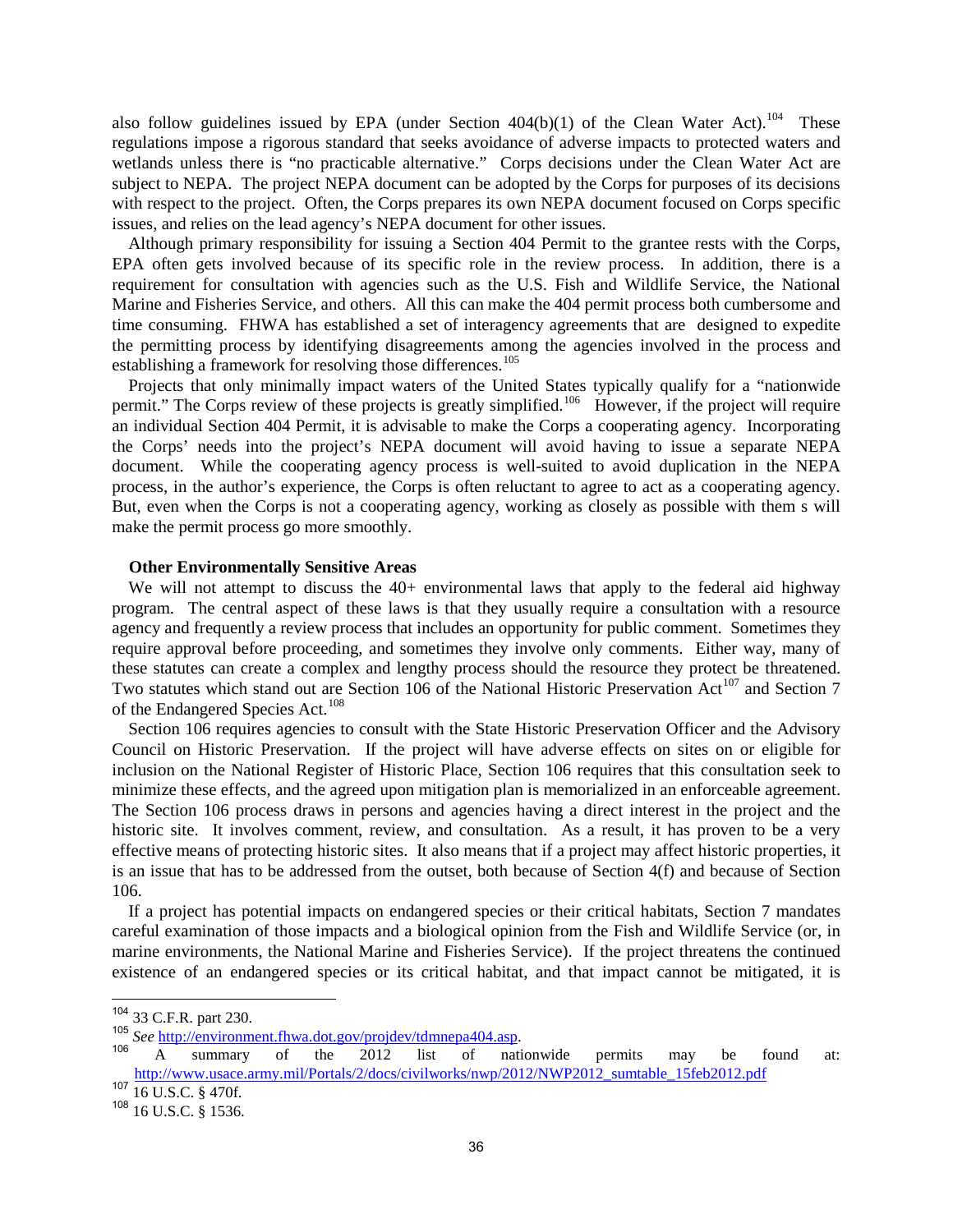virtually impossible to proceed with the project (there is an exception process that permits extremely rare exemptions). The consultation process is complicated, and it is preceded by a careful examination of the project location to search for potential endangered species. The biological opinion process charges the Fish and Wildlife Service to review the project, its impact, and any studies prepared by the project agency. It then makes a determination regarding potential harm or jeopardy.

Any number of other issues can arise in the course of the NEPA process. While some of the many environmental laws and regulations are more likely to arise and present more procedural and analytical problems, the truth is that under the right set of facts and circumstances, many of them can be the source of considerable concern and disagreement over the level of analysis, or scope of such analysis, to address them. For example, the Clean Air Act normally interacts with highway construction through the transportation conformity process, which occurs during the transportation planning process.<sup>109</sup> However, in recent years, mobile source air toxic emissions (MSATs) have become of increasing concern. MSATs have been identified by EPA, but EPA has never issued National Ambient Air Quality Standards for them. Hence, they are not addressed by the conformity process. In addition, the health impacts of MSATs are not well understood, particularly for relatively short term exposures. Because they are not addressed elsewhere, when there is a potential issue, they are addressed in the NEPA process.<sup>[110](#page-41-1)</sup> Some of these toxic emissions are very harmful for extended exposures, and thus are a source of concern to people living near some highways. This can result in significant challenges to completing the NEPA process, and requires considerable coordination with federal, state, and local air quality, health, and other agencies.

#### **Managing Risk**

As we noted in the Introduction, "risk," as it appears in this document, means the risk to the successful completion of the NEPA process in as short a time as possible. The NEPA process, whether the document being prepared is an EA/FONSI or an EIS, can run into difficulty because of administrative delay, intense political opposition, and/or litigation.

In the last four major surface transportation bills, Congress has addressed the issue of administrative delays in the NEPA process.<sup>111</sup> The provisions have considerably strengthened the legislative direction to all agencies involved to carry out their responsibilities in the process promptly. These provisions have had a positive effect, and the provisions in MAP-21 are particularly useful. However, a prime source of administrative delay is strong disagreement between a resource agency, the state department of transportation, and FHWA about the adverse impacts of the project and possible design and location modifications or mitigation measures needed to address those adverse impacts. These differences can play out over months, if not years, of delay, often in a poisonous atmosphere. This can also result in a record that is difficult to defend should litigation arise, particularly if the record does not demonstrate that steps were taken to address, or at least evaluate, the concerns, which can lead to even further delay. While the measures in MAP-21 and the statutes before it may result in shortening the time for such disagreements to be resolved, or to reach a point of "agreeing to disagree," it remains with project officials to produce a record of accommodation, or at least a responsible explanation, that can withstand a legal challenge.

While typically these entities are unlikely to have formal legal authority to stop or require significant modification of a project, vocal opposition can change the political dynamic supporting a major public works project. After all, the state transportation department is a public agency working for the public good. When portions of the public are vehemently opposed to a project, transportation officials need to address those citizens' concerns. It should be noted that many other agencies, including resource

<span id="page-41-2"></span><span id="page-41-1"></span>

<span id="page-41-0"></span><sup>&</sup>lt;sup>109</sup> See http://www.fhwa.dot.gov/environment/air quality/conformity.<br><sup>110</sup> See http://www.fhwa.dot.gov/environment/air quality/air toxics.<br><sup>111</sup> An excellent summary of these provisions and related material may be found [http://environment.fhwa.dot.gov/strmlng/index.asp.](http://environment.fhwa.dot.gov/strmlng/index.asp)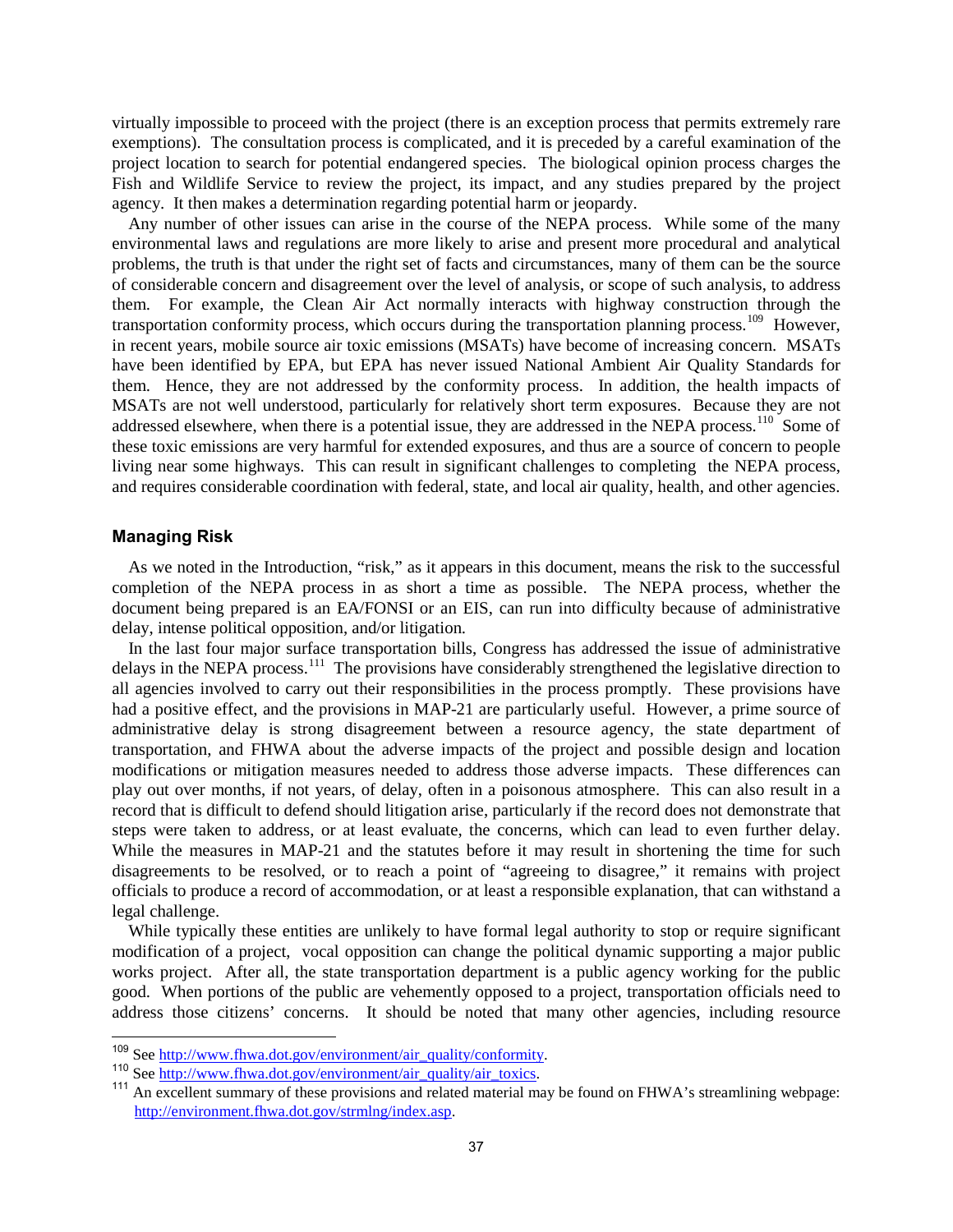agencies, are more likely to raise concerns resulting in delay if there is strong local opposition to a project. Concerns from one group are often adopted by others, or contribute to a collective intensification of concern or opposition. In addition, other permitting agencies may be concerned that if they issue an approval or a permit, they will face litigation in addition to the highway agency. Moreover, litigation challenging the NEPA process for a project always comes from one or more of these persons or entities.

Throughout the many years we have worked on highway environmental matters, we have observed that roughly 20% of all EISs eventually result in litigation. We arrived at this number by comparing the number of EISs prepared each year to the number of new lawsuits filed.<sup>[112](#page-42-0)</sup> This 20% figure is a very high number when compared to the frequency with which government actions in general are challenged in court, and it reflects the fact that EISs involve major actions with significant adverse environmental impacts.<sup>113</sup> These projects are more likely to be opposed by individuals who are simply not satisfied with the actions that the state department of transportation is taking. While FHWA and the state prevail in the large majority of NEPA cases, even a successful defense is very expensive, draws financial and personnel resources away from other work, and often leads to significant delays, either self-imposed or because of court-imposed injunctions.

#### *Responding to the Risk of Administrative Delay*

Administrative delays are a major source of frustration in the NEPA process. They may be the result of a failure to respond in a timely manner to a request for comments, or stem from a failure to agree about the project, its impacts, and mitigation measures, especially when resource agencies are in a position to negotiate around these factors.<sup>114</sup> Many administrative delays are self-imposed. That is, the state department of transportation may decide to delay a project for financial or policy reasons unrelated to environmental factors. Some delays are caused by technical issues with preliminary engineering or environmental studies. Many projects are shelved by state DOTs' shifting priorities. However, when transportation officials talk about delays in the NEPA process, they generally refer to the length of time it takes to work with resource agencies to address their permitting and approval processes and to coordinate with other participants in the process.

Administrative delays can occur at any stage of the NEPA process, up to and including the days before the Record of Decision – finalizing the EIS process – is signed. Indeed, the CEQ regulations reserve perhaps the most imposing delay of all, the "Pre-Decisional Referral," to the 30-day waiting period that follows completion of the Final EIS before the ROD may be signed.<sup>[115](#page-42-3)</sup> Even before the CEQ Pre-Decisional Referral process is reached, Congress has created a similar elevation process for resolving agencies' differences of opinion within established time periods for transportation projects, reaching the Secretary of Transportation. SAFETEA-LU initiated this formal procedure, which was strengthened by

<span id="page-42-0"></span><sup>112</sup> This 20% figure is not based on a rigorous comparison of EISs and NEPA lawsuits filed. Rather, it is a rough approximation, based on the experience of the authors over many years.

<span id="page-42-1"></span><sup>&</sup>lt;sup>113</sup> By way of comparison, FHWA takes approximately 20,000 actions a year requiring a CE. Less than one lawsuit a year involves a challenge to a CE.

<span id="page-42-2"></span><sup>&</sup>lt;sup>114</sup> There are very many studies about the causes of delays in the NEPA process. One study that looks at these in a relatively straightforward manner may be found at: [https://www.transportationresearch.gov/dot/fhwa/ReNepa/Lists/aReferences/Attachments/84/25-](https://www.transportationresearch.gov/dot/fhwa/ReNepa/Lists/aReferences/Attachments/84/25-25%20Task%205%20Final%20Report.pdf) [25%20Task%205%20Final%20Report.pdf](https://www.transportationresearch.gov/dot/fhwa/ReNepa/Lists/aReferences/Attachments/84/25-25%20Task%205%20Final%20Report.pdf) . Other references may be found on FHWA's streamlining webpage, n. 19 infra.

<span id="page-42-3"></span><sup>40</sup> C.F.R. part 1504. Pre-decisional referrals occur when a federal agency strongly disagrees on environmental grounds with the action that another agency plans to take. The decision to file a pre-decisional referral with the CEQ may be made by the agency only after other attempts to resolve the matter have failed. The referral process involves the heads of the two agencies involved in a very public dispute resolution process. Pre-decisional referrals are very rare.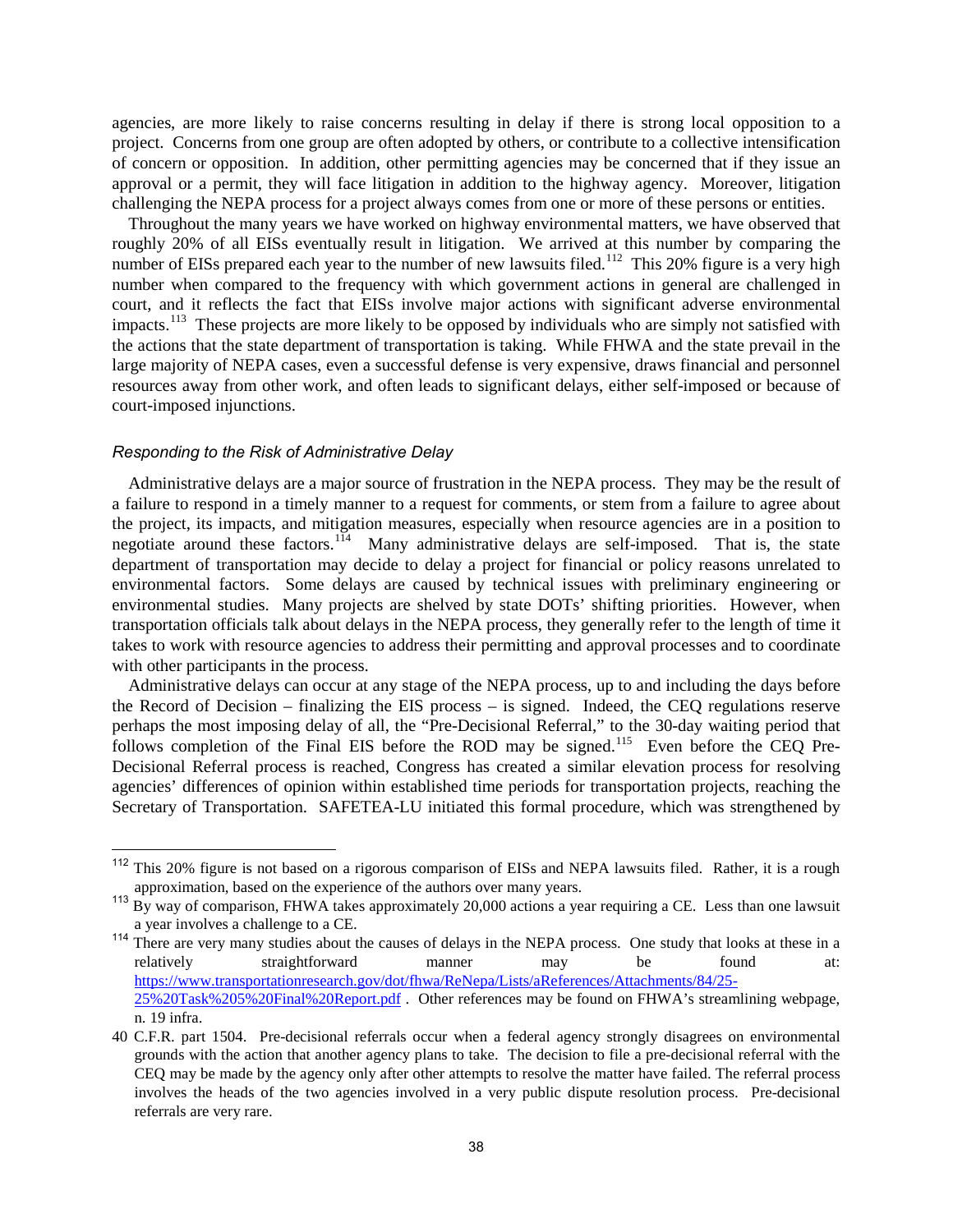MAP-21.<sup>[116](#page-43-0)</sup> The MAP-21 amendment includes an increasingly severe number of steps involving the Secretary and, potentially, a different kind of referral to CEQ, designed to achieve timely resolution of an issue. Failure to do so could have budgetary consequences for the agencies involved.

MAP-21 also contains a number of other provisions designed to address delays and disputes during the NEPA process. We have already addressed the provisions linking planning and NEPA. Another amendment to 23 U.S.C. § 139 that may accelerate the NEPA process for certain complex projects, provides that at the request of a project sponsor or a State's Governor for technical assistance, FHWA could accelerate project completion by developing a plan for completing the EIS within 4 years.<sup>117</sup> A very interesting provision will encourage agencies to reach cooperative agreements on early coordination and technical assistance in the NEPA process.<sup>[118](#page-43-2)</sup> This is in addition to provisions in 23 U.S.C. § 139 that already require certain agencies to become "participating agencies" in the NEPA process on a projectspecific basis. There are many other provisions of MAP-21 addressing the NEPA process. It is not our intent to summarize them here, but as a whole, they probably constitute the most significant effort by Congress to address the NEPA process for transportation projects since the enactment of NEPA in 1969. A summary of the MAP-21 provisions may be found on FHWA's website.<sup>[119](#page-43-3)</sup>

What many of the MAP-21 provisions have in common with the theme of this report, and with longstanding guidance from FHWA, is the importance of addressing interagency issues early. We would suggest that where important resources or impacts are at issue, such as wetlands, parks, historic sites, threatened and/or endangered species, air toxics, induced development, and the like, it may be advisable to engage with the relevant resource agencies even before the start of the formal NEPA process. These kinds of consultations can establish relationships and coordination that will be useful throughout the process. It may also provide those agencies with an opportunity to convey their primary concerns early so that they can be addressed during the preliminary design process leading up to NEPA document, especially the purpose and need statement, the range of alternatives, the discussion of the effected environment, and possible mitigation measures.

Both in our interviews and the case studies, as well as in our own experience, we found that experienced transportation environmental practitioners confronted potential environmental issues by trying to reach out to key resource officials, park administrators, potential cooperating agencies, and the like to establish one-on-one relationships (if they did not exist already) and to solicit the views of such officials as the initial NEPA documents were being prepared (not after the initial circulation of purpose and need statement, scope of alternatives, etc.). Sometimes they did this as part of the early coordination process contemplated in the NEPA regulations,<sup>[120](#page-43-4)</sup> and sometimes even earlier than and apart from that. Moreover, once this relationship was established, it was maintained throughout the NEPA process, as the project design and mitigation measures were developed. In this way, those resource officials, at least to the extent of their responsibilities, were a part of the project development process.

Resource officials are often too limited by budget and resource constraints to be actively involved in the early stages of a transportation project. At least part of the reforms in MAP-21 aim to encourage and require resource agency officials to become more deeply involved early on and continuously throughout the process. In many cases, this early involvement has proven to be mutually beneficial, that is, where each side tried to accommodate the needs of the other.

Better coordination early on can significantly reduce risk in the environmental process as well as reduce delay. It can reduce delays because issues that could become major problems can be addressed early, when resolving them through design modifications or mitigation measures is easier. The resultant

<span id="page-43-0"></span><sup>&</sup>lt;sup>116</sup> Sec. 1306 of MAP-21, amending 23 U.S.C. § 139(h).<br><sup>117</sup> Sec. 1309 of MAP-21.

<span id="page-43-2"></span><span id="page-43-1"></span><sup>118</sup> Sec. 1320 of MAP-21.

<span id="page-43-3"></span><sup>119</sup> *See* http://www.fhwa.dot.gov/map21/qandas . This is a "Q & A" page on MAP-21 provisions. FHWA has published only a few guidance memoranda on the new provisions.

<span id="page-43-4"></span> $120$  23 C.F.R. § 771.111(a).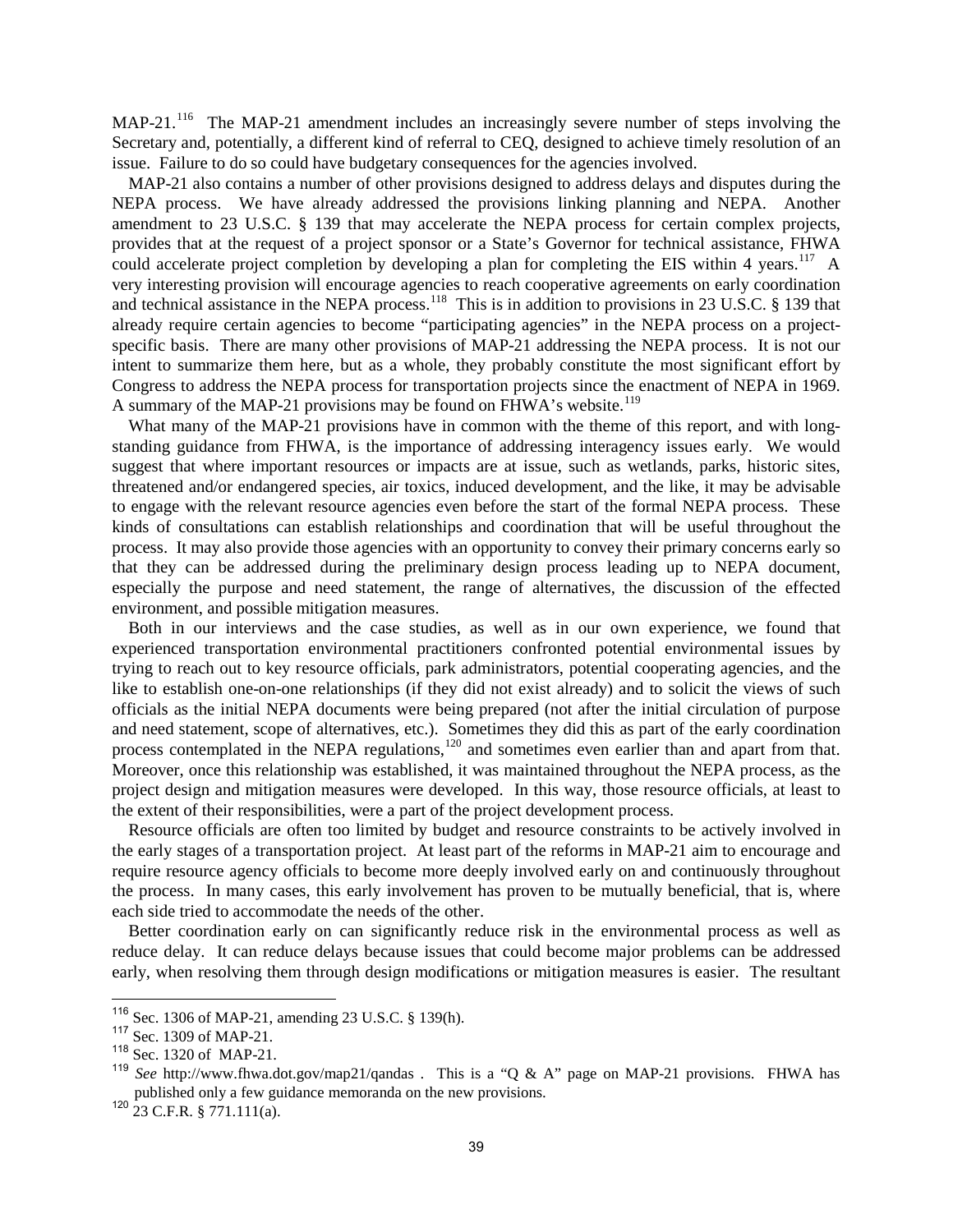NEPA process will run more smoothly because later stage confrontations may be avoided or at least softened. The result can even affect the outcome of any litigation that might occur. For example, FHWA has found that where no resource agency objects to the outcome of the NEPA process, the risk of loss in litigation is dramatically reduced.<sup>[121](#page-44-0)</sup> Such a record demonstrates to a judge that the agency took the "hard" look" required by NEPA and that the agency responded to comments and attempted to analyze alternatives and issues brought up by agencies and commenters.

#### *Responding to Vocal Opposition*

Strong opposition to a project, be it from NIMBYs, local governments, environmental advocates, or others, needs to be carefully considered from several perspectives. The first step is to carefully listen to what is being said. This is not always easy, especially when the opponent is loud, passionate, and not focused on the same issues that concern transportation officials. Is the opposition to the project as a whole, no matter where it is located, or is it to a particular aspect of a project or a specific location? Is the opposition a single voice, or does it represent a broad spectrum of the community? Have groups with different missions or objectives joined together in opposition to the project? Is the opposition based on a misunderstanding of the environmental process? Is it opposition simply based on a perceived failure to respond to a particular concern or to provide personalized information? These kinds of questions could go on indefinitely, but the point is not simply to hear that a speaker opposes the proposed action, but to understand what is motivating the opposition.

Opposition to a project often starts because a community or group of individuals thinks that their concerns are being ignored or not taken seriously. What transportation officials believe to be obvious and clear may not be understood at all by someone suspicious of the government and its motives. Groups who oppose the project outright use the lack of information and unresponsiveness to build support for their cause.

Project officials can avoid adverse publicity by staying ahead of project opponents by providing as much information as possible in an easily accessible manner. If some important piece of information is not available, indicate why it is not and when it will be. Another key is to provide access to information and, with reasonable regularity, access to officials who know what is going on with the project. For a major project, it is important to do this from the beginning, before misinformation takes root. Successful project efforts often have included public relations experts who know effective means of reaching out to the public and keeping them sufficiently informed. These public relations efforts often continue until construction is complete, serving first to provide information related to the NEPA process, then ongoing design developments, and finally information about construction schedules, road closures tied to construction, etc. Much good will can be generated by the constant availability of information.<sup>122</sup> It might mean a willingness to go out and meet with groups of concerned citizens in forums where they feel comfortable.<sup>123</sup>

<span id="page-44-0"></span><sup>&</sup>lt;sup>121</sup> Even if after all of the early coordination, resource agency and transportation officials cannot agree on the outcome, a record of attempts to resolve the environmental issue will greatly help in any ensuing litigation.

<span id="page-44-1"></span><sup>&</sup>lt;sup>122</sup> The skill set for a public relations effort of the kind we are referring to is not the same skill that a press office has whose job it is to deal with reporters and to provide news bulletins for major milestones. Rather, it is one that anticipates public needs and has an understanding of how information is provided to and received by the public. For a very large project, this can mean a very intensive and comprehensive program.

<span id="page-44-2"></span><sup>&</sup>lt;sup>123</sup> For example, Massachusetts officials had two to three thousand such meetings to explain the work going on with the Central Artery Project in Boston, MA. This project, known as the Big Dig, did not have the type of serious opposition that so often plagues major transportation projects. Our information about this example of successful public outreach is based on guest lectures by Jane Garvey in a university course taught by one of the authors. Ms Garvey held several senior posts with the Massachusetts Department of Transportation. She later served as Deputy Federal Highway Administrator and Federal Aviation Administrator.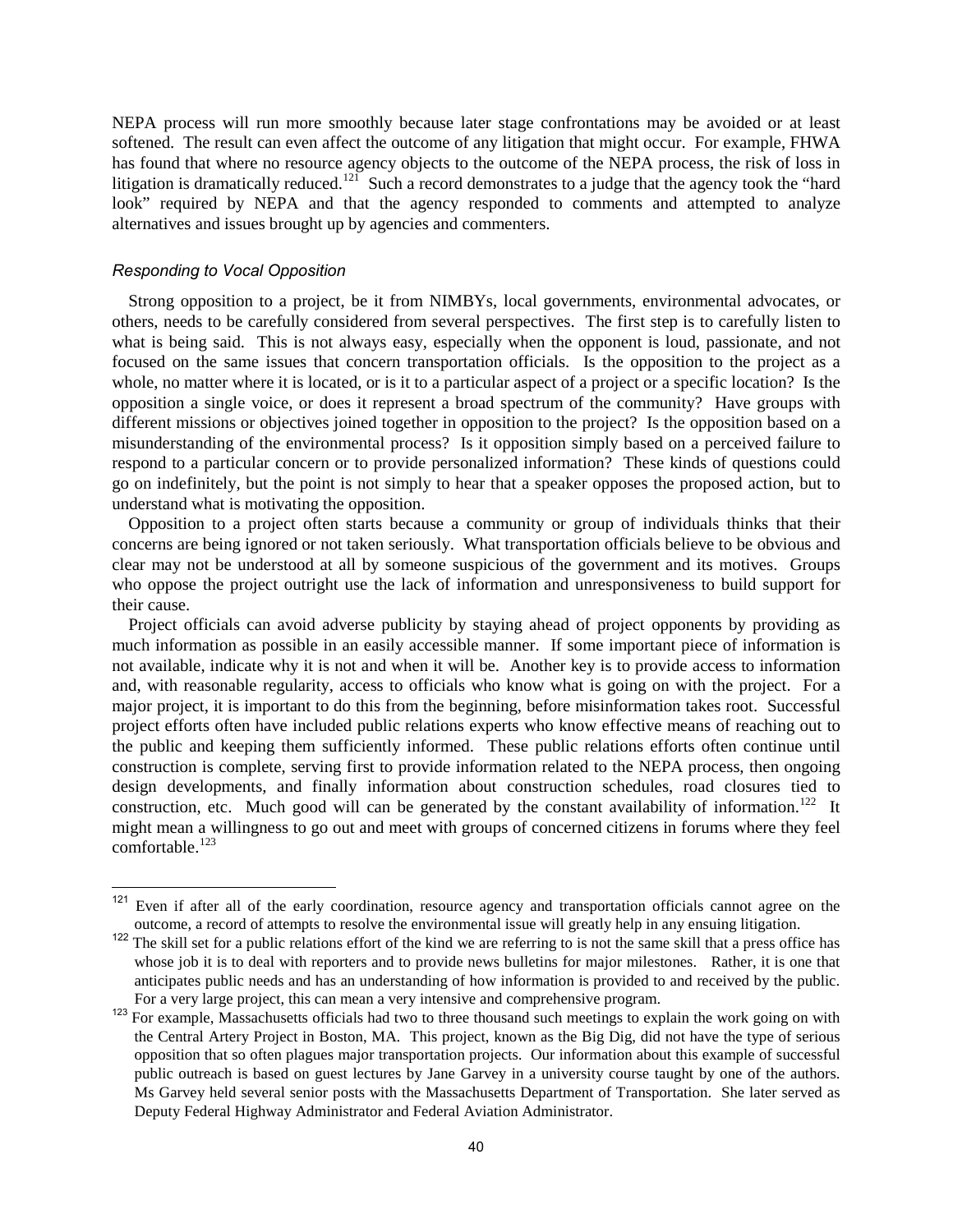Another key is to accommodate local concerns, especially those of local governments, wherever possible. Sometimes, it may be advisable to anticipate these concerns before the NEPA document is published so as to avoid an unnecessary confrontation. Sometimes all that is needed is a forthright explanation of why a particular concern cannot be addressed. Large transportation agencies sometimes remain silent while developing their position or completing the development of needed information. If that silence continues for a long time, frustration, anger, and even fear can develop. Some states have addressed that problem by providing regular updates, even when there is not much to report. These updates provide a sense that there is really nothing to hide (as there rarely, if ever, is).

In addition to taking steps to adequately and affirmatively address anticipated vocal opposition, agency officials must also recognize that such vocal opposition can be an important tool for improving the NEPA document and making it more responsive to local concerns. If there are significant fears about one or more aspects of the project, why not listen to what concerns are being voiced and ensure that the NEPA document takes those concerns into account? Not only will this make the document more defensible should litigation arise, but it can also show concerned citizens that the state transportation department is listening to them.

Public involvement, response to comments, public hearings, etc. are part of all transportation projects, except those that are very small. They will certainly occur in due course during the NEPA process. However, when steps are taken at the outset of the process, they can proactively limit potential problems. Some critics will not comment further if they are provided with the right kind of information. Others may be satisfied simply by being allowed to participate at some level in the NEPA process. Even for those who remain steadfast in their opposition, engaging them early in the process will give project officials (and their lawyers) a much better idea of what might lie ahead.

#### *Responding to the Risk of Litigation*

If transportation and planning professionals have listened as the project moves through the last stages of the transportation planning process, such as development of the long-range transportation plan TIP, and the initial stages of the NEPA process, they will often know whether litigation is more likely or less likely for a particular project. Also, as we have noted already, some projects, by their very nature, are more controversial than others and, thus, are potential candidates for litigation. If the risk of litigation is high, there are specific steps that an agency can take to prepare for that possibility from the outset of the NEPA process that will strengthen the agency's litigation posture.

As simple as it sounds, the best thing the agency can do to bolster its odds against prospective litigation is to prepare high-quality documents and comply with and fully document the legal standards applicable to decisions reported in those documents. Agencies sometimes fail to comply with specific requirements in a regulation or law, or at least fail to document each element of what a particular decision must include. For example, FHWA's Section 4(f) regulations spell out exactly what findings must be made in order to determine that there is no feasible and prudent alternative to avoiding a Section  $4(f)$  resource.<sup>124</sup> Courts will look to see if all of those findings have been specifically made in the Section 4(f) determination. A determination that does not include those findings is likely to be found legally deficient.

Another problem is that NEPA documents are long and complex, typically prepared by many people over a long period time. This means that there may be internal inconsistencies from one part of the document to the others. Plaintiffs feast on such inconsistencies. Also, during the NEPA process, the issues that engage the public, resources agencies, and transportation officials are the ones that receive careful attention and more complete documentation. However, an EIS must cover all of the environmental impacts and analyze reasonable alternatives, not just those that are the subject of debate in the process. When litigation comes, lawyers for the plaintiffs will scour the documents for potential

<span id="page-45-0"></span><sup>124</sup> 23 C.F.R. § 774.3(c).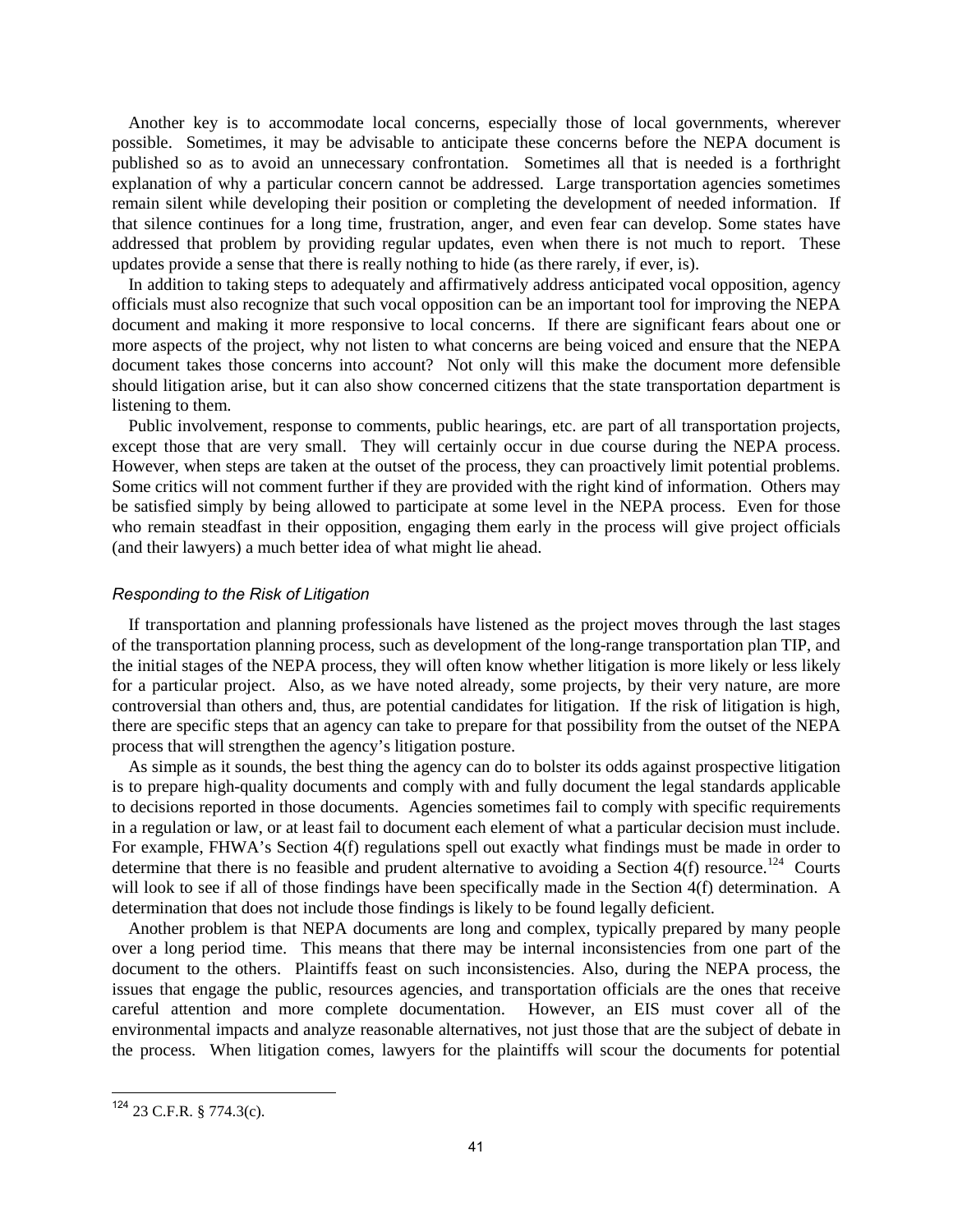deficiencies, not limited to those issues that are of principle concern to their clients. Thus, court cases are sometimes decided on issues wholly unrelated to those that were debated during the NEPA process itself.

NEPA is a statute that mandates that agencies: (1) evaluate and consider impacts on the environment in their decision-making process, and, (2) engage with the public and other resource agencies on the issues that concern them. Failure to respond adequately to concerns raised or comments made can weaken the NEPA document and process. That too can cause a court to take an in-depth and critical analysis of the agency's NEPA documents. That can be a problem, as NEPA records are often so complex that it is almost impossible to avoid at least some legal error. If a judge is concerned about the adequacy of the document, based on a perception that the agency did not take a "hard look" at potential impacts, this can forecast a request by the court to go back and correct deficiencies in the document or process.

These and many other factors affect the legal sufficiency of a NEPA document. Delays to a project schedule may result if a NEPA document needs to be substantially revised. For this reason, many of those to whom we spoke recommended that legal counsel be involved early on and throughout the NEPA process.

Every NEPA lawsuit is based on the "Administrative Record" for the project. There are many theories about what documents should be included in the Record. Some lawyers believe that the record should include only the main documents actually used by the decision maker, while others believe that the Record should include almost all documents the agency has that are relevant to the decision. NEPA is applicable only to federal actions and federal decisions. However, for highway cases, many of the records that back up the major NEPA documents are created and maintained by the state department of transportation. FHWA includes all documents relevant to the decision in the Administrative Record. Thus, in most NEPA litigation relating to highway projects, the Record includes not only the major NEPA documents, such as the draft and final EIS/4(f) and ROD, but all of the state and federal project files that are related to what is contained in the EIS or EA. This includes all technical studies, interagency correspondence, agency minutes of meetings with FHWA and other agencies, emails, memoranda, letters, etc.

The Administrative Record for a major environmental lawsuit concerning a large project can be hundreds of thousands of pages long. All of the documents have to be numbered and captured on searchable electronic media. Duplicate documents, of which there are likely to be many, must be removed. Also, documents not properly part of the Record must be found and removed. Agency files have to be checked and re-checked to ensure that all relevant documents are included. Apparent internal inconsistencies in the Record have to be identified and, if possible, the documents that explain these inconsistencies have to be located and included in the Record. This is because once the Record is submitted to the court, it is difficult to supplement without agreement of the plaintiffs. As it is being prepared, the Record must be searched for "privileged documents." These are documents subject to various legal privileges, such as the attorney-client privilege. Such documents are usually part of the Record, but not provided to plaintiffs.

All of this work adds costs and time. It can also place an additional burden on state agency staff, as they work to assist in preparing the Record. If construction is expected to start soon after approval of the ROD or FONSI, plaintiffs in a lawsuit are likely to want a preliminary injunction or temporary restraining order to keep construction from starting as the case is being litigated. If the state and federal transportation agencies are immediately ready to start defending litigation, these work stoppages can often be avoided. However, if the Federal government (typically with extensive assistance from the state DOT) must create and prepare the Administrative Record, the Justice Department and the FHWA may be put in the position of having to delay the commencement of construction until the Record is submitted to the court, even if the court does not enjoin the project.<sup>[125](#page-46-0)</sup>

<span id="page-46-0"></span><sup>&</sup>lt;sup>125</sup> Decisions of this sort are typically discussed with FHWA and state transportation officials and their attorneys before such a step is agreed to.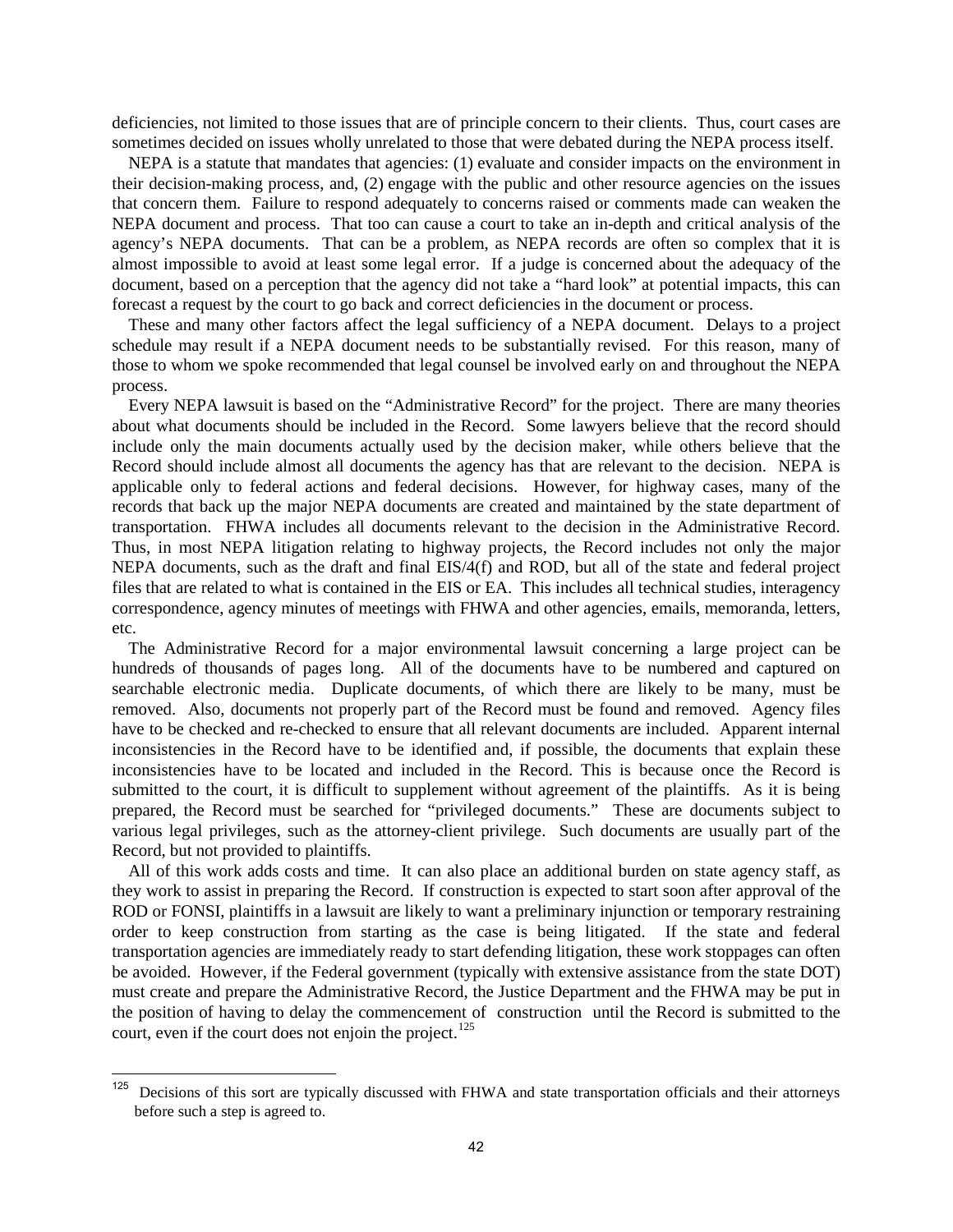Thus, when litigation is clearly expected, some of the individuals whom we interviewed recommended preparing for litigation from the outset, as the project progresses. This means coordinating with FHWA about what should be included in the Administrative Record. These documents should be separately filed and placed on electronic media (almost all administrative records today are submitted on searchable electronic media, such as DVDs or, perhaps, limited access to an online data base). Internal emails, memoranda, etc., should be carefully monitored, not so much to stop random harmful comments, but to ensure that all questions that are raised are addressed. This is because plaintiffs look for notes or memoranda that suggest the government failed to address an important issue or ignored an environmental concern raised by its own staff or a resource agency. The upside of this approach is that an Administrative Record can be ready almost contemporaneously with the ROD, which can become a powerful tool in the hands of lawyers representing the agency. The downside is that after the substantial investment in preparing the Record early, litigation may not be filed.

#### Deciding What to Do: Evaluating the Level of Risk and Using Experts

While the potential of risk to a smooth NEPA process, at some level, exists for any project, and certainly for any project involving an EIS, the fact is that the majority of projects go through the NEPA process with relatively little delay and without major controversy. Thus, part of the risk assessment process is not only identifying the potential sources of risk, but also assessing the severity of that risk on a project by project basis. We have identified some of the early warning signs of potential problems and how to address them. Some of the measures we have discussed can or may already be part of the routine way of doing business. Other measures may be time consuming and make extraordinary demands on the staff of the state department of transportation, FHWA, and the resource agencies involved. While such measures may be entirely appropriate for a major, controversial project, they may be overkill for a routine project. Transportation and resource agencies do not have the staff, the budget, or the time to make maximum effort on every project.

Below, we suggest several factors to consider in deciding how far to go with various risk-reducing measures. We recommend that these factors be evaluated at the very start of the NEPA process, as decisions are made on how to proceed. These factors should be evaluated at some level for every project. For small or simple projects, such as those that qualify for a categorical exclusion, the evaluation can be relatively informal, with a simple document or checklist supporting the exclusion. As the project becomes larger or more complex, the analysis should become more focused. The list of factors to consider is not in any particular order. Rather, each of the factors should be weighed independently.

- 1. *Is litigation on environmental grounds likely?* If the answer to this question is "yes," it is almost always wise to take extra steps to ensure the quality of the documentation in the Record. Litigation can rarely be prevented, but steps taken to ensure that the Record meets and exceeds legal requirements and that the agency is ready to litigate will pay off. There are very few ways to actually prevent litigation by a determined project opponent. It may be possible that some of the measures suggested herein will persuade a potential plaintiff not to sue. However, with proper preparation, it is possible to greatly increase the agency's likelihood of substantially prevailing.
- 2. *Does the list of potential opponents include a local unit of government or a national environmental group?* Local governments make very effective opponents in an environmental lawsuit, not only because they may be able to fund the litigation, but because they have more credibility arguing about unwanted impacts on their communities. National environmental groups bring more resources as well, and they also bring attorneys with considerable skill and experience should litigation arise. Where it is reasonable to do so, it may be wise to try settling issues of concern to these two types of potential plaintiffs. This is especially the case with local units of government. Local government plaintiffs often have very focused concerns about a project that may be possible to address through negotiation.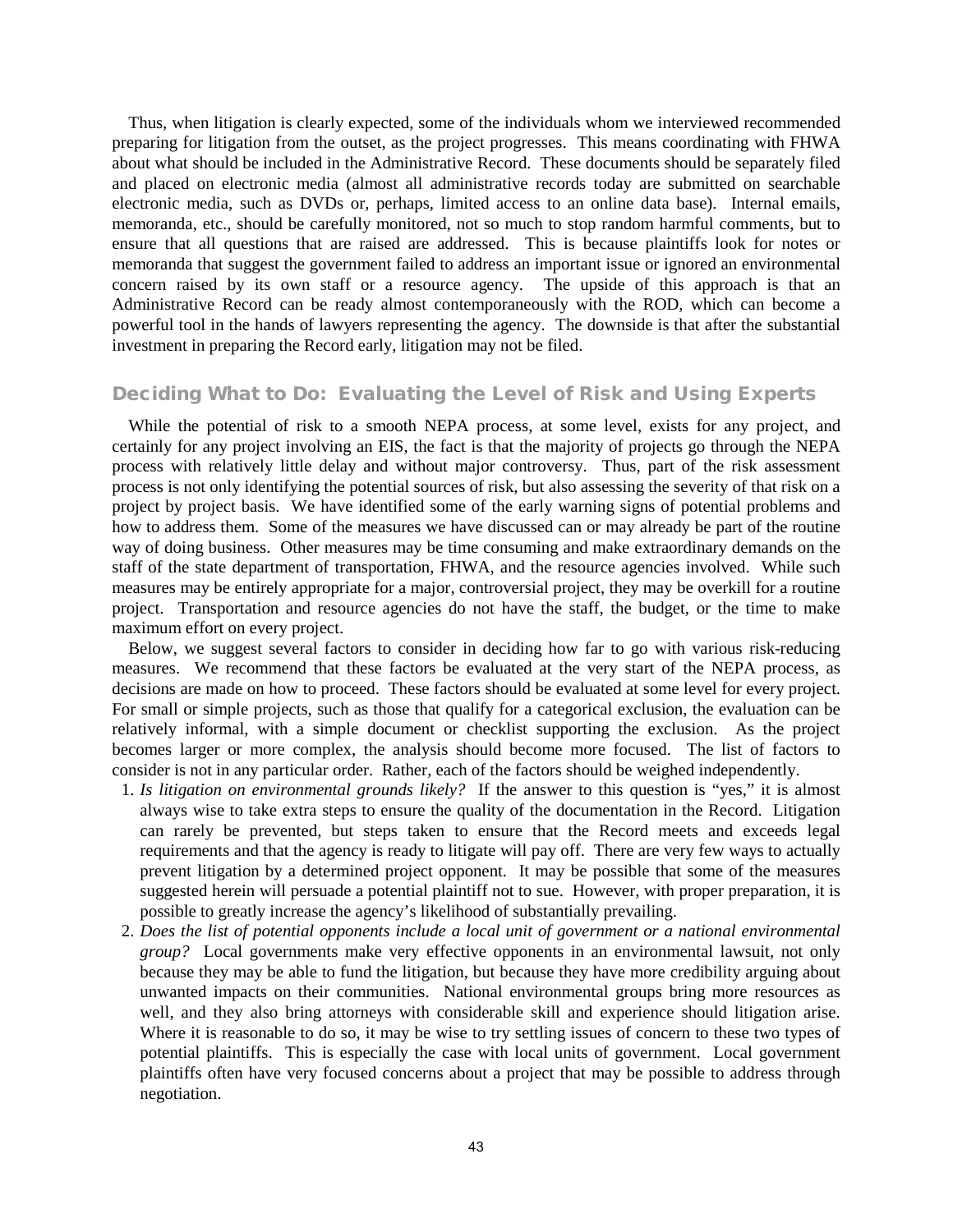- 3. *Are people angry about the project from the outset?* A very angry or unhappy community or group of citizens can be very disruptive to the NEPA process. If they are sophisticated, they can encourage opposition by resource agencies. They can generate a lot of bad press about the project. They are sure to ask difficult questions at every opportunity during the process as well. It is usually a good idea to reach out to such groups. First, they often do not expect it, and may react positively. Second, attempting to address their concerns may be helpful in consulting with resource agencies, which may have litigation concerns of their own. Finally, should litigation come, having attempted to work with the likely plaintiffs will be very helpful for the Administrative Record.
- 4. *How large is the project?* Larger projects have larger budgets and are more likely to be a target of focused opposition. Taking steps to reach out to resource agencies early can be very effective. Other risk-reducing steps, such as ensuring that the documents meet legal requirements and are checked for accuracy and internal consistency, are likely to pay off as well. It should also be remembered that large projects often will have significant impacts on the communities through which they pass. Interaction with local citizens and the groups that represent them will therefore be important.
- 5. *Are sensitive environmental areas or resources likely to be involved?* Early coordination with the agencies responsible for these areas or resources could save a lot of grief in the long run. Care should be taken that any legal requirements of the laws protecting these resources are met and that the EIS includes the environmental factors that need to be considered because of these resources.
- 6. *How time-sensitive is management about the project?* Time is an important driver on many projects. Many of the reforms in SAFETEA-LU and MAP-21 are designed to make the NEPA process more efficient and predictable. However, the EIS process for a large, controversial project will never be simple or short. In advising management, environmental transportation officials and their lawyers will need to understand the time implications of both taking risk and implementing risk averse measures. The problem is that no amount of risk reduction can guarantee a smooth, cooperative NEPA process and successful conclusion to any lawsuit that might follow. On the other hand, there have been projects for which no measures were used to reduce risk that have been constructed without litigation being filed. This can make it difficult to persuade an agency manager determined to save time at all costs that time-consuming risk-reducing efforts may actually save time in the long run.
- 7. How risk averse is agency management about the project? Is management willing to see through the risk-reducing measures to the end? Long administrative delays and a loss in court may undermine the very viability of a project. On the other hand, some of the measures we have suggested are expensive and can be time consuming as well. In our experience, questions of risk must be answered for each project individually. This includes incurring the expense of getting ready for litigation from the outset of the NEPA process. Management needs to buy into the measures being applied. Some measures, such as those that involve reaching out to the public or working with resource agencies, cannot be simply stopped once they are started, as doing so could generate a wholly counterproductive backlash.

These questions may be answered quite objectively in a manner that suggests very little risk exists for a particular project. However, where this is not the case, these questions do not have simple answers. That is why so many of the people we talked to suggested involving lawyers and technical experts with significant NEPA experience from the beginning. These experts are not the same as the engineering companies that may be hired to prepare the environmental document, or that provide specialized input about aquatic resources, traffic modeling, or any of the myriad of other disciplines that may be involved in assessing the environmental impacts of the project. Rather, these should be experts about the process as a whole, who can help agency managers and environmental officials properly assess risk and then appropriately respond. This expertise may exist in-house in some transportation agencies. Certainly, consultation with FHWA regarding these issues may also be appropriate. However, for complex, large, or difficult projects, some states with even a considerable amount of NEPA experience have chosen to go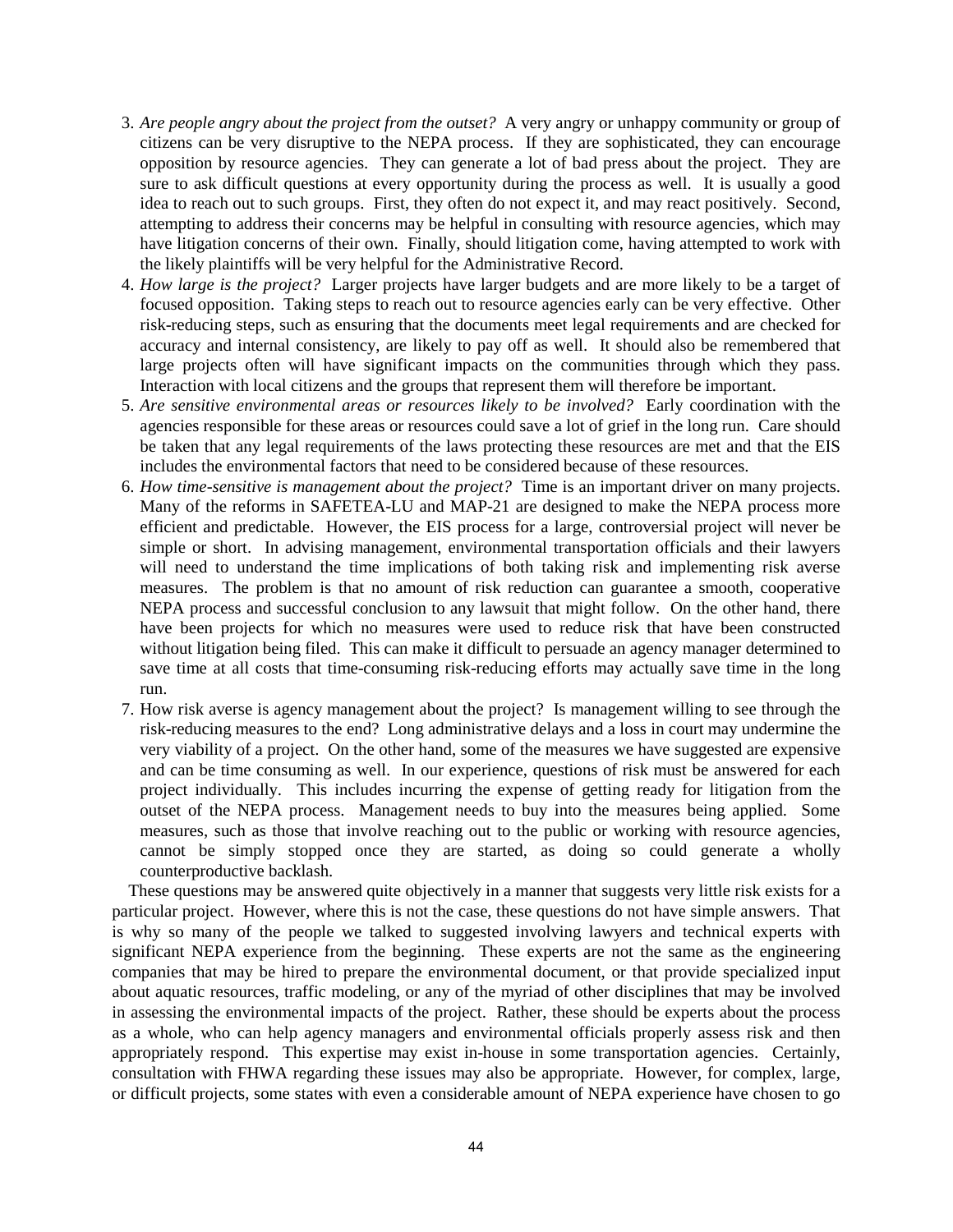to outside legal and technical experts for help. Some states do so to gain another perspective about how to proceed with an important project. Others wish to enhance their own ability to deal with difficult issues, rather than simply relying on the expertise of the federal government.

When engaged, these experts would typically assist in developing the initial strategy for proceeding with the NEPA process, be available throughout the process as an expert resource as issues arise, and review and comment on key documents, such as the draft and final EIS, as they are prepared. How, and the degree to which, experts might be used can vary from state to state and project to project. A key element of the experts' role is that they be more or less independent from those actually doing the work of preparing the NEPA documentation. This is seen as helping maintain their objectivity and their independence in advising management.

No matter how much expertise the lawyers or technical experts may have, it must be understood that management and the state department of transportation is the client and thus has the last word on how to proceed. The experts provide advice, not direction. This has three important implications for state transportation officials in working with these types of very experienced experts. First, state officials must decide what kind of experts they wish to hire. For example, when hiring a lawyer, some officials we talked to recommended hiring the most experienced NEPA lawyer available. Although most experienced NEPA lawyers have been deeply involved in NEPA litigation, some have more experience in this area than others, while other NEPA lawyers may have more expertise in working with agency professional staff. Does the NEPA lawyer's experience include experience in other areas of environmental law that are particularly germane to the specific issues confronting the project at hand, be it historic preservation, wetland impacts, Section 4(f), etc.? States with complex environmental procedures may also want to have local counsel experienced in state environmental law, including state mini-NEPAs. One could ask a similar array of questions when considering a technical expert, who might be hired in lieu of or in addition to a legal expert.  $126$ 

Second, state officials must be able to evaluate the qualifications of the experts they are hiring. Thus, for example, when hiring a legal expert, state counsel should always be involved in the hiring process. In many states, all lawyers hired as contractors by state agencies must be retained through or with the approval of the office of the state attorney general. Some states may want to hire the lawyer as a subcontractor to the engineering firm responsible for preliminary engineering. This can work as well, so long as it is clear that the lawyer owes his or her legal duties to the state department of transportation and not to the prime contractor.

Third, the state officials must be in a position to evaluate the advice that they are being given so that they can make choices most appropriate to them. This experience can come from in-house staff or by asking the expert to provide an appropriate array of alternatives if the initial advice seems undesirable, or both.

#### Conclusion

The NEPA process applies to every highway project receiving federal aid or requiring federal approval. It includes CEs, EAs, FONSIs, combined Final EISs/RODs, and EISs followed by a ROD. Even EISs, which apply only to major federal actions significantly affecting the quality of the human environment, can have differing degrees of complexity and controversy. State departments of transportation should not embark on the NEPA process for any project blindly, but should take steps to anticipate the complexity and difficulty likely to confront them. The expenditure of time and resources at the outset to make this assessment can make the whole process function more smoothly, or at least better prepare the state when problems arise. It can also help state officials "right-size" their effort to the project at hand.

<span id="page-49-0"></span> $126$  One interviewee noted that his agency hires experts recommended by the resource agencies; such experts have built-in credibility with the agencies. But, that places a burden on the agency to follow the expert's advice, or at least, provide a robust explanation as to why the advice cannot be followed.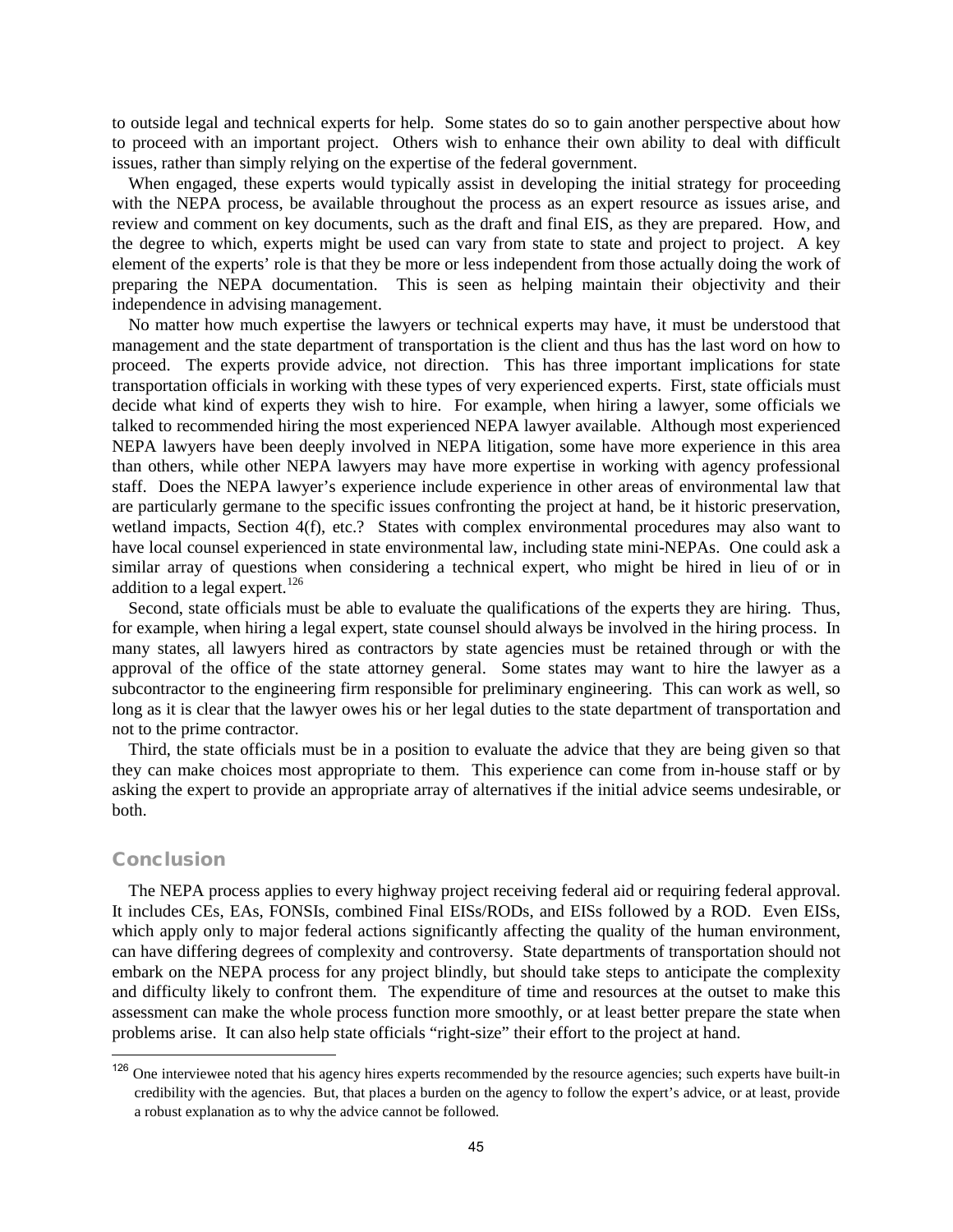We have provided a number of case studies where early anticipation of possible issues made for a more successful NEPA process and, in at least a couple of examples, actually persuaded project opponents to forego or abandon litigation. In other cases, this strategic approach made for a successful outcome in what could have been a very difficult NEPA lawsuit. These examples should not be read strictly to mean that this level of extra effort was necessary to avoid problems in the NEPA process. Rather, we would hope that the reader considers what drove officials in these cases to take these extra steps and whether those considerations apply to the project that the reader is considering. If the answer is not clear, it might well be worth some time and resources to make this determination, with or without expert assistance.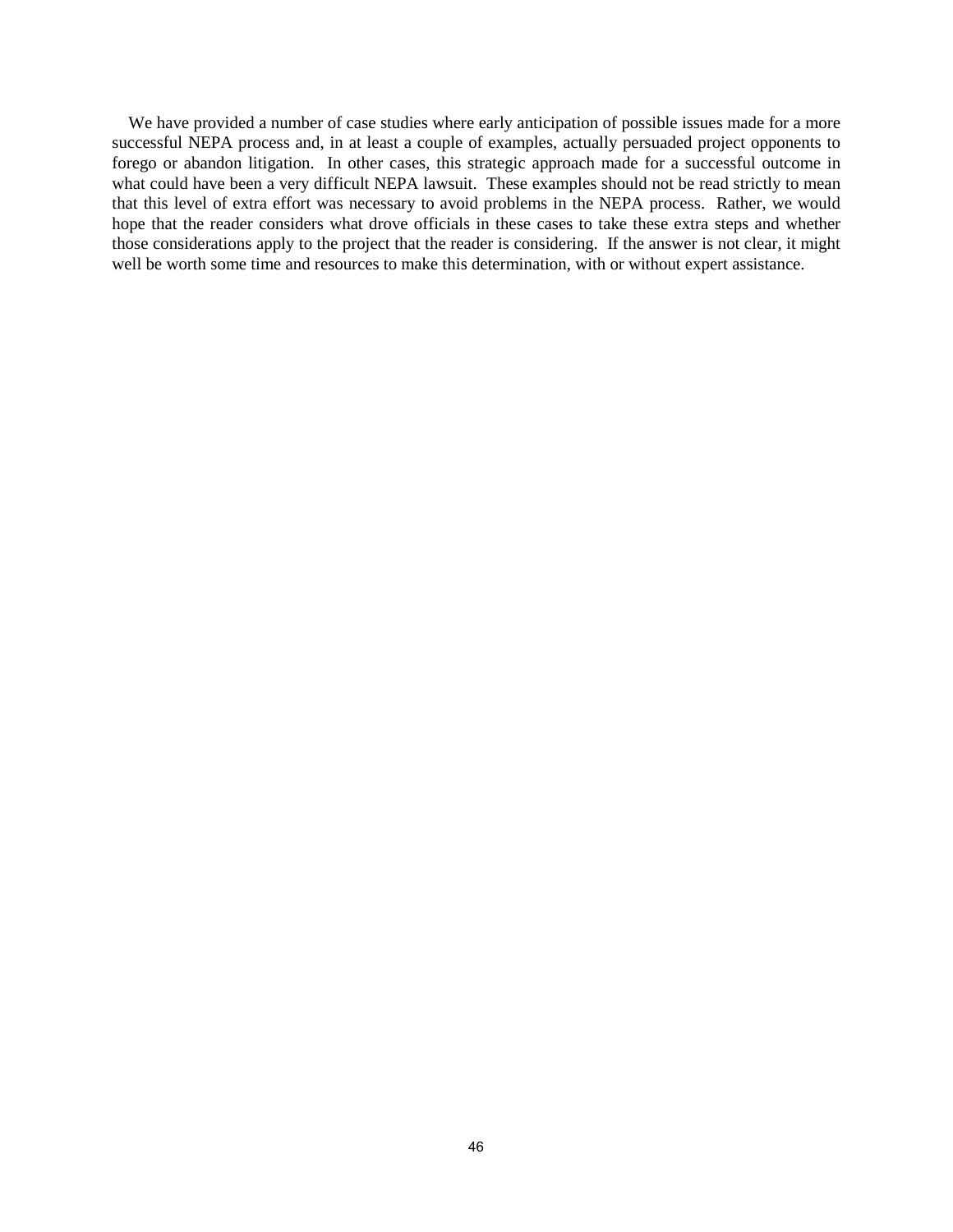## Appendix A: Key Observations from Initial Interviews

As part of the initial phase of this study, we interviewed a number of established NEPA practitioners from across the United States, including individuals from federal and state transportation agencies, public interest groups, and private consultants. Appendix A to this research is a list of the questions posed to each interviewee and a summary of their responses. The primary purpose of these interviews was to help identify projects that might be good candidates for more detailed examination as case studies. However, the individuals we talked to had much to offer by way of additional insight, and we therefore decided to devote this Appendix to those observations. Rather than simply summarize what we heard, we have attempted to extract the most salient observations.

The questions we posed to each interviewee focused on early warning signs that might alert project officials to possible controversies ahead. What are the early warning signs? What risk factors result from the type of project involved, and what factors are attributable to the kinds of environmental resources possibly impacted by the project? We also gathered information on the techniques used to identify and address risks both leading up to and during the course of the NEPA process. Finally, we asked interviewees to share any general observations they might have for our consideration.

The answers we received were quite consistent across our interviews, both as to the factors that predicted potential issues in the NEPA process ahead and, especially, the measures that should be taken to ameliorate the problems that could result from such issues. This is particularly telling, as all of our first round interviewees were experienced NEPA practitioners. We should note that none of our interviewees viewed the risks we describe below as a reason not to proceed with the project. Indeed, most of the projects we discussed were under construction or already open to traffic.

### Early Risk Identification and Risk Factors

The first series of questions focused on the early warning signs and risk factors that project officials should look for at the start of the NEPA process. This presence of these signs and factors might indicate that actions to address them would be appropriate at the outset of the NEPA process.

#### **Type of Project**

Sometimes, the nature of a project itself constitutes a warning of future controversies. Indeed, one interviewee noted that the very fact that an EIS is needed should, by itself, be considered a sign of potential difficulties. Larger projects naturally draw more attention than smaller ones. Large projects affect more people, communities, and resources. All of those are risk factors in and of themselves. However, quite apart from the impacts they cause, large projects pose questions as to whether they are an appropriate use of resources. Those opposed to highway developments in general will examine large projects much more thoroughly and will pose questions about the need for the project and the reason for its large scale. Large projects will also attract more attention from the press, and thus will potentially be debated in a wider public forum, beyond those directly affected by the project. Large projects also take longer to plan, design, and construct. They will be in the public eye longer and cause greater disruption than a smaller project.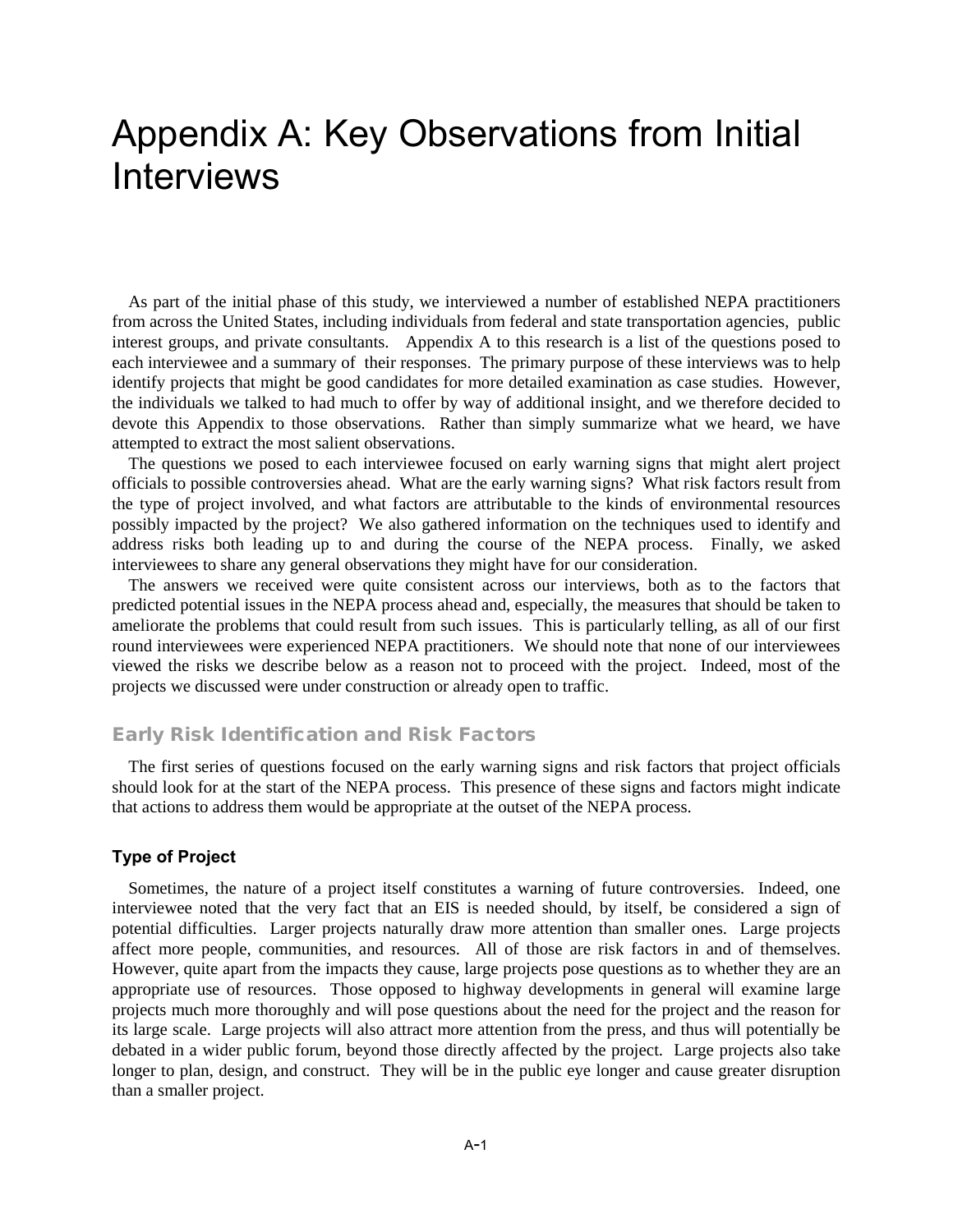Another interviewee noted that projects that cause a good deal of impact or result in many relocations of people and businesses often create controversy. It should be remembered that some of the early Interstate Highway System construction projects literally moved thousands of people, especially in urban areas. Historic preservation laws, Section 4(f), public hearing requirements, the Uniform Relocation Assistance and Real Property Acquisition Policies Act (the "Uniform Act"),<sup>[127](#page-52-0)</sup> and NEPA itself all grew out of that early time period. These laws still provide a measure of protection because they force transportation agencies to focus on projects with significant impacts. Also, it should be apparent that if many people and businesses are forced to move, albeit with compensation, at least some of them will object vehemently, up to and including commencing legal actions aimed at stopping or altering the project to prevent it.

Whether large or small, toll projects also seem to attract particular attention. Although the number of toll projects has increased in response to reduced public transportation funding and improved toll collection technology, toll projects still receive close scrutiny from future users of the project. Toll projects raise transportation equity issues, especially for low-income motorists. Many elected officials oppose or have significant reservations about toll projects in general. Also, tolling can affect traffic patterns in a way that may result in environmental impacts that need to be considered. However, for purposes of this study, rather than the specific concerns that people may have about tolling, it is the controversy associated with toll projects themselves that gives a warning signal of possible controversy in the NEPA process.

At least one respondent noted that an unconventional or complex purpose and need for the project may be an indicator of possible controversy. The statement of purpose and need effectively sets the parameters of the environmental analysis, and it is an important factor in determining the range of alternatives. A complex or multi-faceted statement of purpose and need can lead to a wider array of alternatives that must be examined. For example, if a statement of purpose and need is heavily focused on encouraging economic development as well as transportation improvements, it might be reasonable to consider alternative ways of achieving economic development, rather than those limited to achieving economic development through transportation improvements exclusively. Also, the scope of the project that needs to be analyzed in the NEPA document must reflect the complexity of the project's purpose and need. Finally, a complex or atypical statement of purpose and need may be viewed with suspicion by reviewers who have become used to one that is more typical.<sup>[128](#page-52-1)</sup>

Projects adding or modifying access points into established neighborhoods can be a source of concern to local residents and a source of potential controversy. The development that may be supported by a particular project may be the source of controversy, whether or not the highway project itself causes adverse environmental impacts. Indeed, the development can be of more concern than the highway project itself. Cumulative and secondary impacts, if not carefully addressed in the NEPA process, can cause serious delay and significant legal problems.

The location of the project can also be a risk indicator, quite apart from any specific environmental impacts. Thus, projects that pass though relatively wealthy or well-established neighborhoods may result in greater controversy simply because those most affected by the project have the means and sophistication to challenge the proposed action. Projects located in areas that are particularly litigious, such as university towns, might warrant extra attention. Also, projects that impact close-knit communities or impact low-income or minority populations can be controversial. This is particularly the case if large public works projects in the same general area have run into difficulties previously.

<span id="page-52-0"></span><sup>127</sup> 42 U.S.C.§ 4601, *et. seq.*

<span id="page-52-1"></span><sup>&</sup>lt;sup>128</sup> On the other hand, in the author's experience, an overly generalized statement of purpose and need can be so broad that a large number of alternatives would meet the purpose and need; in that situation, additional criteria and screening may be required in order to narrow alternatives for a final determination of a locally preferred alternative or the "least environmentally damaging practicable alternative" under CWA section 404.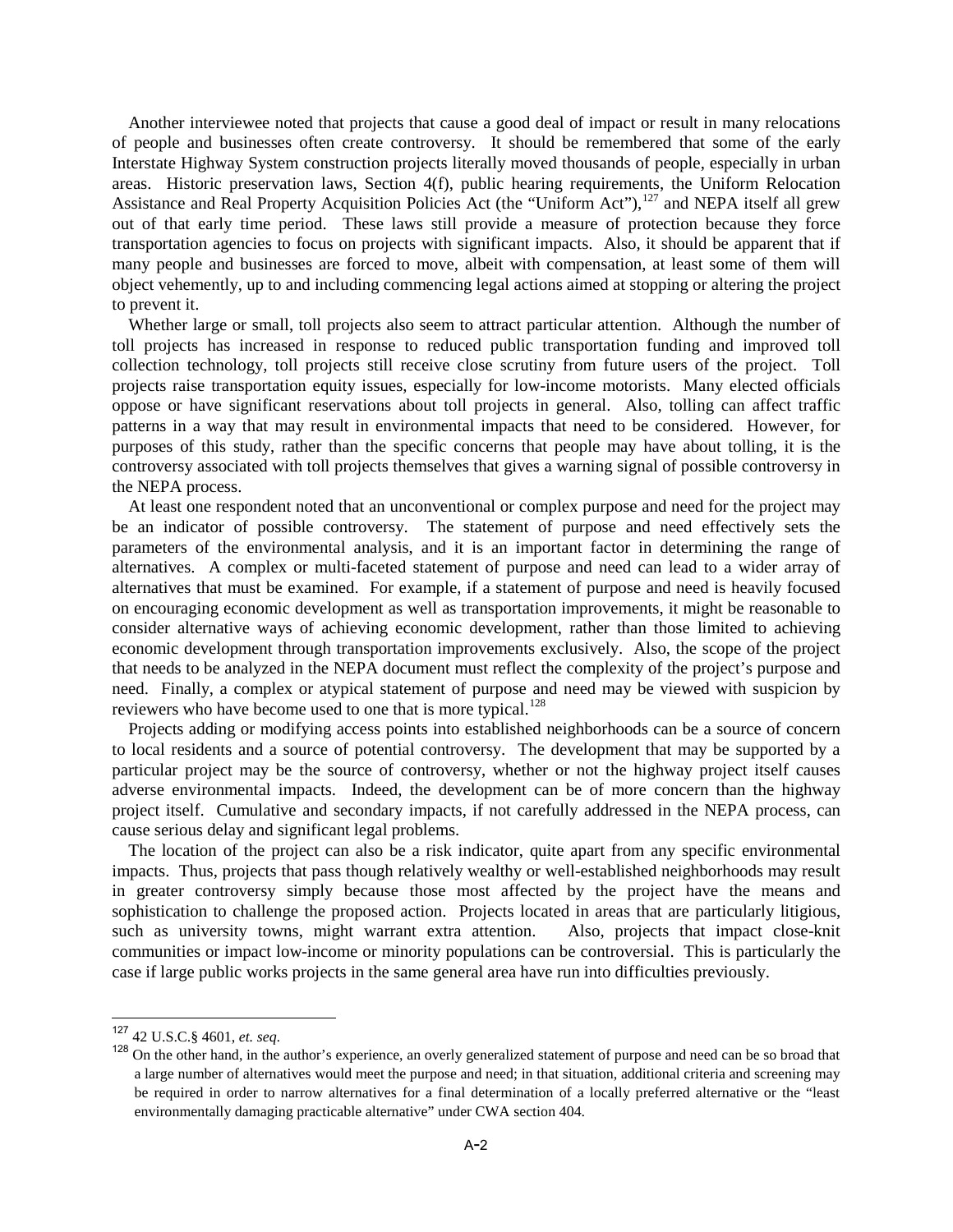#### **Resources Affected**

All of those interviewed noted that a key indicator of potential future controversy was the involvement of particularly sensitive resources or protected areas. Those mentioned repeatedly included areas protected by Section 4(f) , wetlands, national forests and national parks, endangered species habitats, historic sites that are on or eligible for inclusion on the National Register of Historic Places (even when not giving rise to a use under Section 4(f)), and environmental justice communities. Many of these resources are protected by specific environmental laws that have their own procedural and substantive requirements that must be addressed, usually as part of or concurrently with the NEPA process. Quite apart from the additional legal requirements, there are often local or national groups concerned about protecting these resources, which could clearly make the NEPA process more challenging.

#### **Other Indicators**

There are other indicators, more specific to the particular project, which are worth paying attention to. Are local officials supportive of the project? Opposition by one or more of the jurisdictions affected by the project can be a strong warning of potential difficulties. Local government opposition is often reflective of broader public sentiment about the project.

Are those opposed to or raising questions about the project sophisticated in their understanding of the process? Are written submissions prepared by an attorney or someone else who is obviously familiar with the requirements at issue? Have there been extensive Freedom of Information Act or Public Records Act requests even through early phases of project development? These are signs of a group or individual who has invested the time and resources to pursue the issues being raised about the project. A state transportation agency would be well-advised to take these groups or individuals seriously.

Are national or regional public interest groups involved from the outset? These groups tend to select targets for their most intense efforts, and their active involvement can be a signal that they see larger issues at stake in the project.

What is the press saying about the project? Highly critical coverage can be an indicator of larger problems and could encourage opposition to the project. The press can also be reflective of public opinion about the project. Significant public opposition, or opposition from one segment of the public or one area impacted by the project, can be another indicator.

How concerned are resource agencies about the project? Are officials from these agencies raising serious, substantive issues with the alternatives or scope of analysis or expressing opposition? Are concerns being raised from the outset, rather than awaiting the normal agency review process? One interviewee cited a study done by FHWA in the mid-1990s that showed that unresolved issues with resource agencies radically reduced the likelihood of FHWA prevailing in NEPA litigation about the project.

#### Strategies for Managing Risk

The experts whom we interviewed were remarkably consistent in how to manage risk. This is particularly the case where risk of possible future problems has been identified. However, most of the interviewees apply these techniques for virtually any large project, as well as those that have other markers for future controversy. The responses focused on the following five points:

#### **Identify Issues Early**

There should be no surprises as the environmental review process develops. Early issue identification comes from careful planning and environmental studies leading up to the start of the NEPA process, but also from the other measures listed in this discussion.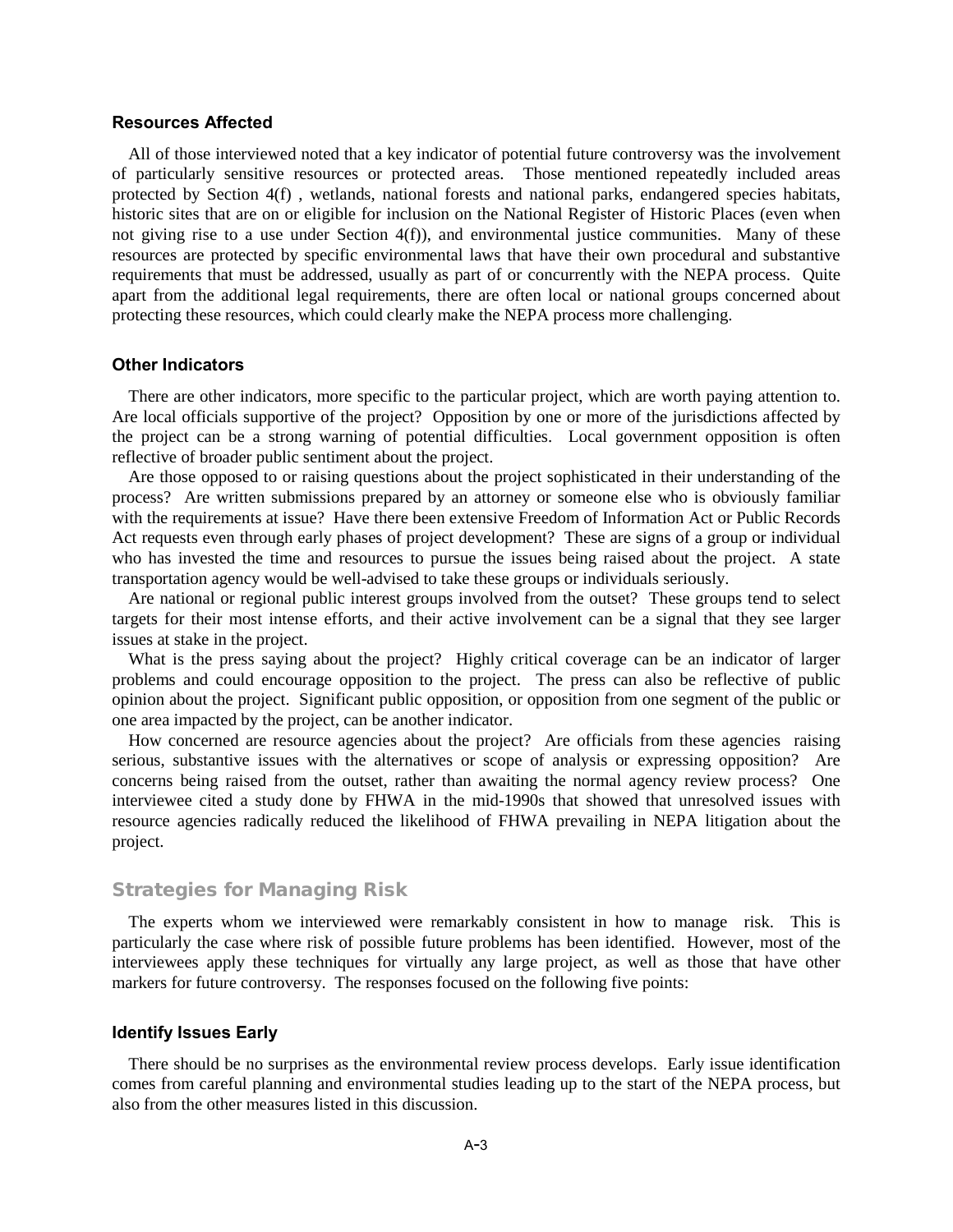#### **Engage Expert Legal and Technical Advisors Early On**

Several of the more successful state environmental officials noted that enlisting a team of experts to advise the state officials and those preparing the environmental documentation was very useful in both ensuring the completeness of the record and in anticipating issues during the early stages of the NEPA process. All emphasized that these experts should have considerable hands-on experience. One state official even noted that he often tries to hire attorneys for this role who opposed the state on other projects. His theory is that he can learn from their point of view.

These experts are typically not the same consultants who actually prepare the environmental documents or undertake the necessary technical studies. Rather, they offer higher level strategic advice regarding the scope of the necessary documentation and procedural measures that should be considered. They may also assist in reviewing the documentation prepared to provide "another set of eyes" to ensure the adequacy of the documentation.

#### **Engage the Public Early On**

Public hearings and the opportunity to comment are routinely part of most environmental processes. However, it may be advisable to engage in less formal listening sessions, make it easy to get to officials who can address people's questions before they become problems, and develop strategies to address concerns wherever possible. Listening to and incorporating the ideas of the public can build a lot of goodwill for a project. One interviewee noted that state transportation officials are sometimes perceived as unwilling to listen or being inflexible in the face of public concern. That can result in unintentionally encouraging opposition or suspicion about the project and the motives of public officials.

#### **Coordinate with Resource Agencies and FHWA**

Particularly for large and complex projects, or those with potential adverse effects on significant resources, it is important to engage resources agencies early on. This will help anticipate their concerns and allow them to be incorporated into the NEPA documentation. It will also provide for an opportunity to develop design modifications and mitigation measures at an early stage, when it is easier and cheaper to accommodate them. The outreach should also include FHWA, both so that FHWA can assist the state and to facilitate and expedite the federal legal and technical review process. Engaging resource agencies early is not always easy because these agencies typically have only limited resources and other priorities. Thus, it may take considerable effort over an extended period of time to achieve an effective relationship.

#### **Prepare for Litigation from the Outset**

Where there is a substantial possibility that a project will face litigation, prepare for that litigation from the outset. This means that actions are well explained in the project files or "record." Both comments from outside the state transportation department and by agency staff or consultants, whether hand written or via email, should be carefully considered. If the state transportation department receives an adverse comment or observation, as inevitably will be the case, make sure that the record contains a response or a resolution of the issue. Files, studies, documents, etc., should be kept in good order. In extreme cases, it may be advisable to prepare the Administrative Record as the project proceeds through the NEPA process.<sup>129</sup> It should not be assumed that agency or consultant staff know what it means to develop and

<span id="page-54-0"></span><sup>129</sup> An Administrative Record requires that documents be placed on electronic media, that decisions are made about whether a document is relevant or privileged on a continuing basis and stored accordingly, that the general organization of documents within the Administrative Record is made from the perspective of the issues likely to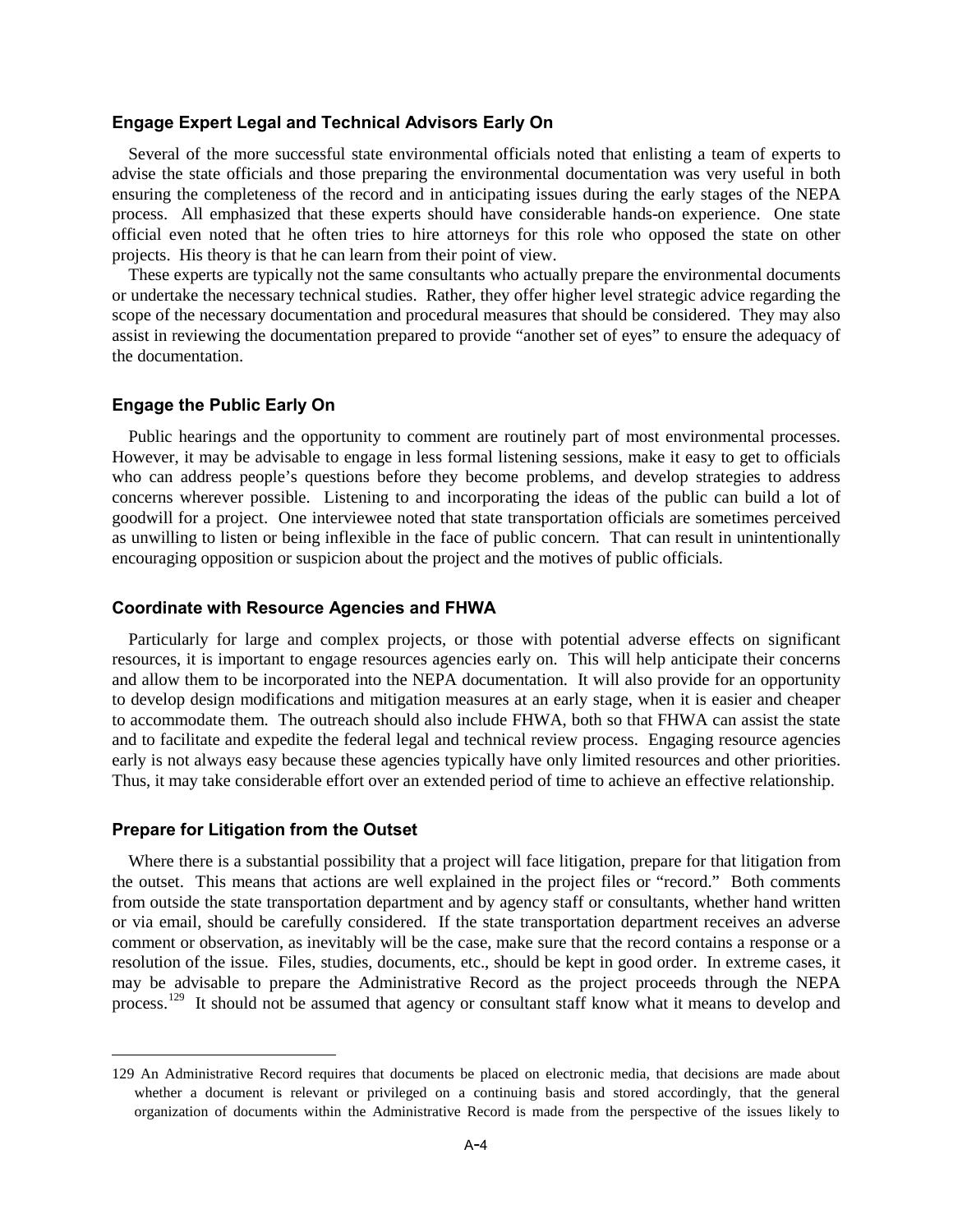maintain a proper agency record. Thus, adequate training and oversight has to be a key part of the effort. All of this will make the litigation, if it comes, proceed much more smoothly and expeditiously.

#### General Observations

A key observation stemming from our interviews was that there is "no substitute for experience." Experienced advisors can help the state take the right steps in the face of a myriad of facts, assertions, and pressures. Clearly, every potential "problem" noted above does not always cut against the project. Resource agencies may not have significant issues, the public may love a particular project, and environmental impacts can be large or small. Making sense of all this and steering the appropriate course for a particular project comes from having done it before.

For difficult projects with a good deal of disagreement among the various agencies, it may be advisable to establish a dispute-resolution mechanism. That has worked on a number of controversial projects. One can use the services of dispute-resolution entities or rely on less formal means, such as engaging more senior agency officials, who can address issues as they arise.

Remember that public involvement is not designed just to sell the project to the public, but also to enlist their aid in the project development process. Even adverse comments from committed project foes can help an agency prepare a better agency record. The best result is not a litigation-proof record, but a project that serves an important transportation need and that the public accepts and appreciates.

appear in litigation, etc. If this step is taken, it will be necessary to coordinate closely with FHWA and, potentially, with lawyers from the U.S. Justice Department who are likely to be responsible for the lawsuit if it is filed.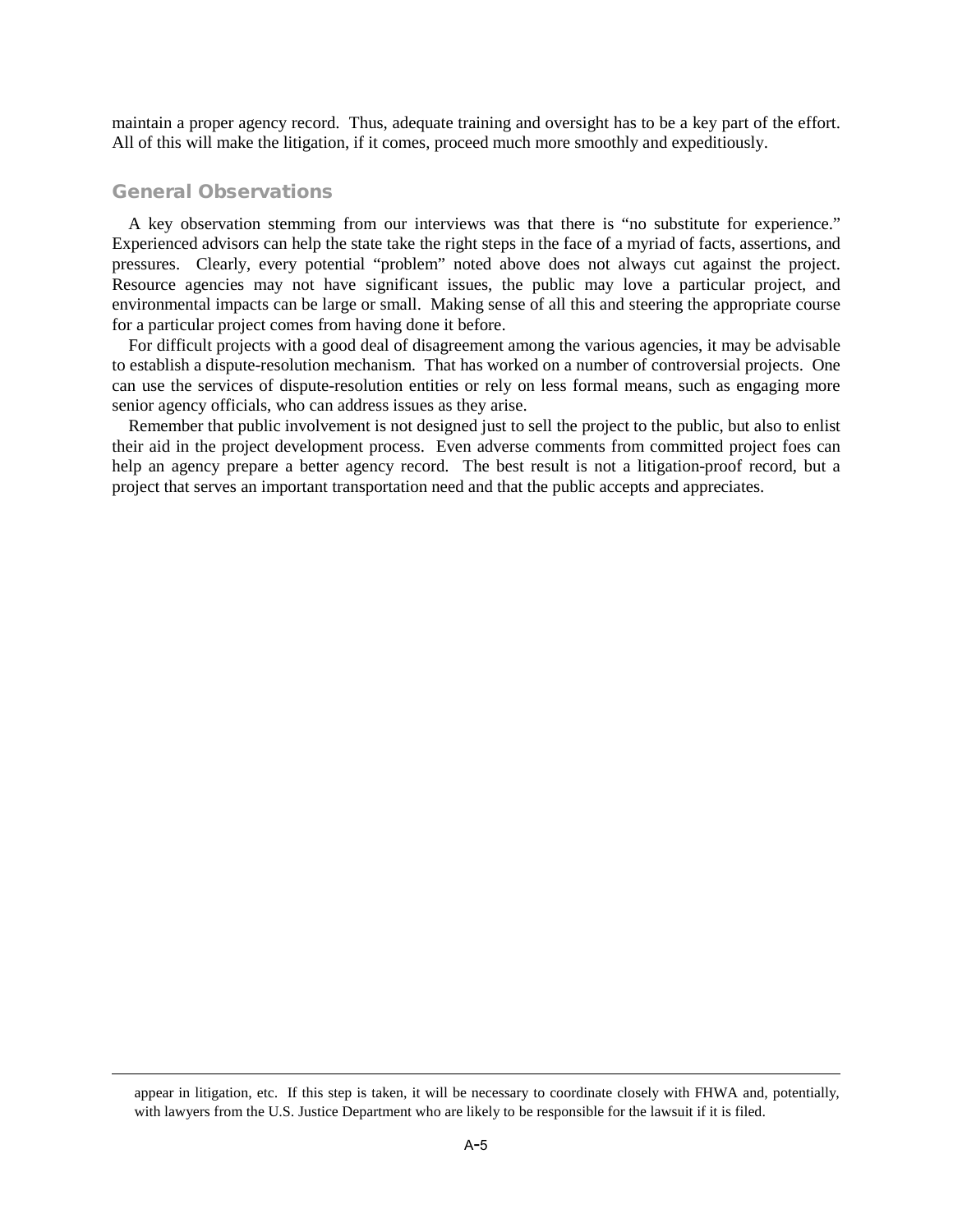# Appendix B: List of Acronyms/Abbreviations

| ACRONYM/ABBREVIATION | <b>DEFINITION</b>                                             |
|----------------------|---------------------------------------------------------------|
| 4(f)                 | Section 4(f) of the Department of Transportation Act of 1966  |
| 106                  | Section 106 of the National Historic Preservation Act         |
| <b>ADR</b>           | <b>Alternative Dispute Resolution</b>                         |
| Caltrans             | California Department of Transportation                       |
| CARB                 | California Air Resources Board                                |
| <b>CE</b>            | <b>Categorical Exclusion</b>                                  |
| <b>CEQ</b>           | <b>Council on Environmental Quality</b>                       |
| <b>CEQA</b>          | California Environmental Quality Act                          |
| <b>CESA</b>          | California Endangered Species Act                             |
| <b>CWA</b>           | Clean Water Act                                               |
| <b>DOD</b>           | Department of Defense                                         |
| <b>DOT</b>           | Department of Transportation                                  |
| EA                   | <b>Environmental Assessment</b>                               |
| <b>EIR</b>           | <b>Environmental Impact Report</b>                            |
| <b>EIS</b>           | Environmental Impact Statement, aka EIS, Draft EIS, Final EIS |
| EJ                   | <b>Environmental Justice</b>                                  |
| <b>EPA</b>           | <b>Environmental Protection Agency</b>                        |
| CAA                  | Clean Air Act                                                 |
| <b>FEMA</b>          | <b>Federal Emergency Management Agency</b>                    |
| <b>FESA</b>          | <b>Federal Endangered Species Act</b>                         |
| <b>FHWA</b>          | Federal Highway Administration                                |
| <b>FOIA</b>          | Freedom of Information Act                                    |
| <b>FONSI</b>         | Finding of No Significant Impact                              |
| <b>GHG</b>           | greenhouse gas                                                |
| <b>LEDPA</b>         | Least Environmentally Damaging Practicable Alternative        |
| <b>MAP-21</b>        | Moving Ahead for Progress in the 21 <sup>st</sup> Century Act |
| <b>MIS</b>           | Major Investment Study                                        |
| <b>MPO</b>           | Metropolitan Planning Organization                            |
| <b>MSAT</b>          | <b>Mobile Source Air Toxics</b>                               |
| <b>NEPA</b>          | National Environmental Policy Act                             |
| <b>NGO</b>           | non-governmental organization                                 |
| <b>NHPA</b>          | National Historic Preservation Act                            |
| <b>NMFS</b>          | <b>National Marine Fisheries Service</b>                      |
| <b>NPS</b>           | <b>National Park Service</b>                                  |
| <b>NRDC</b>          | <b>Natural Resource Defense Council</b>                       |
| <b>NRHP</b>          | National Register of Historic Places                          |
| P&N                  | purpose and need                                              |